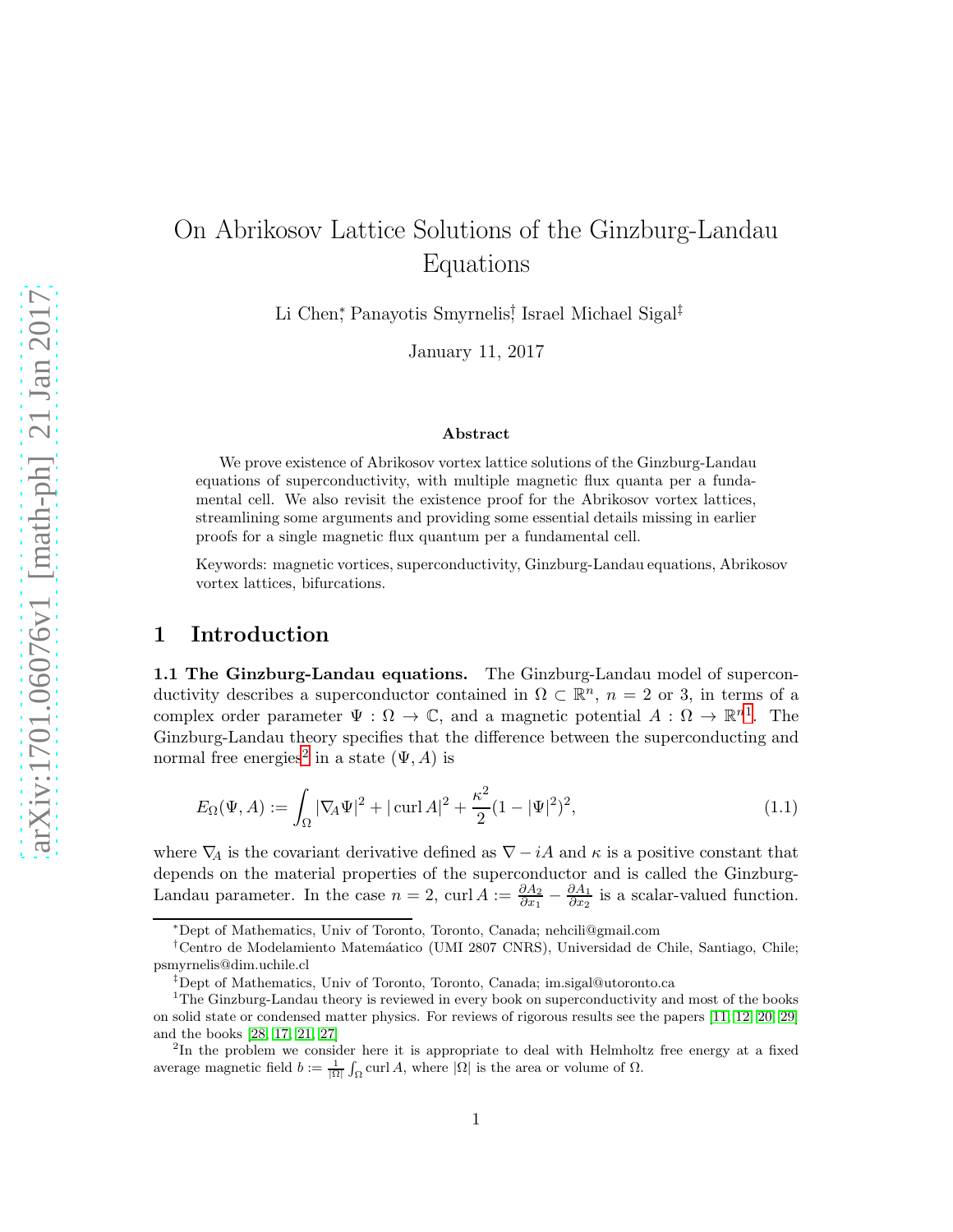It follows from the Sobolev inequalities that for bounded open sets  $\Omega$ , the energy  $E_{\Omega}$  is well-defined and  $C^{\infty}$  as a functional on the Sobolev space  $H^1$ .

The critical points of this functional must satisfy the well-known Ginzburg-Landau equations inside  $Ω$ :

<span id="page-1-0"></span>
$$
\Delta_A \Psi = \kappa^2 (|\Psi|^2 - 1)\Psi,\tag{1.2a}
$$

$$
\operatorname{curl}^* \operatorname{curl} A = \operatorname{Im}(\bar{\Psi} \nabla_A \Psi). \tag{1.2b}
$$

Here  $\Delta_A = -\nabla_A^* \nabla_A$ ,  $\nabla_A^*$  and curl<sup>\*</sup> are the adjoints of  $\nabla_A$  and curl. Explicitly,  $\nabla_A^* F =$  $-\operatorname{div} F + iA \cdot F$ , and  $\operatorname{curl}^* F = \operatorname{curl} F$  for  $n = 3$  and  $\operatorname{curl}^* f = \left(\frac{\partial f}{\partial x_2}, -\frac{\partial f}{\partial x}\right)$  $\frac{\partial f}{\partial x_1}$  for  $n=2$ .

The key physical quantities for the Ginzburg-Landau theory are

- the density of superconducting pairs of electrons,  $n_s := |\Psi|^2$ ;
- the magnetic field,  $B := \text{curl } A;$
- and the current density,  $J := \text{Im}(\bar{\Psi} \nabla_A \Psi)$ .

All superconductors are divided into two classes with different properties: Type I superconductors, which have  $\kappa < \kappa_c$  and exhibit first-order phase transitions from the non-superconducting state to the superconducting state, and Type II superconductors, which have  $\kappa > \kappa_c$  and exhibit second-order phase transitions and the formation of vortex lattices. Existence of these vortex lattice solutions is the subject of the present paper.

**1.2 Abrikosov lattices.** In 1957, Abrikosov [\[1\]](#page-37-0) discovered solutions of  $(1.2)$  in  $n = 2$ whose physical characteristics  $n_s$ , B, and J are (non-constant and) periodic with respect to a two-dimensional lattice, while independent of the third dimension, and which have a single flux per lattice cell<sup>[3](#page-1-1)</sup>. We call such solutions the  $(L-)Abrikosov vortex lattices$  or the  $(L-)Abrikosov lattice solutions$  or an abbreviation of thereof. (In physics literature they are variously called mixed states, Abrikosov mixed states, Abrikosov vortex states.) Due to an error of calculation Abrikosov concluded that the lattice which gives the minimum average energy per lattice cell<sup>[4](#page-1-2)</sup> is the square lattice. Abrikosov's error was corrected by Kleiner, Roth, and Autler [\[22\]](#page-38-5), who showed that it is in fact the triangular lattice which minimizes the energy.

Since their discovery, Abrikosov lattice solutions have been studied in numerous experimental and theoretical works. Of more mathematical studies, we mention the articles of Eilenberger [\[16\]](#page-38-6), Lasher [\[23\]](#page-39-3), Chapman [\[10\]](#page-38-7) and Ovchinnikov [\[26\]](#page-39-4).

The rigorous investigation of Abrikosov solutions began soon after their discovery. Odeh [\[25\]](#page-39-5) sketched a proof of existence for various lattices using variational and bifurcation techniques. Barany, Golubitsky, and Turski [\[8\]](#page-38-8) applied equivariant bifurcation theory and filled in a number of details, and Taká $\check{c}$  [\[30\]](#page-39-6) has adapted these results to

<span id="page-1-1"></span><sup>3</sup> Such solutions correspond to cylindrical geometry.

<span id="page-1-2"></span><sup>&</sup>lt;sup>4</sup>Since for lattice solutions the energy over  $\mathbb{R}^2$  (the total energy) is infinite, one considers the average energy per lattice cell, i.e. energy per lattice cell divided by the area of the cell.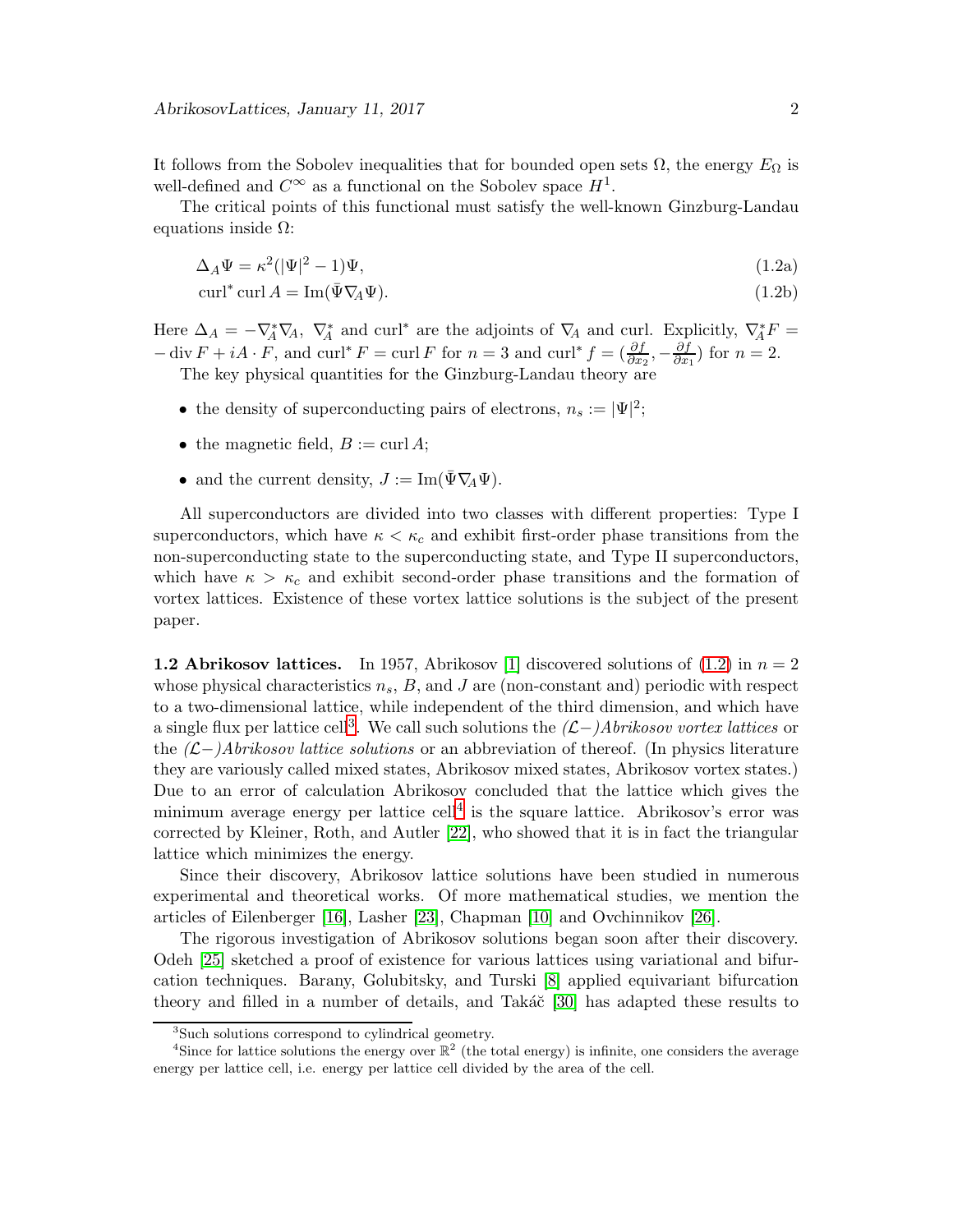study the zeros of the bifurcating solutions. Further details and new results, in both, variational and bifurcation, approaches, were provided by [\[15,](#page-38-9) [14\]](#page-38-10). In particular, [\[15\]](#page-38-9) proved partial results on the relation between the bifurcation parameter and the average magnetic field b (left open by previous works) and on the relation between the Ginzburg-Landau energy and the Abrikosov function, and [\[14\]](#page-38-10) (see also [\[15\]](#page-38-9)) found boundaries between superconducting, normal and mixed phases.

Among related results, a relation of the Ginzburg-Landau minimization problem, for a fixed, finite domain and external magnetic field, in the regime of  $\kappa \to \infty$ , to the Abrikosov lattice variational problem was obtained in [\[3,](#page-37-1) [6\]](#page-37-2).

The above investigation was completed and extended in [\[31,](#page-39-7) [32\]](#page-39-8). To formulate the results of these papers, we introduce some notation and definitions. We define the following function on lattices  $\mathcal{L} \subset \mathbb{R}^2$ :

$$
\kappa_c(\mathcal{L}) := \sqrt{\frac{1}{2} \left( 1 - \frac{1}{\beta(\mathcal{L})} \right)},\tag{1.3}
$$

where  $\beta(\mathcal{L})$  is the Abrikosov parameter, see e.g. [\[31,](#page-39-7) [32\]](#page-39-8). For a lattice  $\mathcal{L} \subset \mathbb{R}^2$ , we denote by  $\Omega^{\mathcal{L}}$  and  $|\Omega^{\mathcal{L}}|$  the basic lattice cell and its area, respectively. The following results were proven in [\[31,](#page-39-7) [32\]](#page-39-8):

<span id="page-2-0"></span>**Theorem 1.1.** For every lattice  $\mathcal{L}$  satisfying

<span id="page-2-1"></span>
$$
\left|1 - b/\kappa^2\right| \ll 1 \text{ and } (\kappa - \kappa_c(\mathcal{L}))(\kappa^2 - b) \ge 0, \text{ where } b := \frac{2\pi n}{|\Omega^{\mathcal{L}}|},\tag{1.4}
$$

with  $n = 1$ , the following holds

- (I) The equations [\(1.2\)](#page-1-0) have an  $\mathcal{L}-Abrikosov$  lattice solution in a neighbourhood of the branch of normal solutions.
- (II) The above solution is unique, up to symmetry, in a neighbourhood of the normal branch.
- (III) For  $(\kappa \kappa_c(\mathcal{L}))(\kappa^2 b) \neq 0$ , the solution above is real analytic in b in a neighbourhood of  $\kappa^2$ .

Due to the flux quantization (see below), the quantity  $b := \frac{2\pi}{|\Omega^2|}$ , entering the theorem, is the average magnetic flux per lattice cell,  $b := \frac{1}{|\Omega^2|}$  $\int_{\Omega} \mathcal{L} \, \text{curl} \, A$ . We note that due to the reflection symmetry of the problem we can assume that  $b \geq 0$ .

All the rigorous results proven so far deal with Abrikosov lattices with one quantum of magnetic flux per lattice cell. Partial results for higher magnetic fluxes were proven in [\[10,](#page-38-7) [5\]](#page-37-3).

1.3 Result. In this paper, we prove existence of Abrikosov vortex lattice solutions of the Ginzburg-Landau equations, with multiple magnetic flux quanta per a fundamental cell, for certain lattices and for certain flux quanta numbers.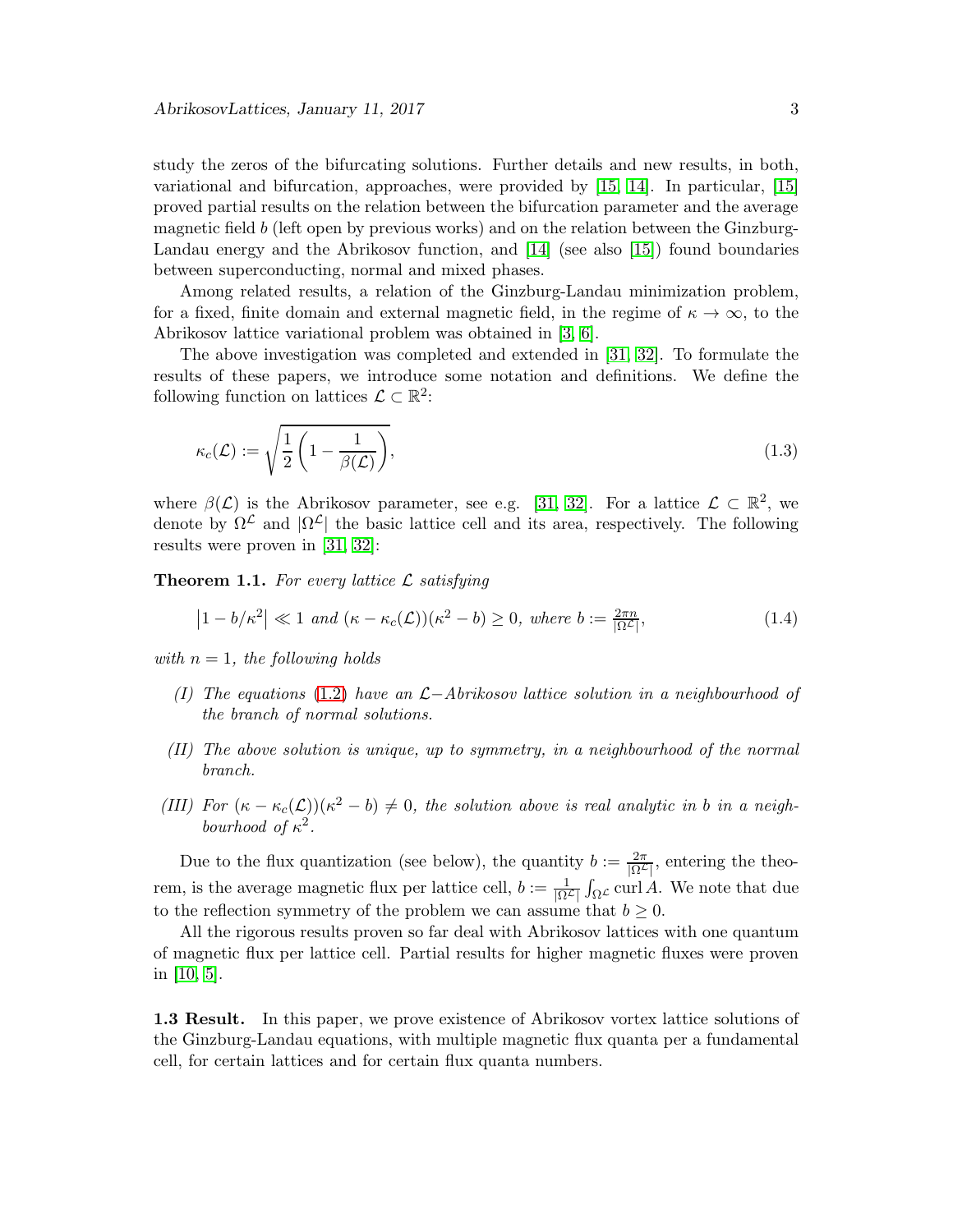We also revisit the existence proof for the Abrikosov vortex lattices, streamlining some arguments and providing some essential details missing in earlier proofs for a single magnetic flux quantum per a fundamental cell.

As in the previous works, we consider only bulk superconductors filling all  $\mathbb{R}^3$ , with no variation along one direction, so that the problem is reduced to one on  $\mathbb{R}^2$ .

To formulate our results, we need some definitions. Motivated by the idea that most stable (i.e. most physical) solutions are also most symmetric, we look for solutions which are most symmetric among vortex lattice solution for a given lattice and given the number of the flux quanta per fundamental cells. Following [\[13\]](#page-38-11), we denote

- 1.  $G(\mathcal{L})$  to be the group of symmetries of the lattice  $\mathcal{L}$ ,
- 2.  $T(\mathcal{L})$  to be the subgroup of  $G(L)$  consisting of lattice translations, and
- 3.  $H(\mathcal{L}) := G(\mathcal{L}) \cap O(2) \approx G(\mathcal{L})/T(\mathcal{L})$ , the maximal non-translation subgroup.

Note that the non- $SO(2)$  part of  $H(\mathcal{L}) := G(\mathcal{L}) \cap O(2)$  comes from reflections and since all reflections in  $G(\mathcal{L}) \cap O(2)$  can be obtained as products of rotations and one fixed reflection, which we take to be  $z \mapsto \overline{z}$ , it suffices for us to consider the conjugation action. Since the conjugation is not holomorphic, we show in Section [A](#page-29-0) that there is no solutions having this symmetry. This implies that the maximal point symmetry group of the GL equations is

$$
SH(\mathcal{L}) := G(\mathcal{L}) \cap SO(2) (= H(\mathcal{L}) \cap SO(2)).
$$

Hence, we look for solutions among functions whose physical properties are invariant under action of  $SH(\mathcal{L})$ .

**Definition 1.2** (Maximal symmetry). We say vortex lattice solution on  $\mathbb{R}^2$  is max*imally symmetric* iff all related physical quantities (i.e.  $n_s := |\Psi|^2$ ,  $B := \text{curl } A$ ,  $J := \text{Im}(\bar{\Psi} \nabla_A \Psi)$  are invariant under the action of the group  $SH(\mathcal{L})$ , where  $\mathcal{L}$  is the underlying lattice of the solution.

Furthermore, we are interested in vortex lattice solutions with the following natural property

**Definition 1.3** ( $\mathcal{L}-$  irreducibility). We say that a solution is  $\mathcal{L}-$ irreducible iff there are no finer lattice for which it is a vortex lattice solution.

Our main result is the following

<span id="page-3-0"></span>**Theorem 1.4.** Assume either n is one of 2,4,6,8,10 and  $\mathcal{L}$  is a hexagonal lattice or  $n = 3$  and  $\mathcal L$  is arbitrary. Then the GLEs have an  $\mathcal L$ -irreducible, maximally symmetric solution brach  $(\lambda(s), \Psi(s), A(s))$ ,  $s \in \mathbb{R}$  small. This branch is, after rescaling [\(4.1\)](#page-6-0), of the form  $(8.2)$ .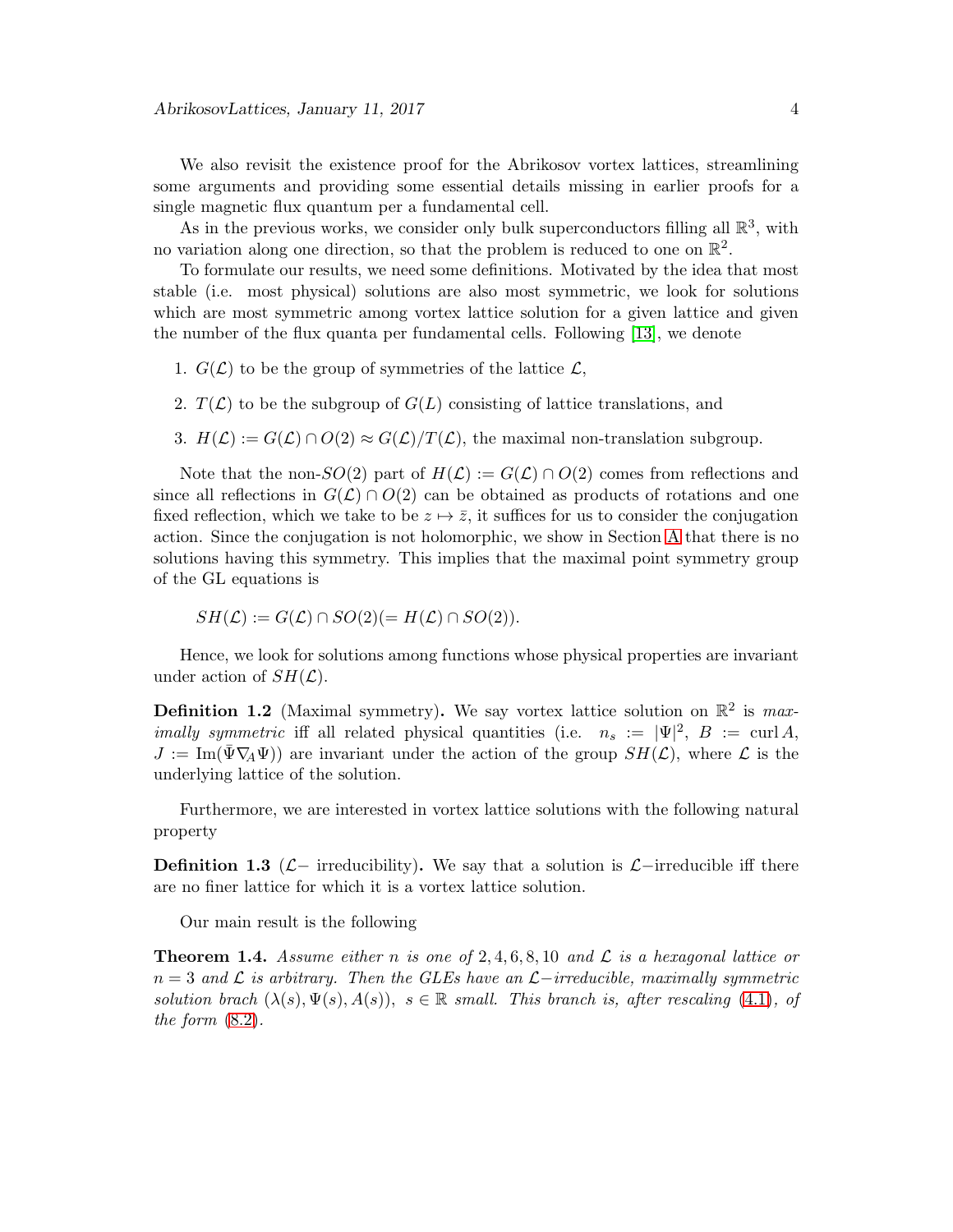As was mentioned above, we revisit the existence proof of [\[31,](#page-39-7) [32\]](#page-39-8) streamlining some arguments and providing some essential details either missing or only briefly mentioned ([\[31,](#page-39-7) [32\]](#page-39-8)) in earlier proofs of the existence of Abrikosov vortex lattices.

After introducing general properties of [\(1.2\)](#page-1-0) in Sections [2](#page-4-0)[-4,](#page-6-1) we prove an abstract conditional result in Sections [5-](#page-7-0)[8,](#page-14-1) from which we derive Theorem [1.1](#page-2-0) in Section [9](#page-16-0) (giving a streamlined proof of this result) and Theorem [1.4,](#page-3-0) in Section [10.](#page-16-1)

Acknowledgements It is a pleasure to thank Max Lein for useful discussions. The first and third authors' research is supported in part by NSERC Grant No. NA7901. During the work on the paper, they enjoyed the support of the NCCR SwissMAP. The second author (P. S.) was partially supported by Fondo Basal CMM-Chile and Fondecyt postdoctoral grant 3160055

## <span id="page-4-0"></span>2 Properties of the Ginzburg-Landau equations

2.1 Symmetries. The Ginzburg-Landau equations exhibit a number of symmetries, that is, transformations which map solutions to solutions: The gauge symmetry,

$$
(\Psi(x), A(x)) \mapsto (e^{i\eta(x)}\Psi(x), A(x) + \nabla\eta(x)), \qquad \forall \eta \in C^2(\mathbb{R}^2, \mathbb{R});
$$
\n(2.1)

The translation symmetry,

$$
(\Psi(x), A(x)) \mapsto (\Psi(x+t), A(x+t)), \qquad \forall t \in \mathbb{R}^2; \tag{2.2}
$$

The rotation and reflection symmetry,

$$
(\Psi(x), A(x)) \mapsto (\Psi(R^{-1}x), RA(R^{-1}x)), \qquad \forall R \in O(2). \tag{2.3}
$$

An important role in our analysis is played by the reflections symmetry. Let the reflection operator  $T^{\text{refl}}$  be given as

$$
T^{\text{refl}} : (\Psi(x), A(x)) \mapsto (\Psi(-x), -A(-x)). \tag{2.4}
$$

We say that a state  $(\Psi, A)$  is even (reflection symmetric) iff

$$
T^{\text{refl}}(\Psi, A) = (\Psi, A). \tag{2.5}
$$

The reflections symmetry of the GLE equations implies that we can restrict the class of solutions to even ones. In what follows we always assume that solutions  $(\Psi, A)$  are even.

2.2 Elementary solutions. There are two immediate solutions to the Ginzburg-Landau equations that are homogeneous in  $\Psi$ . These are the perfect superconductor solution where  $\Psi_S \equiv 1$  and  $A_S \equiv 0$ , and the *normal* (or non-superconducting) solution where  $\Psi_N = 0$  and  $A_N$  is such that curl  $A_N = b$  is constant. (We see that the perfect superconductor is a solution only when the magnetic field is absent. On the other hand, there is a normal solution,  $(\Psi_N = 0, A_N, \text{ curl } A_N = \text{constant})$ , for any constant magnetic field.)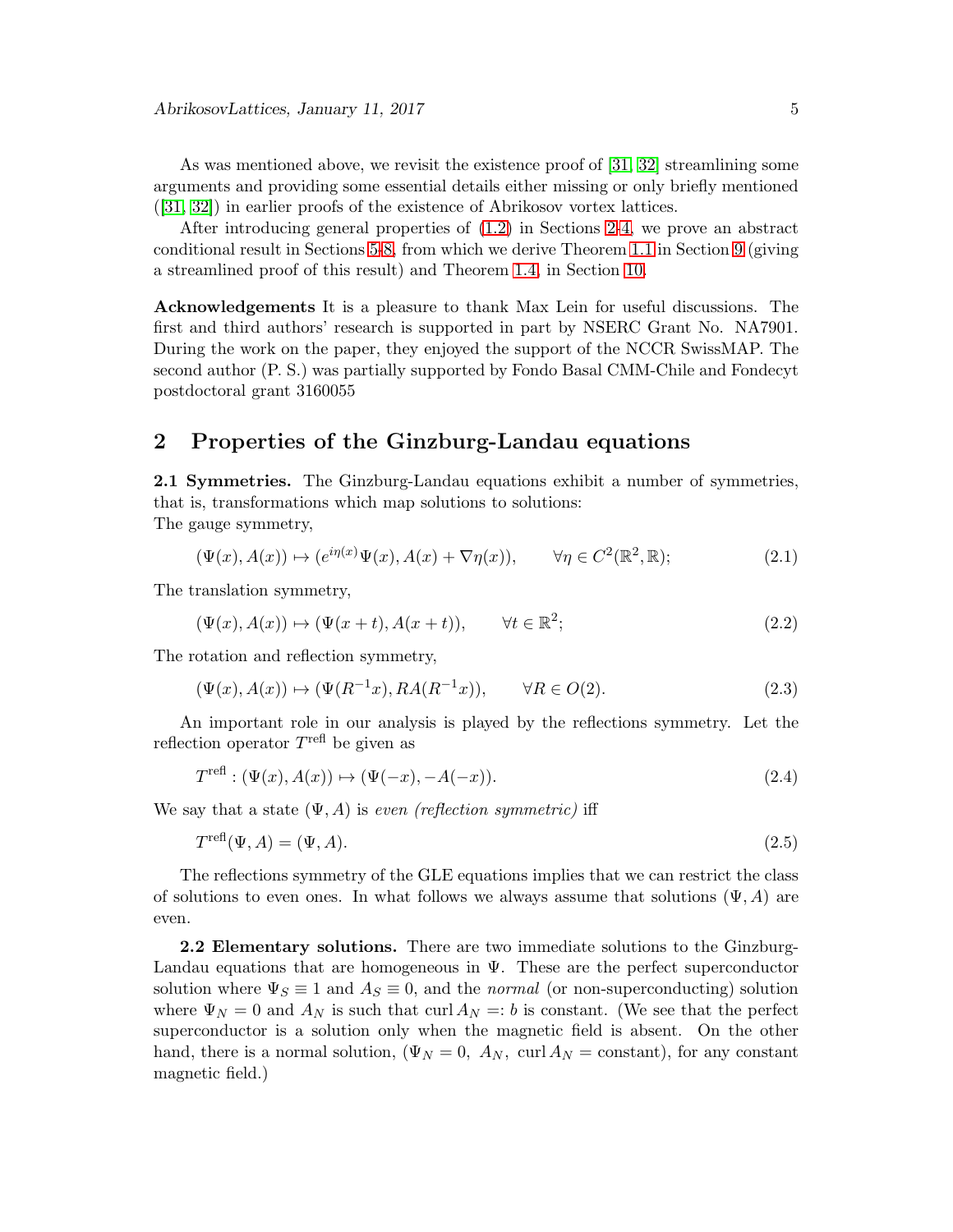## 3 Lattice equivariant states

**3.1 Periodicity.** Our focus in this paper is on states  $(\Psi, A)$  defined on all of  $\mathbb{R}^2$ , but whose physical properties, the density of superconducting pairs of electrons,  $n_s := |\Psi|^2$ , the magnetic field,  $B := \text{curl } A$ , and the current density,  $J := \text{Im}(\Psi \nabla_A \Psi)$ , are doublyperiodic with respect to some lattice  $\mathcal{L}$ . We call such states  $\mathcal{L}-lattice$  states.

One can show that a state  $(\Psi, A) \in H^1_{loc}(\mathbb{R}^2; \mathbb{C}) \times H^1_{loc}(\mathbb{R}^2; \mathbb{R}^2)$  is a *L*-lattice state if and only if translation by an element of the lattice results in a gauge transformation of the state, that is, for each  $t \in \mathcal{L}$ , there exists a function  $g_t \in H^2_{loc}(\mathbb{R}^2;\mathbb{R})$  such that

<span id="page-5-0"></span>
$$
\Psi(x+t) = e^{ig_t(x)}\Psi(x) \text{ and } A(x+t) = A(x) + \nabla g_t(x), \ \forall t \in \mathcal{L},
$$
\n(3.1)

almost everywhere. States satisfying  $(3.1)$  will be called  $(L-)$  *equivariant (vortex) states.* 

It is clear that the gauge, translation, and rotation symmetries of the Ginzburg-Landau equations map lattice states to lattice states. In the case of the gauge and translation symmetries, the lattice with respect to which the solution is periodic does not change, whereas with the rotation symmetry, the lattice is rotated as well. It is a simple calculation to verify that the magnetic flux per cell of solutions is also preserved under the action of these symmetries.

Note that  $(\Psi, A)$  is defined by its restriction to a single cell and can be reconstructed from this restriction by lattice translations.

3.2 Flux quantization. The important property of lattice states is that the magnetic flux through a lattice cell is quantized,

<span id="page-5-1"></span>
$$
\int_{\Omega^{\mathcal{L}}} \operatorname{curl} A = 2\pi n \tag{3.2}
$$

for some integer n, with  $\Omega^{\mathcal{L}}$  any fundamental cell of the lattice. This implies that

<span id="page-5-2"></span>
$$
|\Omega^{\mathcal{L}}| = \frac{2\pi n}{b},\tag{3.3}
$$

where *b* is the average magnetic flux per lattice cell,  $b := \frac{1}{|\Omega^2|}$  $\int_{\Omega} \mathcal{L} \, \text{curl} \, A.$ 

Indeed, if  $|\Psi| > 0$  on the boundary of the cell, we can write  $\Psi = |\Psi|e^{i\theta}$  and  $0 \leq$  $\theta < 2\pi$ . The periodicity of  $n_s$  and J ensure the periodicity of  $\nabla \theta - A$  and therefore by Green's theorem,  $\int_{\Omega}$  curl  $A = \oint_{\partial \Omega} A = \oint_{\partial \Omega} \nabla \theta$  and this function is equal to  $2\pi n$  since  $\Psi$ is single-valued.

Equation [\(3.2\)](#page-5-1) then imposes a condition on the area of a cell, namely, [\(3.3\)](#page-5-2).

**3.3 Lattice shape.** We identify  $\mathbb{R}^2$  with C, via the map  $(x_1, x_2) \rightarrow x_1 + ix_2$ , and, applying a rotation, if necessary, bring any lattice  $\mathcal L$  to the form

<span id="page-5-3"></span>
$$
\mathcal{L}_{\omega} = r(\mathbb{Z} + \tau \mathbb{Z}),\tag{3.4}
$$

where  $\omega = (\tau, r), r > 0, \tau \in \mathbb{C}$ , Im  $\tau > 0$ , which we assume from now on. If  $\mathcal{L}_{\omega}$  satisfies  $(3.3)$ , then  $r = \sqrt{\frac{2\pi n}{b \operatorname{Im}^2}}$  $\frac{2\pi n}{b \ln \tau}$ . Furthermore, we introduce the normalized lattice

<span id="page-5-4"></span>
$$
\mathcal{L}^{\tau} := \sqrt{\frac{2\pi}{\operatorname{Im} \tau}} (\mathbb{Z} + \tau \mathbb{Z}) \tag{3.5}
$$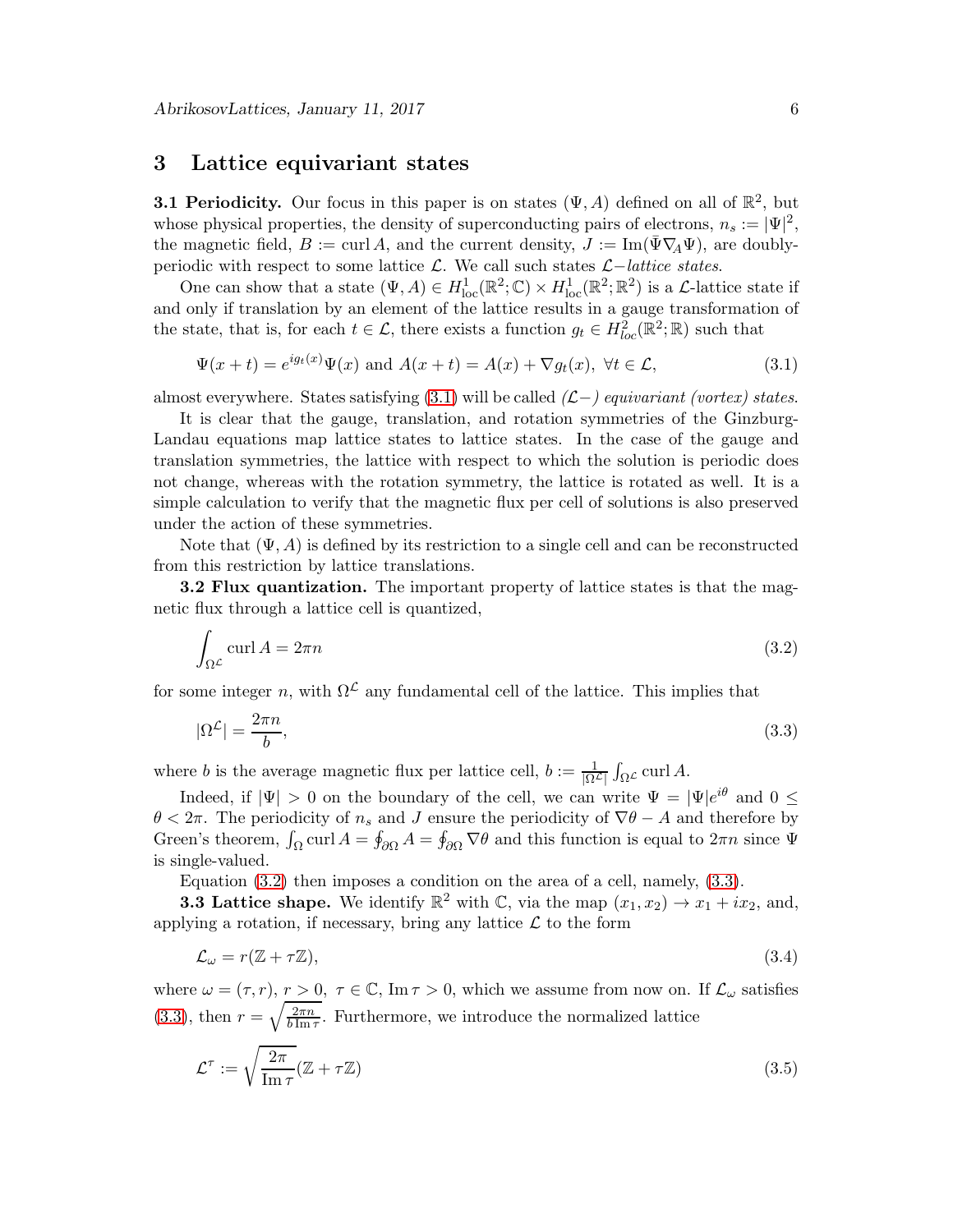and let  $\Omega^{\tau}$  stand for an elementary cell of the lattice  $\mathcal{L}^{\tau}$ . We note that  $|\Omega^{\tau}| = 2\pi$ .

Since the action the modular group  $SL(2,\mathbb{Z})$  on  $\mathbb C$  does not change the lattice, but in general maps one basis, and therefore  $\tau$ , Im  $\tau > 0$ , into another (see Supplement I of [\[29\]](#page-39-0)), the modular invariance of  $\gamma(\tau)$  means that it depends only on the lattice and not its basis. Thus, it suffices to consider  $\tau$  in the fundamental domain,  $\mathbb{H}/SL(2,\mathbb{Z})$ , of  $SL(2,\mathbb{Z})$  acting on the Poincaré half plane  $\mathbb{H} := \{ \tau \in \mathbb{C} : \text{Im}\,\tau > 0 \}$ . The fundamental domain  $\mathbb{H}/SL(2,\mathbb{Z})$  is given explicitly as

$$
\mathbb{H}/SL(2,\mathbb{Z}) = \{\tau \in \mathbb{C} : \text{Im}\,\tau > 0, \ |\tau| \ge 1, \ -\frac{1}{2} < \text{Re}\,\tau \le \frac{1}{2}\}. \tag{3.6}
$$

## <span id="page-6-1"></span>4 Fixing the gauge and rescaling

In this section we fix the gauge for solutions,  $(\Psi, A)$ , of  $(1.2)$  and then rescale them to eliminate the dependence of the size of the lattice on b. Our space will then depend only on the number of quanta of flux and the shape of the lattice.

4.1 Fixing the gauge. The gauge symmetry allows one to fix solutions to be of a desired form. Let  $A^b(x) = \frac{b}{2}Jx \equiv \frac{b}{2}x^{\perp}$ , where  $x^{\perp} = Jx = (-x_2, x_1)$  and J is the symplectic matrix

$$
J = \left( \begin{array}{cc} 0 & -1 \\ 1 & 0 \end{array} \right).
$$

We will use the following preposition, first used by [\[25\]](#page-39-5) and proved in [\[30\]](#page-39-6) (an alternate proof is given in in Appendix A of [\[32\]](#page-39-8)).

<span id="page-6-2"></span>**Proposition 4.1.** Let  $(\Psi', A')$  be an  $\mathcal{L}$ -equivariant state, and let b be the average magnetic flux per cell. Then there is a  $\mathcal{L}$ -equivariant state  $(\Psi, A)$ , that is gauge-equivalent to  $(\Psi', A')$ , such that

(i) 
$$
\Psi(x+s) = e^{i(\frac{b}{2}x \cdot Js + c_s)} \Psi(x)
$$
 and  $A(x+s) = A(x) + \frac{b}{2}Js$  for all  $s \in \mathcal{L}$ ;

(*ii*) 
$$
\int_{\Omega} (A - A^b) = 0
$$
, div  $A = 0$ .

Here  $c_s$  satisfies the condition  $c_{s+t} - c_s - c_t - \frac{1}{2}$  $\frac{1}{2}$ bs  $\wedge t \in 2\pi\mathbb{Z}$ .

**4.2 Rescaling.** Let  $\tau \in \mathbb{C}$ , Im  $\tau > 0$  and  $r = \sqrt{\frac{2\pi n}{b \text{ Im } \tau}}$  $\frac{2\pi n}{b\operatorname{Im}\tau}$ . We define the rescaled fields  $(\psi, a)$  as

$$
(\psi(x), a(x)) := (r'\Psi(r'x), r'A(r'x)), \ r' := r/\sqrt{\frac{2\pi}{\text{Im }\tau}} = \sqrt{\frac{n}{b}}.
$$
\n(4.1)

Let  $\mathcal{L}_{\omega}$  and  $\mathcal{L}^{\tau}$  be the lattices defined in [\(3.4\)](#page-5-3) and [\(3.5\)](#page-5-4). We summarize the effects of the rescaling above:

(A)  $\Psi$  and A solve the Ginzburg-Landau equations if and only if  $\psi$  and a solve

<span id="page-6-0"></span>
$$
(-\Delta_a - \lambda)\psi = -\kappa^2 |\psi|^2 \psi, \ \lambda = \kappa^2 n/b,
$$
\n(4.2a)

<span id="page-6-3"></span>
$$
\operatorname{curl}^* \operatorname{curl} a = \operatorname{Im}(\bar{\psi} \nabla_a \psi). \tag{4.2b}
$$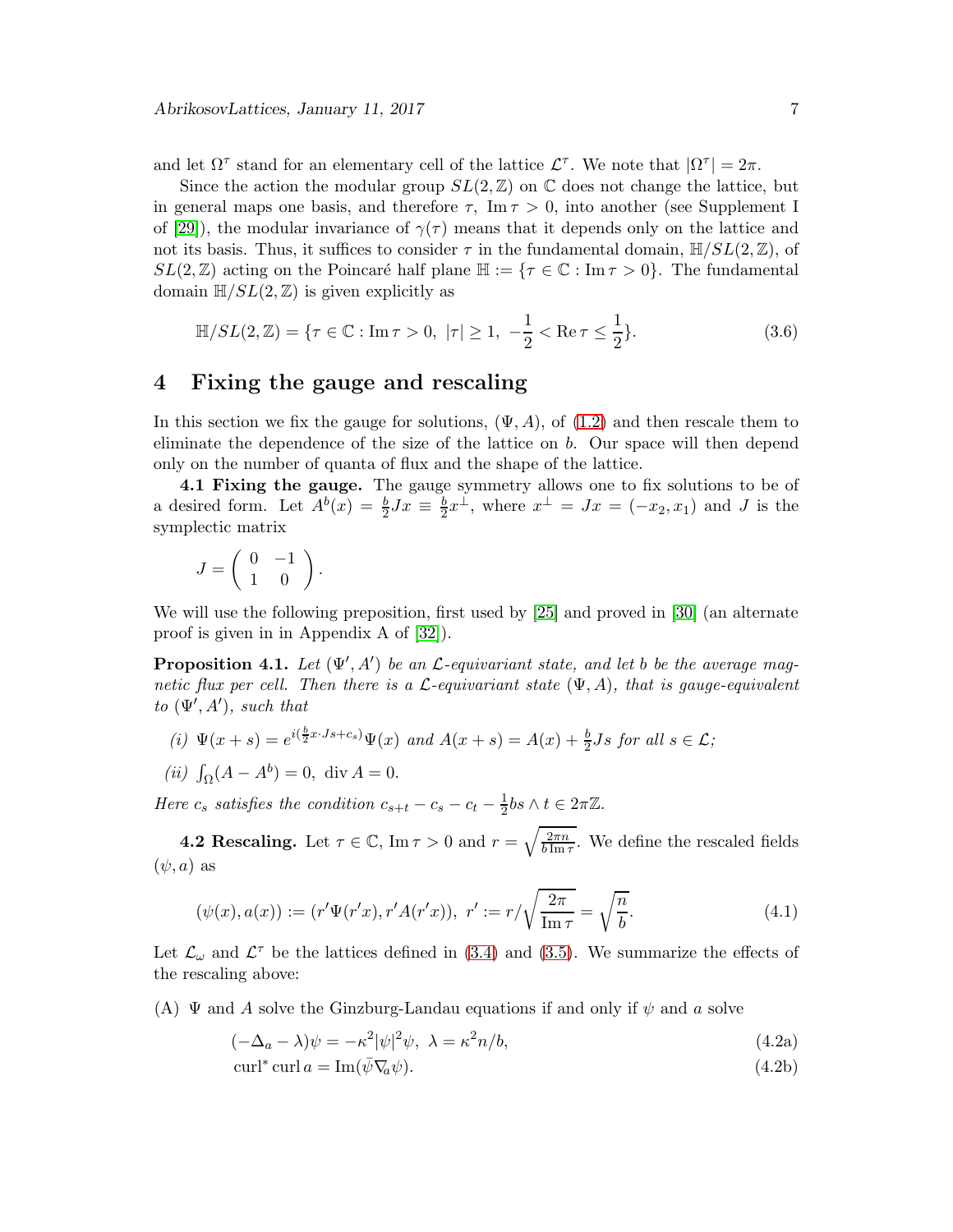(B)  $(\Psi, A)$  is a  $\mathcal{L}_{\omega}$ -equivariant state iff  $(\psi, a)$  is a  $\mathcal{L}^{\tau}$ -equivariant state. Moreover, if  $(\Psi, A)$  is of the form described in Proposition [4.1,](#page-6-2) then  $(\psi, a)$  satisfies

$$
\psi(x+t) = e^{i\frac{n}{2}x \cdot Jt + ict} \psi(x), \ a(x+t) = a(x) + \frac{n}{2}Jt, \ \forall t \in \mathcal{L}^{\tau}
$$
\n
$$
(4.3)
$$

<span id="page-7-3"></span><span id="page-7-1"></span>
$$
\text{div } a = 0, \int_{\Omega^{\tau}} (a - a^n) = 0, \text{ where } a^n(x) := \frac{n}{2} Jx,
$$
\n(4.4)

and  $c_t$ , which satisfies the condition

<span id="page-7-4"></span>
$$
c_{s+t} - c_s - c_t - \frac{1}{2}ns \wedge t \in 2\pi\mathbb{Z}.
$$
\n
$$
(4.5)
$$

(C) 
$$
\frac{r^2}{|\Omega^{\tau}|} E_{\Omega^{\tau}}(\Psi, A) = \mathcal{E}_{\lambda}(\psi, \alpha)
$$
, where  $a = a^n + \alpha$ , with  $a^n(x) := \frac{n}{2} Jx$ ,  $\lambda = \kappa^2 r'^2 = \kappa^2 \frac{n}{b}$  and

$$
\mathcal{E}_{\lambda}(\psi,\alpha) = \frac{1}{|\Omega^{\tau}|} \int_{\Omega^{\tau}} \left( |\nabla_{\alpha}\psi|^2 + |\operatorname{curl} a|^2 + \frac{\kappa^2}{2} (|\psi|^2 - \frac{\lambda}{\kappa^2})^2 \right) dx. \tag{4.6}
$$

Our problem then is: for each  $n = 1, 2, \ldots$ , find  $(\psi, a)$ , solve the rescaled Ginzburg-Landau equations [\(4.2\)](#page-6-3) and satisfying [\(4.3\)](#page-7-1).

In what follows, the parameter  $\tau$  is fixed and, to simplify the notation, we *omit the* superindex  $\tau$  at  $\mathcal{L}^{\tau}$  and  $\Omega^{\tau}$  and write simply  $\mathcal{L}$  and  $\Omega$ .

## <span id="page-7-0"></span>5 The linear problem

In this section we consider the linearization of [\(4.2\)](#page-6-3) satisfying [\(4.3\)](#page-7-1) on the normal solution  $(0, a^n)$ , with, recall,  $a^n(x) := \frac{n}{2}Jx$ . This leads to the linear problem:

<span id="page-7-6"></span>
$$
-\Delta_{a^n}\psi_0 = \lambda\psi_0,\tag{5.1}
$$

for  $\psi_0$  satisfying the gauge - periodic boundary condition (see [\(4.3\)](#page-7-1))

<span id="page-7-7"></span>
$$
\psi_0(x+t) = e^{i(\frac{n}{2}x \cdot Jt + ct)} \psi_0(x), \ \forall t \in \mathcal{L}.\tag{5.2}
$$

Our goal is to prove the following

<span id="page-7-5"></span>**Proposition 5.1.** The operator  $-\Delta_{a^n}$  is self-adjoint on its natural domain and its spectrum is given by

<span id="page-7-2"></span>
$$
\sigma(-\Delta_{a^n}) = \{ (2m+1)n : m = 0, 1, 2, \dots \},
$$
\n(5.3)

with each eigenvalue is of the multiplicity n. Moreover,

$$
\text{Null}(-\Delta_{a^n} - n) = e^{\frac{in}{2}x_2(x_1 + ix_2)}V_n,\tag{5.4}
$$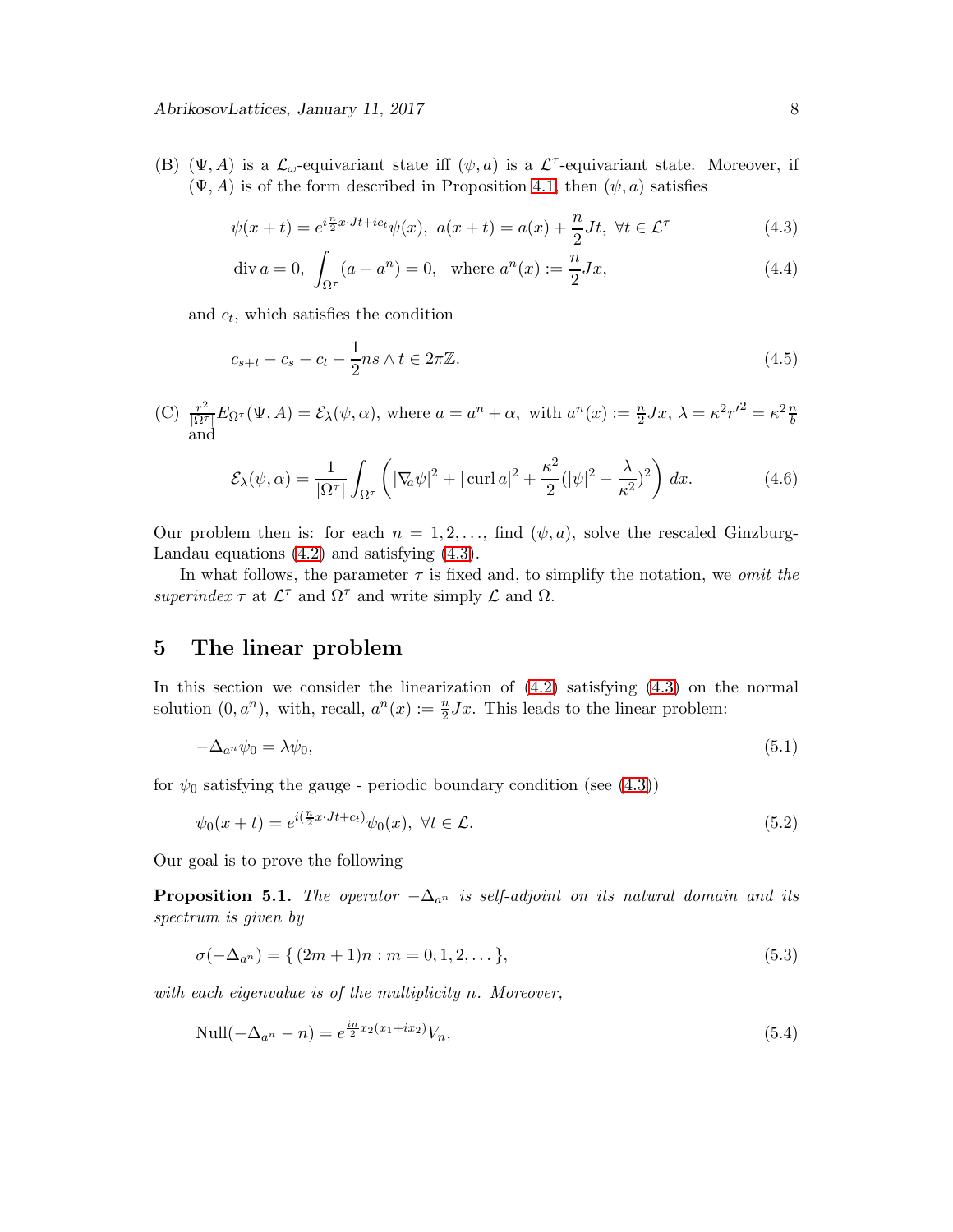AbrikosovLattices, January 11, 2017 9

where  $V_n$  is spanned by functions of the form (below  $z = (x_1 + ix_2)/\sqrt{\frac{2\pi}{\text{Im}}}$ )  $\frac{2\pi}{\text{Im}\,\tau})$ 

<span id="page-8-0"></span>
$$
\theta(z,\tau) := \sum_{m=-\infty}^{\infty} c_m e^{i2\pi mz}, \ c_{m+n} = e^{-in\pi z} e^{i2m\pi \tau} c_m.
$$
\n(5.5)

Such functions are determined entirely by the values of  $c_0, \ldots, c_{n-1}$  and therefore form an n-dimensional vector space.

*Proof.* The self-adjointness of the operator  $-\Delta_{a^n}$  is well-known. To find its spectrum, we introduce the complexified covariant derivatives (harmonic oscillator annihilation and creation operators),  $\bar{\partial}_{a^n}$  and  $\bar{\partial}_{a^n}^* = -\partial_{a^n}$ , with

$$
\bar{\partial}_{a^n} := (\nabla_{a^n})_1 + i(\nabla_{a^n})_2 = \partial_{x_1} + i\partial_{x_2} + \frac{1}{2}n(x_1 + ix_2).
$$
\n(5.6)

One can verify that these operators satisfy the following relations:

$$
[\bar{\partial}_{a^n}, (\bar{\partial}_{a^n})^*] = 2 \operatorname{curl} a^n = 2n; \tag{5.7}
$$

$$
-\Delta_{a^n} - n = (\bar{\partial}_{a^n})^* \bar{\partial}_{a^n}.
$$
\n(5.8)

As for the harmonic oscillator (see for example [\[19\]](#page-38-12)), this gives explicit information about the spectrum of  $-\Delta_{a^n}$ , namely [\(5.3\)](#page-7-2), with each eigenvalue is of the same multiplicity. Furthermore, the above properties imply

$$
\text{Null}(-\Delta_{a^n} - n) = \text{Null}\,\bar{\partial}_{a^n}.\tag{5.9}
$$

We find Null  $\bar{\partial}_{a^n}$ . A simple calculation gives the following operator equation

$$
e^{-\frac{n}{2}(ix_1x_2-x_2^2)}\bar{\partial}_{a^n}e^{\frac{n}{2}(ix_1x_2-x_2^2)} = \partial_{x_1} + i\partial_{x_2}.
$$

(The transformation on the l.h.s. is highly non-unique.) This immediately proves that

$$
\bar{\partial}_{a^n} \psi = 0,\tag{5.10}
$$

if and only if  $\theta = e^{-\frac{n}{2}(ix_1x_2 - x_2^2)}\psi$  satisfies  $(\partial_{x_1} + i\partial_{x_2})\theta = 0$ . We now identify  $x \in \mathbb{R}^2$ with  $z = x_1 + ix_2 \in \mathbb{C}$  and see that this means that  $\theta$  is analytic and

<span id="page-8-1"></span>
$$
\psi(x) = e^{-\frac{\pi n}{2 \operatorname{Im} \tau} (|z|^2 - z^2)} \theta(z, \tau), \ z = (x_1 + ix_2) / \sqrt{\frac{2\pi}{\operatorname{Im} \tau}}.
$$
\n(5.11)

where we display the dependence of  $\theta$  on  $\tau$ . The quasiperiodicity of  $\psi$  transfers to  $\theta$  as follows

$$
\theta(z+1,\tau) = \theta(z,\tau), \qquad \theta(z+\tau,\tau) = e^{-2\pi i nz} e^{-in\pi \tau} \theta(z,\tau).
$$

The first relation ensures that  $\theta$  have a absolutely convergent Fourier expansion of the form  $\theta(z,\tau) = \sum_{m=-\infty}^{\infty} c_m e^{2\pi m i z}$ . The second relation, on the other hand, leads to relation for the coefficients of the expansion:  $c_{m+n} = e^{-in\pi z}e^{i2m\pi \tau}c_m$ , which together with the previous statement implies  $(5.5)$ .  $\Box$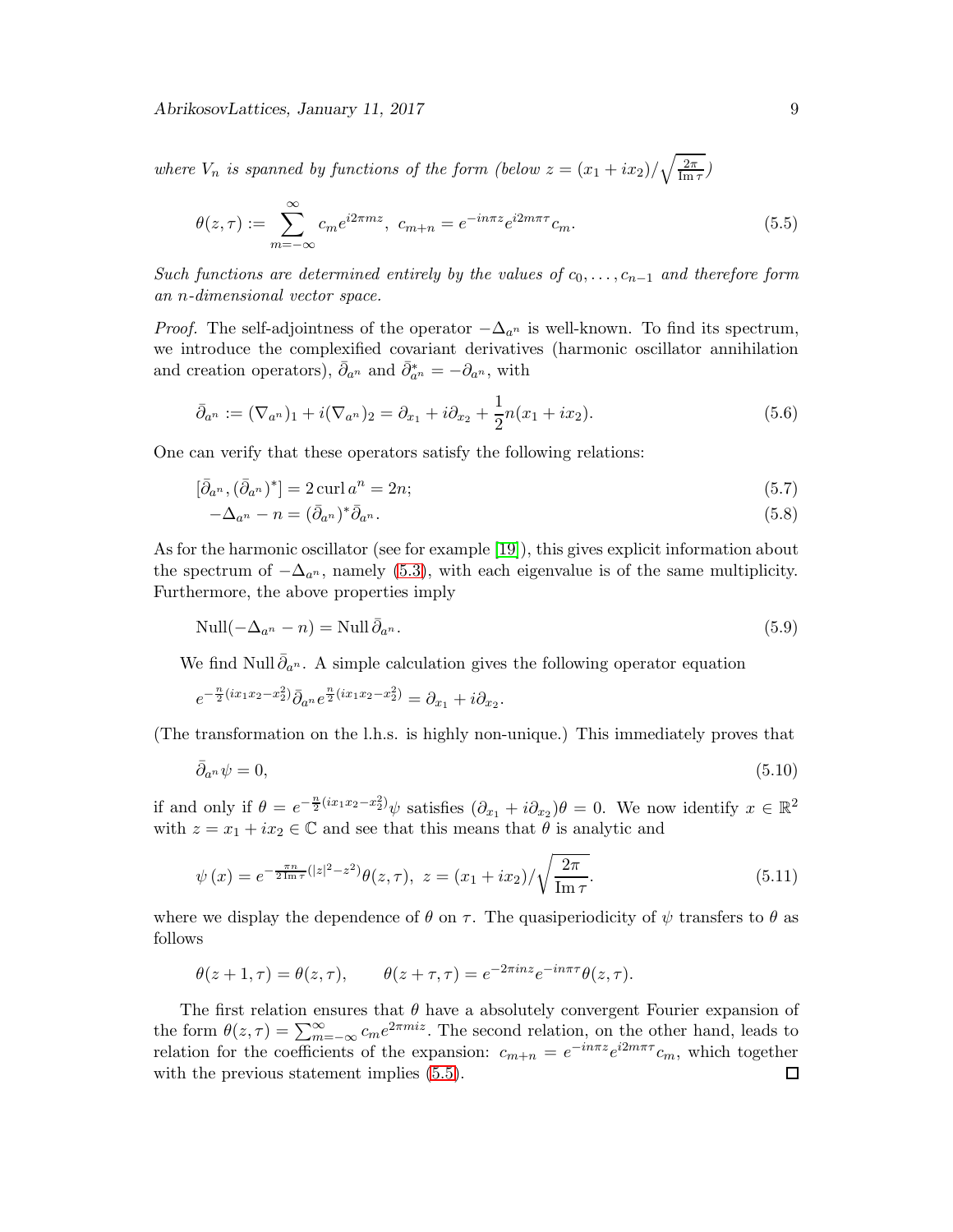Next, we claim that the solution [\(5.11\)](#page-8-1) satisfies

$$
\psi(x) = \psi(-x). \tag{5.12}
$$

By [\(5.11\)](#page-8-1), it suffices to show that  $\theta(z) = \theta(-z)$ . We show this for  $n = 1$ . Denote the corresponding  $\theta$  by  $\theta(z, \tau)$ . Iterating the recursive relation for the coefficients in [\(5.5\)](#page-8-0), we obtain the following standard representation for the theta function

<span id="page-9-0"></span>
$$
\theta(z,\tau) = \sum_{m=-\infty}^{\infty} e^{2\pi i (\frac{1}{2}m^2\tau + mz)}.
$$
\n(5.13)

We observe that  $\theta(-z, \tau) = \theta(z, \tau)$  and therefore  $\psi_0(-x) = \psi_0(x)$ . Indeed, using the expression [\(5.13\)](#page-9-0), we find, after changing m to  $-m'$ , we find

$$
\theta(-z,\tau) = \sum_{m=-\infty}^{\infty} e^{2\pi i (\frac{1}{2}m^2 \tau - mz)} = \sum_{m'=-\infty}^{\infty} e^{2\pi i (\frac{1}{2}m'^2 \tau + m'z)} = \theta(z,\tau).
$$

## 6 Setup of the bifurcation problem

In this section we reformulate the Ginzburg-Landau equations as a bifurcation problem. We pick the fundamental cell with the center at the origin so that it is invariant under the map  $x \to -x$ .

We write  $a = a^n + \alpha$  and substitute this into [\(4.2\)](#page-6-3) to obtain

<span id="page-9-4"></span><span id="page-9-1"></span>
$$
(Ln - \lambda)\psi = -h(\psi, \alpha), \qquad M\alpha = J(\psi, \alpha), \tag{6.1}
$$

where  $h(\psi, \alpha) := 2i\alpha \cdot \nabla_{a^n}\psi + |\alpha|^2\psi + \kappa^2|\psi|^2\psi$  and  $J(\psi, \alpha) := \text{Im}(\bar{\psi}\nabla_{a^n+\alpha}\psi)$  and

$$
L^n := -\Delta_{a^n} \text{ and } M := \text{curl}^* \text{curl}.
$$
 (6.2)

The pair  $(\psi, \alpha)$  satisfies the conditions  $(4.3)$  -  $(4.4)$ , with  $a = a^n + \alpha$ ,  $a^n(x) := \frac{n}{2} Jx$ , which we reproduce here

$$
\psi(x+t) = e^{i(\frac{n}{2}x \cdot Jt + ct)} \psi(x),\tag{6.3}
$$

<span id="page-9-3"></span><span id="page-9-2"></span>
$$
\alpha(x+t) = \alpha(x) \text{ and } \text{div}\,\alpha = 0, \int_{\Omega} \alpha = 0,
$$
\n(6.4)

where  $t \in \mathcal{L}$  and  $c_t$  satisfies the condition [\(4.5\)](#page-7-4). We take  $c_t = 0$  on the basis vectors  $t=\sqrt{\frac{2\pi}{\text{Im}^2}}$  $\frac{2\pi}{\text{Im }\tau}, \sqrt{\frac{2\pi}{\text{Im }\tau}}$  $\frac{2\pi}{\text{Im}\,\tau}\tau$  (see [\(3.5\)](#page-5-4)). Then the relation [\(4.5\)](#page-7-4) gives

<span id="page-9-5"></span>
$$
c_s = \pi npq, \text{ for } s = \sqrt{\frac{2\pi}{\text{Im}\,\tau}}(p + q\tau), p, q \in \mathbb{Z}, \tag{6.5}
$$

which we assume in what follows.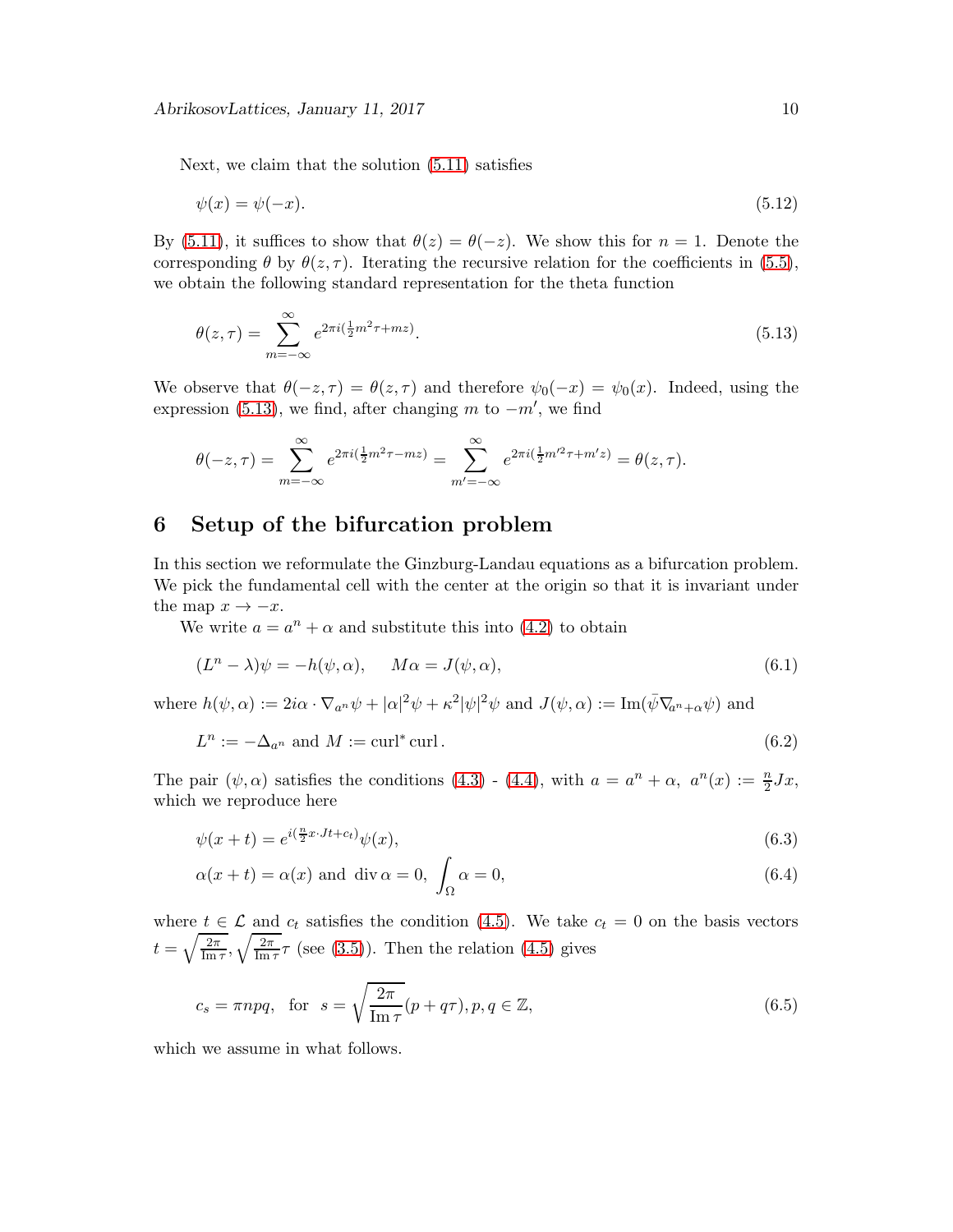We consider [\(6.1\)](#page-9-1) on the space  $\mathcal{H}^2_n \times \mathcal{H}^2$ , where  $\mathcal{H}^s_n$  and  $\mathcal{H}^s$  are the Sobolev spaces of order s associated with the  $L^2$ -spaces

$$
\mathcal{L}_n^2 := \{ \psi \in L^2(\mathbb{R}^2, \mathbb{C}) : \psi \text{ satisfies } \psi(-x) = \psi(x) \text{ and } (6.3) \},
$$
  

$$
\mathcal{L}^2 := \{ \alpha \in L^2(\mathbb{R}^2, \mathbb{R}^2) \mid \alpha \text{ satisfies } a(-x) = -a(x) \text{ and } (6.4) \},
$$

where div  $\alpha$  is understood in the distributional sense, with the inner products of  $L^2(\Omega,\mathbb{C})$ and  $L^2(\Omega, \mathbb{R}^2)$ , i.e.  $\int \bar{\psi} \psi'$  and  $\int \alpha \cdot \alpha'$ .

We define  $L^n$  and M on the spaces  $\mathscr{L}_n^2$  and  $\mathscr{L}^2$ , with the domains  $\mathscr{H}_n^2$  and  $\mathscr{H}^2$ , respectively. The properties of  $L^n$  where described in Proposition [5.1.](#page-7-5) The properties of M are summarized as in the following proposition

<span id="page-10-4"></span>**Proposition 6.1.** M is a strictly positive operator on  $\mathscr{L}^2$  with the domain  $\mathscr{H}^2$  and with purely discrete spectrum.

The fact that M is positive follows immediately from its definition. We note that its being strictly positive is the result of restricting its domain to elements having the divergence and mean zero.

<span id="page-10-1"></span>**Proposition 6.2.** Assume  $(\lambda, \psi, \alpha)$  is a solution of the system [\(6.6\)](#page-10-0) satisfying [\(6.3\)](#page-9-2)-[\(6.4\)](#page-9-3). Then div  $J(\psi, \alpha) = 0$  and  $\langle J(\psi, \alpha) \rangle = 0$  and  $(\lambda, \psi, \alpha)$  solves the system [\(6.1\)](#page-9-1).

*Proof.* Let  $P'$  be the orthogonal projection onto the divergence free, mean zero vector fields  $(P' = \frac{1}{\sqrt{2}})$  $\frac{1}{-\Delta}$  curl<sup>\*</sup> curl). We introduce the new system

<span id="page-10-0"></span>
$$
(Ln - \lambda)\psi + h(\psi, \alpha) = 0, \qquad M\alpha - P'J(\psi, \alpha) = 0,
$$
\n(6.6)

where we left the first equation unchanged and in the second equation we introduced the projection  $P'$ .

We rewrite [\(6.6\)](#page-10-0) as a single equation

<span id="page-10-6"></span>
$$
F(\lambda, \psi, \alpha) = 0,\tag{6.7}
$$

where the map  $F: \mathbb{R} \times \mathcal{H}_n^2 \times \mathcal{H}^2 \to \mathcal{L}_n^2 \times \mathcal{L}^2$  is defined by the l.h.s. of [\(6.6\)](#page-10-0) as

<span id="page-10-3"></span><span id="page-10-2"></span>
$$
F(\lambda, u) = A_{\lambda}u + f(u). \tag{6.8}
$$

Here  $u := (\psi, \alpha)$ ,  $A_{\lambda} := \text{diag}(L^n - \lambda, M)$  and

$$
f(u) := (h(u), -P'J(u)).
$$
\n(6.9)

For a map  $F(\lambda, u)$ ,  $u = (\psi, \alpha)$ , we denote by  $\partial_{\psi} F(\lambda, u)/\partial_{u} F(\lambda, u)$  its Gâteaux derivative in  $\psi/u$ . Furthermore, we use the obvious notation  $F = (F_1, F_2)$ . For  $f =$  $(f_1, f_2)$ , we introduce the gauge transformation as  $T_\delta f = (e^{i\delta} f_1, f_2)$ . The following proposition lists some properties of F.

#### <span id="page-10-5"></span>Proposition 6.3.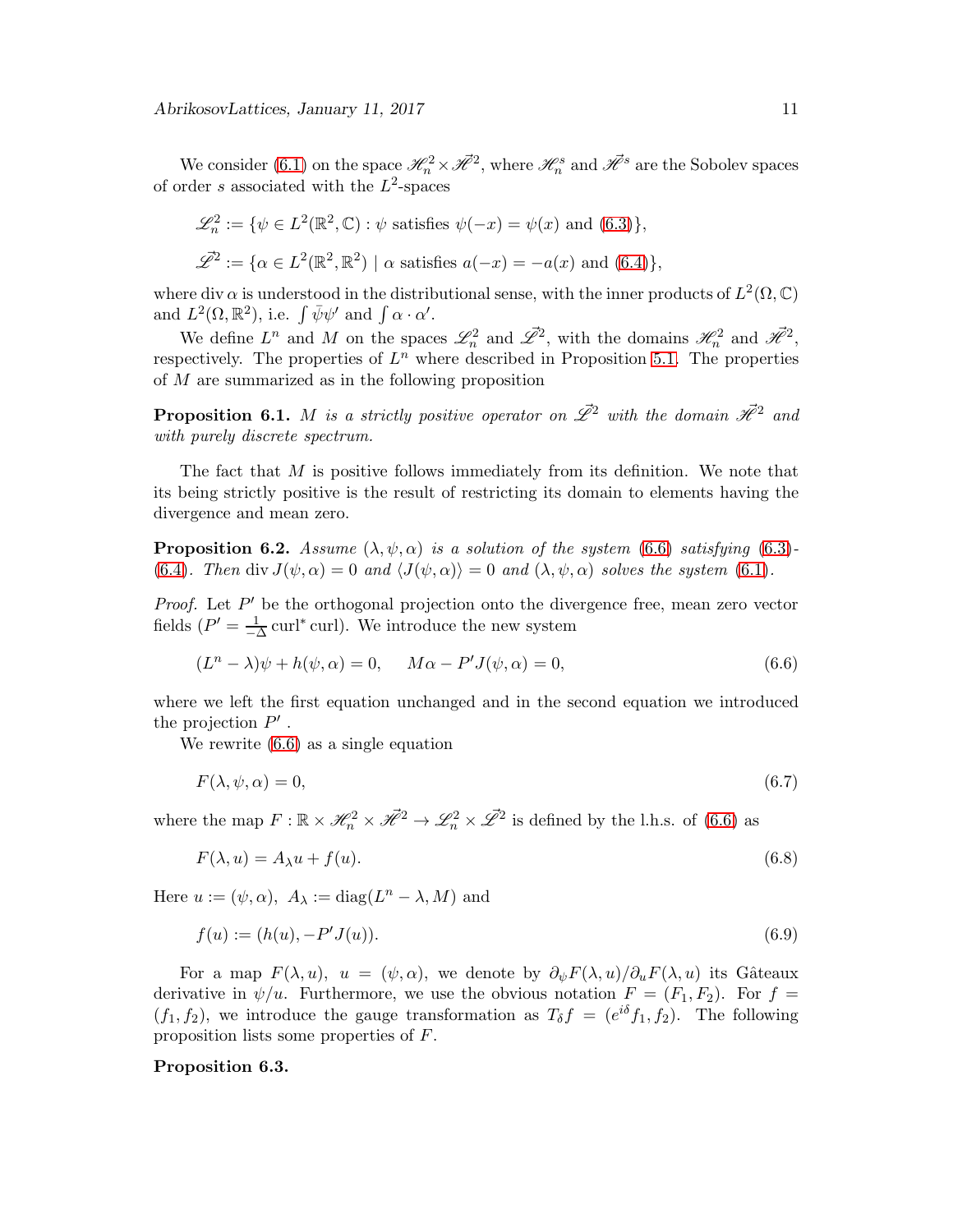- (a) F is analytic as a map between real Banach spaces,
- (b) for all  $\lambda$ ,  $F(\lambda, 0) = 0$ ,
- (c) for all  $\lambda$ ,  $\partial_u F(\lambda, 0) = A_{\lambda}$ ,
- <span id="page-11-0"></span>(d) for all  $\delta \in \mathbb{R}$ ,  $F(\lambda, T_{\delta}u) = T_{\delta}F(\lambda, u)$ .
- (e) for all u (resp.  $\psi$ ),  $\langle u, F(\lambda, u) \rangle \in \mathbb{R}$  (resp.  $\langle \psi, F_1(\lambda, u) \rangle \in \mathbb{R}$ ).

*Proof.* The first property follows from the definition of  $F$ . (b) through (d) are straightforward calculations. For (e), since  $\langle u, F \rangle = \langle \psi, F_1 \rangle + \langle \alpha, F_2 \rangle$  and  $\langle \alpha, F_2(\lambda, u) \rangle$  is real, the statements  $\langle u, F(\lambda, u) \rangle \in \mathbb{R}$  and  $\langle \psi, F_1(\lambda, u) \rangle \in \mathbb{R}$  are equivalent. Now, we calculate that

$$
\langle \psi, F_1(\lambda, \psi, \alpha) \rangle = \langle \psi, (L^n - \lambda)\psi \rangle + 2i \int_{\Omega} \bar{\psi} \alpha \cdot \nabla \psi
$$

$$
+ 2 \int_{\Omega} (\alpha \cdot a^n) |\psi|^2 + \int_{\Omega} |\alpha|^2 |\psi|^2 + \kappa^2 \int_{\Omega} |\psi|^4.
$$

The final three terms are clearly real and so is the first because  $L^n - \lambda$  is self-adjoint. For the second term we integrate by parts and use the fact that the boundary terms vanish due to the periodicity of the integrand to see that

$$
\operatorname{Im} 2i \int_{\Omega} \phi \alpha \cdot \nabla \bar{\psi} = \int_{\Omega} \alpha \cdot (\bar{\psi} \nabla \psi + \psi \nabla \bar{\psi}) = - \int_{\Omega} (\operatorname{div} \alpha) |\psi|^2 = 0,
$$

where we have used that div  $\alpha = 0$ . Thus this term is also real and (e) is established.  $\Box$ 

We return to the proof of Proposition [6.2.](#page-10-1) Assume  $\chi \in H^1_{loc}$  and is  $\mathcal{L}-$  periodic (we say,  $\chi \in H^1_{\text{per}}$ ). Following [\[31\]](#page-39-7), we differentiate the equation  $\mathcal{E}_{\lambda}(e^{is\chi}\psi, \alpha + s\nabla\chi)$  =  $\mathcal{E}_{\lambda}(\psi,\alpha)$ , w.r.to s at s = 0, use that curl  $\nabla\chi=0$  and integrate by parts, to obtain

$$
\operatorname{Re}\langle -\Delta_{a^n+\alpha}\psi + \kappa^2(|\psi|^2 - 1)\psi, i\chi\psi \rangle + \langle J(\psi, \alpha), \nabla\chi \rangle = 0.
$$
 (6.10)

(Due to conditions [\(6.3\)](#page-9-2) - [\(6.4\)](#page-9-3) and the  $\mathcal{L}-$ periodicity of  $\chi$ , there are no boundary terms.) This, together with the first equation in [\(6.6\)](#page-10-0), implies

$$
\langle J(\psi,\alpha),\nabla\chi\rangle=0.\tag{6.11}
$$

Since the last equation holds for any  $\chi \in H^1_{\text{per}}$ , we conclude that div  $J(\psi, \alpha) = 0$ .

Furthermore, since for our class of solutions  $\psi$  is even and a, odd, we conclude that  $J(\psi, a)$  is odd under reflections and therefore  $\langle J(\psi, a) \rangle = 0$ .  $\Box$ 

In Sections [7](#page-12-0) - [10](#page-16-1) we solve the system  $(6.6)$ , subject to the conditions  $(6.3)-(6.4)$  $(6.3)-(6.4)$ .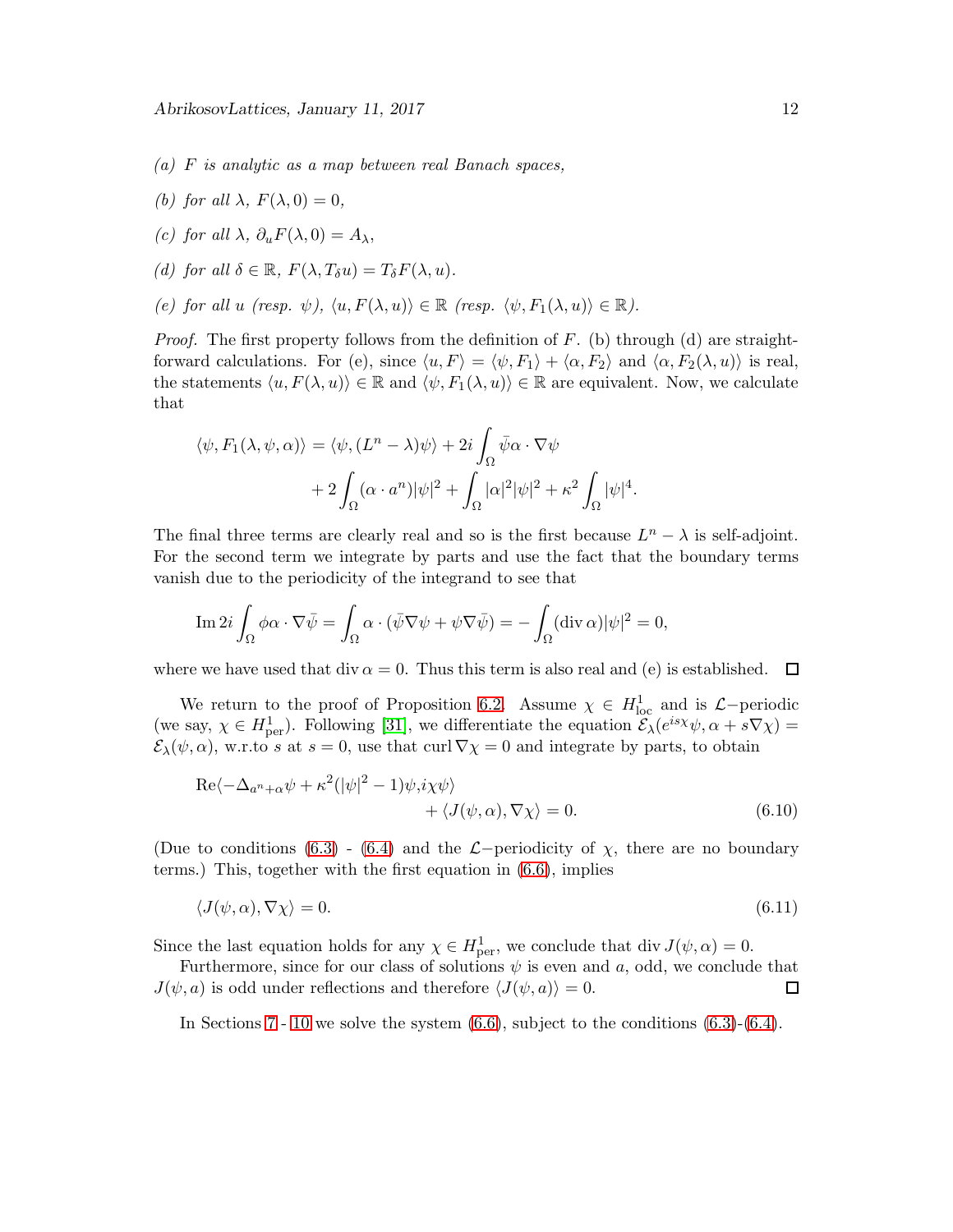## <span id="page-12-0"></span>7 Reduction to a finite-dimensional problem

In this section we reduce the problem of solving the equation  $F(\lambda, u) = 0$ , were F is given in [\(6.8\)](#page-10-2) and  $u := (\psi, \alpha)$ , to a finite dimensional problem. We address the latter in the next section. We use the standard method of Lyapunov-Schmidt reduction.

We do the reduction in the generality we need later on. Let  $X = X' \times X''$  and  $Y = Y' \times Y''$  be closed subspaces of  $\mathcal{H}_n^2 \times \mathcal{H}^2$  and  $\mathcal{L}_n^2 \times \mathcal{L}^2$ , respectively, s.t.

<span id="page-12-5"></span>
$$
X \subset Y, \text{ densely, and } F: \mathbb{R} \times X \to Y \text{ and is } C^2. \tag{7.1}
$$

Recall that the operator  $A_{\lambda} := \text{diag}(L^n - \lambda, M)$  is introduced after the equation [\(6.8\)](#page-10-2). Since  $A_{\lambda} = dF(\lambda, 0)$ , it maps X into Y. We let  $K = \text{Null}_X A_n \subset X$ .

We let P be the orthogonal projection in Y onto K and let  $\overline{P} := I - P$ . Since n is an isolated eigenvalue of  $A_n$ ,  $P$  can be explicitly given as the Riesz projection,

$$
P := -\frac{1}{2\pi i} \oint_{\gamma} (A_n - z)^{-1} dz,
$$
\n(7.2)

where  $\gamma \subseteq \mathbb{C}$  is a contour around 0 that contains no other points of the spectrum of  $A_n$ .

Writing  $u = v + w$ , where  $v = Pu$  and  $w = Pu$ , we see that the equation  $F(\lambda, u) = 0$ is therefore equivalent to the pair of equations

<span id="page-12-4"></span>
$$
PF(\lambda, v + w) = 0,\t\t(7.3)
$$

<span id="page-12-1"></span>
$$
\bar{P}F(\lambda, v + w) = 0.\tag{7.4}
$$

We will now solve [\(7.4\)](#page-12-1) for  $w = \overline{P}u$  in terms of  $\lambda$  and  $v = Pu$ .

**Lemma 7.1.** There is a neighbourhood,  $U \subset \mathbb{R} \times K$ , of  $(n,0)$ , such that for any  $(\lambda, v)$  in that neighbourhood, Eq [\(7.4\)](#page-12-1) has a unique solution  $w = w(\lambda, v)$ . This solution  $w(\lambda, v) =$  $(w_1, w_2)$  satisfies

<span id="page-12-3"></span><span id="page-12-2"></span>
$$
w(\lambda, v) \ \text{real-analytic in } (\lambda, v), \tag{7.5}
$$

$$
\|\partial_{\lambda}^{m} w_{i}\| = O(\|v\|^{4-i}), \ i = 1, 2, \ m = 0, 1,
$$
\n(7.6)

where the norms are in the space  $\mathcal{H}_n^2$ .

*Proof.* We introduce the map  $G : \mathbb{R} \times K \times \overline{X} \to \overline{Y}$ , where  $\overline{X} := \overline{P}X = X \oplus K$  and  $\overline{Y} := \overline{P}Y = Y \ominus K$ , defined by

$$
G(\lambda, v, w) = \overline{P}F(\lambda, v + w).
$$

It has the following properties (a) G is  $C^2$ ; (b)  $G(\lambda, 0, 0) = 0 \ \forall \lambda$ ; (c)  $d_w G(\lambda, 0, 0)$  is invertible for  $\lambda = n$ . Applying the Implicit Function Theorem to  $G = 0$ , we obtain a function  $w : \mathbb{R} \times K \to X$ , defined on a neighbourhood of  $(n, 0)$ , such that  $w = w(\lambda, v)$ is a unique solution to  $G(\lambda, v, w) = 0$ , for  $(\lambda, v)$  in that neighbourhood. This proves the first statement.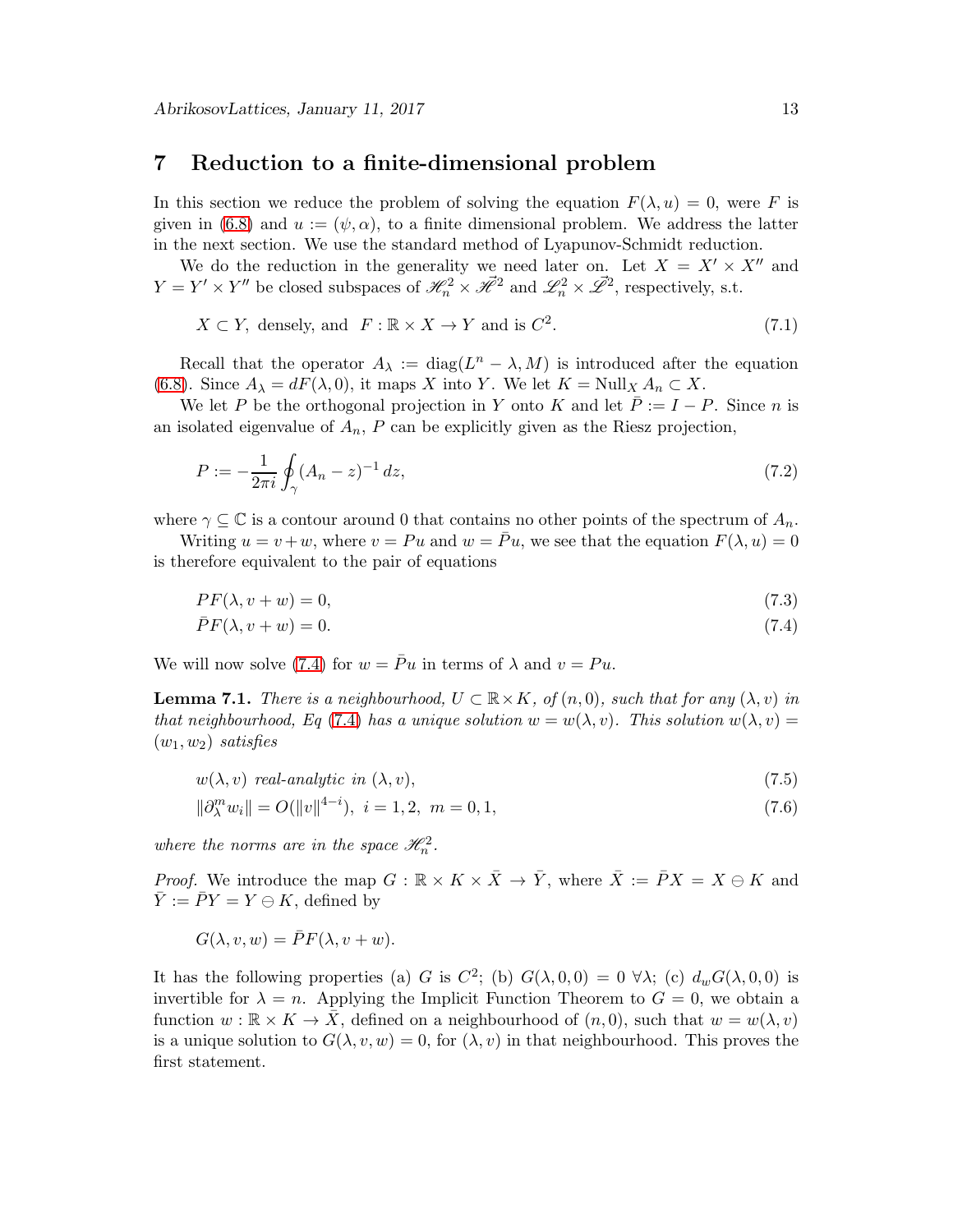By the implicit function theorem and the analyticity of  $F$ , the solution has the property [\(7.5\)](#page-12-2).

By [\(6.8\)](#page-10-2) and the fact that product of  $\mathcal{H}_n^2$ ,  $\mathcal{H}^2$  functions is again a  $\mathcal{H}_n^2$ ,  $\mathcal{H}^2$  function (and the norms are bounded correspondingly), implies that

$$
||h(u)||_{H^2} \lesssim ||u||_{H^2}^3 \text{ and } ||J(u)||_{H^2} \lesssim ||u||_{H^2}^2,
$$

where h and J defined after the equation  $(6.2)$ . Using the definition  $(6.8)$ , we can rewrite [\(7.4\)](#page-12-1) as

$$
A_{\lambda}w = -\bar{P}f(\lambda, u). \tag{7.7}
$$

Since by Proposition [5.1,](#page-7-5)  $A_{\lambda}^{\perp} := \bar{P} A_{\lambda} \bar{P} \vert_{\text{Ran} \bar{P}}$  is invertible for  $\lambda$  close to nk, with the uniformly bounded inverse and since  $A_{\lambda}$  is diagonal and f is of the form [\(6.9\)](#page-10-3), we conclude that  $||w_1|| \lesssim ||h(u)||_{H^2} \lesssim ||u||_{H^2}^3$  and  $||w_2|| \lesssim ||J(u)||_{H^2} \lesssim ||u||_{H^2}^2$ . Recalling that  $u = v + w$ , this gives the second relation in [\(7.6\)](#page-12-3). The first relation in (7.6) is proven similarly.  $\Box$ 

We substitute the solution  $w = w(\lambda, v)$  into [\(7.3\)](#page-12-4) and see that the latter equation in a neighbourhood of  $(n, 0)$  is equivalent to the equation (the *bifurcation equation*)

<span id="page-13-0"></span>
$$
\gamma(\lambda, v) := PF(\lambda, v + w(\lambda, v)) = 0. \tag{7.8}
$$

Note that  $\gamma : \mathbb{R} \times K \to K$ . We show that w and  $\gamma$  inherit the symmetry of the original equation:

<span id="page-13-1"></span>**Lemma 7.2.** For every  $\delta \in \mathbb{R}$ ,  $w(\lambda, e^{i\delta}v) = T_{\delta}w(\lambda, v)$  and  $\gamma(\lambda, e^{i\delta}v) = e^{i\delta}\gamma(\lambda, v)$ .

*Proof.* We first check that  $w(\lambda, e^{i\delta}v) = T_\delta w(\lambda, v)$ . We note that by definition of w,

$$
G(\lambda, e^{i\delta}v, w(\lambda, e^{i\delta}v)) = 0,
$$

but by the symmetry of F, we also have  $G(\lambda, e^{i\delta}v, e^{i\delta}w(\lambda, v)) = T_{\delta}G(\lambda, v, w(\lambda, v)) = 0.$ The uniqueness of w then implies that  $w(\lambda, e^{i\delta}v) = T_{\delta}w(\lambda, v)$ . Using that  $e^{i\delta}v = T_{\delta}v$ , we can now verify that

$$
\gamma(\lambda, e^{i\delta}v) = PF(\lambda, e^{i\delta}v + w(\lambda, e^{i\delta}v)) = PF(\lambda, T_{\delta}(v + w(\lambda, v)))
$$
  
= 
$$
PT_{\delta}F(\lambda, v + w(\lambda, v)).
$$

Since P is of the form  $P = P_1 \oplus 0$ , where  $P_1$  acts on the first component, we have  $PT_{\delta}F(\lambda, v + w(\lambda, v)) = e^{i\delta}PF(\lambda, v + w(\lambda, v)) = e^{i\delta}\gamma(\lambda, v)$ , which implies the second statement.  $\Box$ 

Thus we have shown the following

**Corollary 7.3.** In a neighbourhood of  $(n, 0)$  in  $\mathbb{R} \times X$ ,  $(\lambda, u)$ , where  $u = (\psi, \alpha)$ , solves Eqs [\(4.2\)](#page-6-3) or [\(6.1\)](#page-9-1) if and only if  $(\lambda, v)$ , with  $v = Pu$ , solves [\(7.8\)](#page-13-0). Moreover, the solution u of  $(6.1)$  can be reconstructed from the solution v of  $(7.8)$  according to the formula

$$
u = v + w(\lambda, v). \tag{7.9}
$$

Solving the bifurcation equation [\(7.8\)](#page-13-0) is a subtle problem. We do this in the next section assuming  $\dim_{\mathbb{C}} \text{Null}_{X'}(L^n - n) = 1.$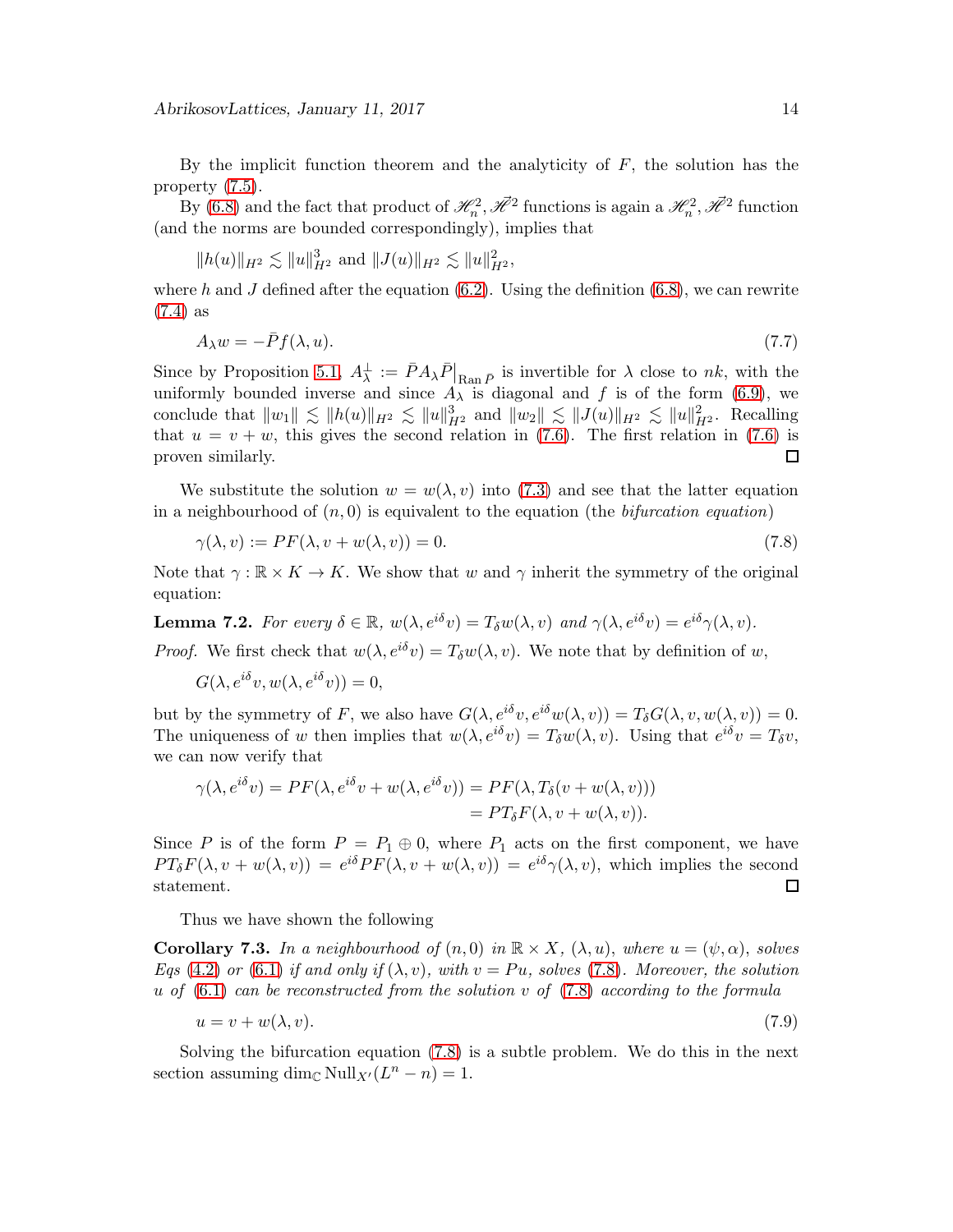# <span id="page-14-1"></span>8 Existence result assuming  $\dim_{\mathbb{C}} \text{Null}_{X'}(L^n - n) = 1$

The main result of this section is the following theorem which gives a general, but conditional result.

<span id="page-14-3"></span>**Theorem 8.1.** Assume (i)  $\mathcal{L}$  satisfies [\(1.4\)](#page-2-1), (ii) [\(7.1\)](#page-12-5) holds and (iii)

<span id="page-14-2"></span>
$$
\dim_{\mathbb{C}} \text{Null}_{X'}(L^n - n) = 1. \tag{8.1}
$$

Then, for every  $\tau$ , there exist  $\epsilon > 0$  and a branch,  $(\lambda_s, \psi_s, \alpha_s)$ ,  $s \in [0, \sqrt{\epsilon})$ , of nontrivial solutions of the rescaled Ginzburg-Landau equations [\(4.2\)](#page-6-3), unique modulo the global gauge symmetry (apart from the trivial solution  $(n, 0, a<sup>n</sup>)$ ) in a sufficiently small neighbourhood of  $(n, 0, a<sup>n</sup>)$  in  $\mathbb{R} \times X$ , and such that

<span id="page-14-0"></span>
$$
\begin{cases}\n\lambda_s = n + g_\lambda(s^2), \\
\psi_s = s\psi_0 + g_\psi(s^3), \\
a_s = a^n + g_a(s^2),\n\end{cases}
$$
\n(8.2)

where  $\psi_0$  is the solution of the problem [\(5.1\)](#page-7-6) - [\(5.2\)](#page-7-7), with  $\lambda = n$ , (normalized as  $\langle |\psi_0|^2 \rangle =$  $1, g_{\psi}$  is orthogonal to  $\text{Null}(L^n - n), g_{\lambda} : [0, \epsilon) \to \mathbb{R}, g_{\psi} : [0, \epsilon) \to \mathcal{H}_n^2$ , and  $g_{\alpha} : [0, \epsilon) \to$  $\mathscr{H}^2$  are real-analytic functions such that  $g_{\lambda}(0) = 0$ ,  $g_{\psi}(0) = 0$ , and  $g_{\alpha}(0) = 0$ .

Proof. The proof of this theorem is a slight modification of a standard result from bifurcation theory. Our first goal is to solve the equation [\(7.8\)](#page-13-0) for  $\lambda$ . By Proposition [6.1,](#page-10-4) we have

<span id="page-14-4"></span>
$$
\text{Null}_X A_n = \text{Null}_{X'} (L^n - n) \times \{0\}. \tag{8.3}
$$

This relation and assumption  $(8.1)$  yield that the projection  $P$  is rank one and therefore it can be written, for  $u = (\phi, \beta)$ , as

$$
Pu = sv_0, \text{ with } s := \frac{1}{\|\psi_0\|^2} \langle \psi_0, \phi \rangle, \ v_0 := (\psi_0, 0),
$$
  

$$
\psi_0 \in \text{Null}_{X'}(L^n - n), \ \|\psi_0\| = 1.
$$
 (8.4)

Hence, we can write the map  $\gamma$  in the bifurcation equation [\(7.8\)](#page-13-0) as  $\gamma = \psi_0 \tilde{\gamma}$ , where  $\tilde{\gamma}: \mathbb{R} \times \mathbb{C} \to \mathbb{C}$  is given by

$$
\tilde{\gamma}(\lambda, s) = \langle \psi_0, F_1(\lambda, s v_0 + w(\lambda, s v_0)) \rangle.
$$
\n(8.5)

We now show that  $\tilde{\gamma}(\lambda, s) \in \mathbb{R}$  for  $s \in \mathbb{R}$ . Since the projection  $\overline{P}$  is self-adjoint,  $\bar{P}w(\lambda, v) = w(\lambda, v), w(\lambda, v)$  solves  $\bar{P}F(\lambda, v + w) = 0$  and  $v = (s\psi_0, 0) = sv_0$ , we have

$$
\langle w(\lambda,sv_0), F(\lambda,sv_0+w(\lambda,sv_0))\rangle = \langle w(\lambda,sv_0), \bar{P}F(\lambda,sv_0+w(\lambda,sv_0))\rangle = 0.
$$

Therefore, for  $s \neq 0$ ,

$$
\langle \psi_0, F_1(\lambda, s v_0 + w(\lambda, s v_0)) \rangle = s^{-1} \langle s v_0, F(\lambda, s v_0 + w(\lambda, s v_0)) \rangle
$$
  
=  $s^{-1} \langle s v_0 + w(\lambda, s v_0), F(\lambda, s v_0 + w(\lambda, s v_0)) \rangle$ ,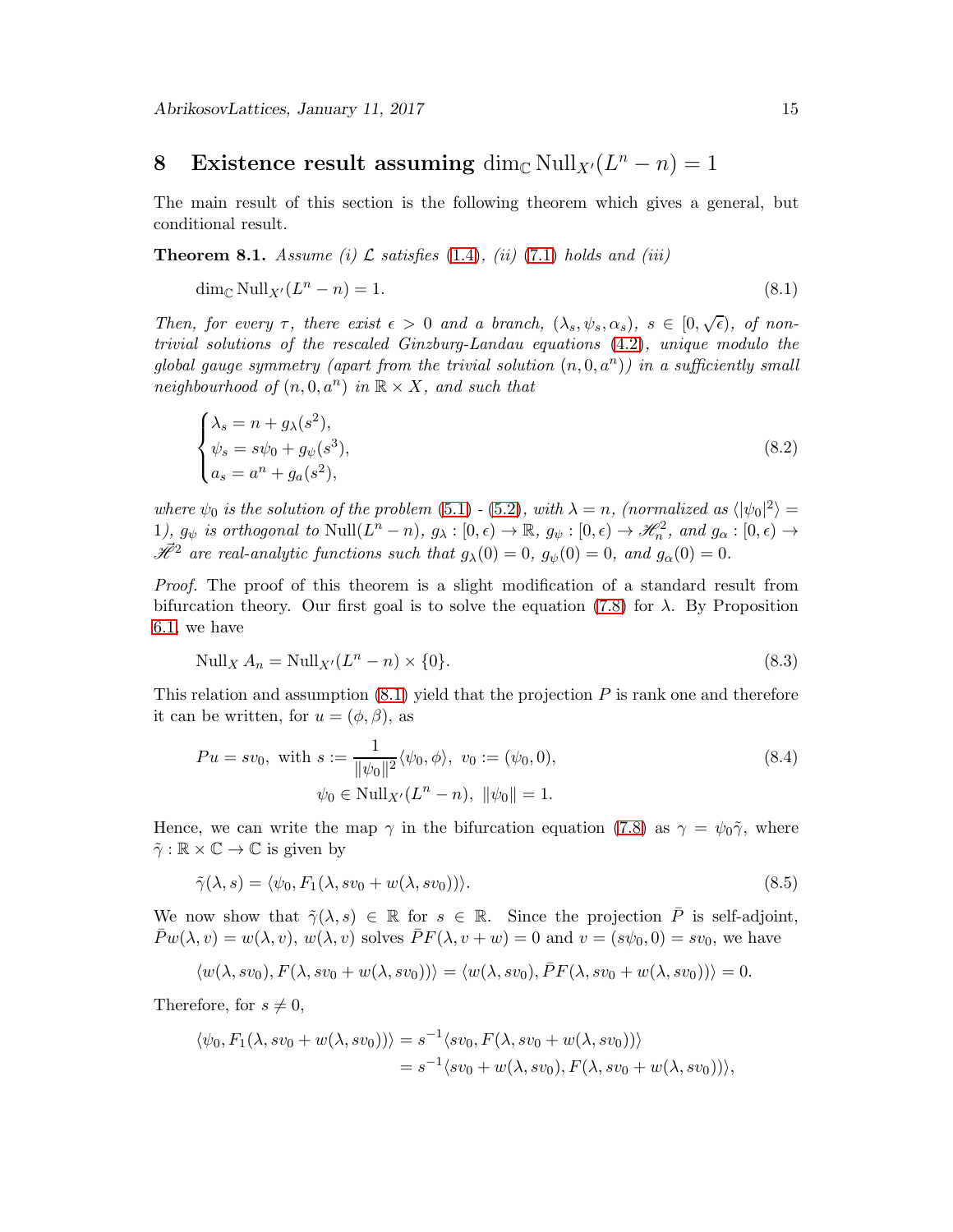and this is real by property [\(e\)](#page-11-0) of Proposition [6.3](#page-10-5) and the fact that the part  $\langle w_2(\lambda, s v_0), \rangle$  $F_2(\lambda, s v_0 + w(\lambda, s v_0))$  of the inner product on the r.h.s. is real. Next, by Lemma [7.2,](#page-13-1)  $\tilde{\gamma}(\lambda, s) = e^{i \arg s} \tilde{\gamma}(\lambda, |s|)$ . Therefore it suffices to solve the equation

<span id="page-15-0"></span>
$$
\gamma_0(\lambda, s) = 0 \tag{8.6}
$$

for the restriction  $\gamma_0 : \mathbb{R} \times \mathbb{R} \to \mathbb{R}$  of the function  $\tilde{\gamma}$  to  $\mathbb{R} \times \mathbb{R}$ , i.e., for real s. It follows from [\(7.6\)](#page-12-3) that  $w(\lambda, s v_0) = O(s^3)$ , and therefore [\(8.6\)](#page-15-0) has the trivial branch of solutions  $s \equiv 0$  for all  $\lambda$ . Hence we factorize  $\gamma_0(\lambda, s)$  as  $\gamma_0(\lambda, s) = s\gamma_1(\lambda, s)$ , i.e., we define the function

$$
\gamma_1(\lambda, s) := s^{-1} \gamma_0(\lambda, s), \text{ if } s > 0, \text{ and } = 0 \text{ if } s = 0,
$$
\n(8.7)

and solve the equation  $\gamma_1(\lambda, s) = 0$  for  $\lambda$ . The definition of the function  $\gamma_1(\lambda, s)$  and [\(7.5\)](#page-12-2) imply that it has the following properties:  $\gamma_1(\lambda, s)$  is real-analytic,  $\gamma_1(\lambda, -s) = \gamma_1(\lambda, s)$ ,  $\gamma_1(1,0) = 0$  and, by [\(6.8\)](#page-10-2) and [\(7.6\)](#page-12-3),  $\partial_{\lambda}\gamma_1(1,0) = -\|\psi_0\|^2 \neq 0$ . Hence by a standard application of the Implicit Function Theorem, there is  $\epsilon > 0$  and a real-analytic function  $\widetilde{\phi}_{\lambda}: (-\sqrt{\epsilon}, \sqrt{\epsilon}) \to \mathbb{R}$  such that  $\widetilde{\phi}_{\lambda}(0) = 1$  and  $\lambda = \widetilde{\phi}_{\lambda}(|s|)$  solves the equation  $\gamma_1(\lambda, s) = 0$ with  $|s| < \sqrt{\epsilon}$ .

We also note that because of the symmetry,  $\phi_{\lambda}(-|s|) = \phi_{\lambda}(|s|)$ ,  $\phi_{\lambda}$  is an even realanalytic function, and therefore must in fact be a function solely of  $s^2$ . We therefore set  $\phi_{\lambda}(s) = \widetilde{\phi}_{\lambda}(\sqrt{s})$  for  $s \in [0, \epsilon)$ , and so  $\phi_{\lambda}$  is real-analytic.

Let  $w = (w_1, w_2)$ . We now define  $g_{\psi} : [0, \epsilon) \to \mathcal{H}_1^2$  and  $g_a : [0, \epsilon) \to \mathcal{H}^2$  as

$$
g_{\psi}(s) = \begin{cases} \frac{1}{\sqrt{s}} w_1(\phi_{\lambda}(s), \sqrt{s}v_0) & s \neq 0\\ 0 & s = 0, \end{cases} \qquad g_a(s) = \begin{cases} w_2(\phi_{\lambda}(s), \sqrt{s}v_0) & s \neq 0\\ 0 & s = 0, \end{cases}
$$
(8.8)

By the definition,  $(sg_{\psi}(s^2), g_a(s^2)) = w(\widetilde{\phi}_{\lambda}(s), s v_0)$  for any  $s \in [0, \sqrt{\epsilon})$ .

Now, we know that there is a neighbourhood of  $(k, 0, 0)$  in  $\mathbb{R} \times X_n$ , such that in this neighbourhood  $F(\lambda, u) = 0$  if and only if  $u = sv_0 + w(\lambda, sv_0)$  and  $\gamma(\lambda, s) = 0$ . By taking a smaller neighbourhood if necessary, we have proven that  $F(\lambda, u) = 0$  in this neighbourhood if and only if either  $s = 0$  or  $\lambda = \phi_{\lambda}(s^2)$ . If  $s = 0$ , we have  $u = sv_0 + w(\phi_\lambda(s), sv_0) = 0$ , which gives the trivial solution. In the other case,  $u =$  $sv_0 + w(\widetilde{\phi}_{\lambda}(s), sv_0) = (s\psi_0 + sg_{\psi}(s^2), g_a(s^2)).$ 

This gives the unique non-trivial solution,  $(\phi, \beta)$ , to the equation [\(6.7\)](#page-10-6), or [\(6.1\)](#page-9-1). By Proposition [6.2,](#page-10-1) this solution is gauge equivalent to a solution,  $(\psi, \alpha)$ , to the equation [\(6.7\)](#page-10-6), or [\(6.1\)](#page-9-1). One can show easily that  $(\psi, \alpha)$  satisfies the same estimates as  $(\phi, \beta)$ , so we keep the notation  $g_{\psi}(s^2)$  and  $g_a(s^2)$  for the corresponding terms for  $(\psi, \alpha)$ .

If we now also define  $\lambda_s := \phi_\lambda(s) =: kn + g_\lambda(s^2), \psi_s := s\psi_0(1 + g_\psi(s^2))$  and  $a_s := a_0 + g_a(s^2)$ , we see that the solution,  $(\lambda_s, \psi_s, a_s)$ , we obtained, solves the rescaled Ginzburg-Landau equations [\(4.2\)](#page-6-3) and is of the form [\(8.2\)](#page-14-0). $\Box$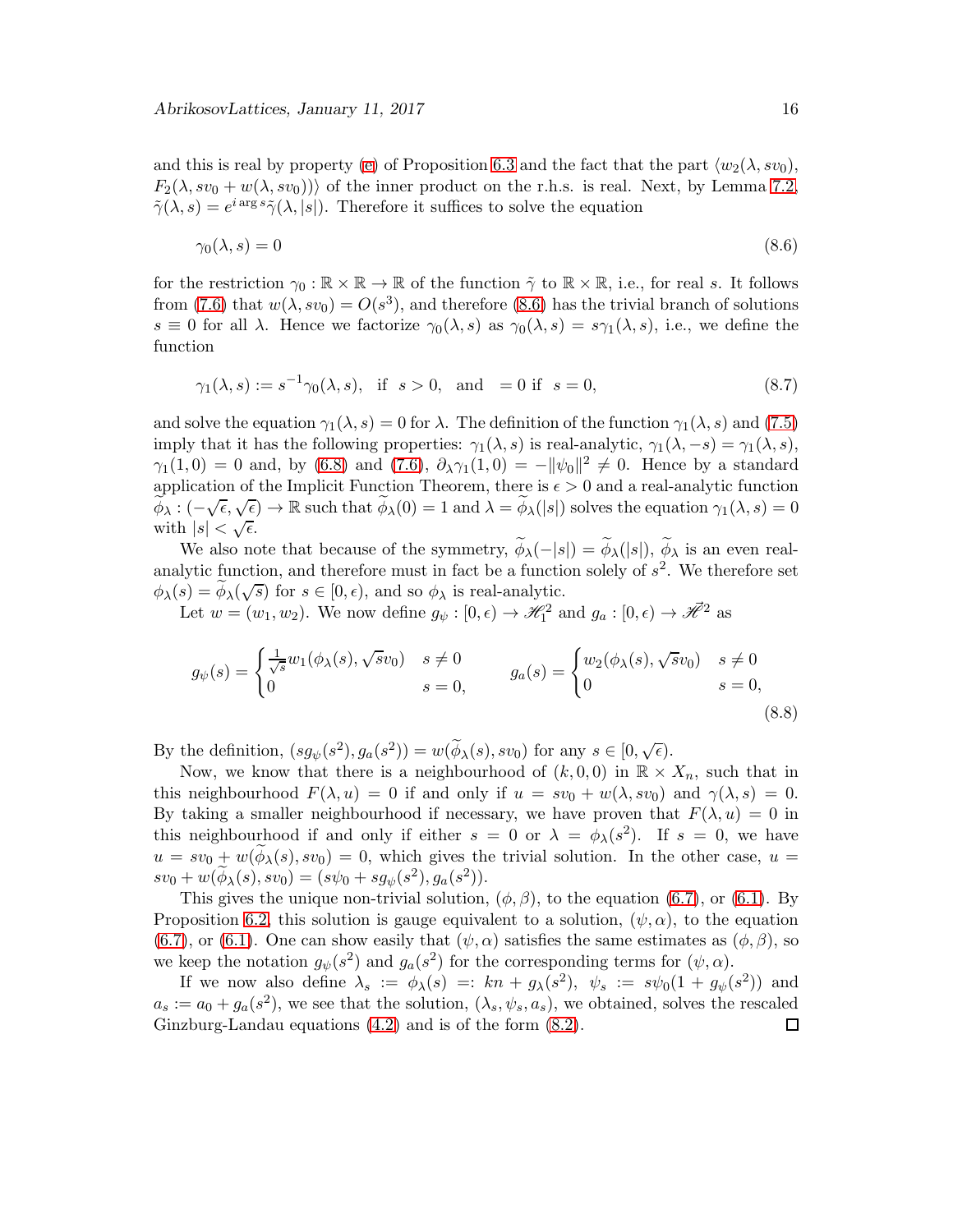## <span id="page-16-0"></span>9 Bifurcation theorem for  $n = 1$

In this section we let  $\mathcal{L} = \mathcal{L}_{\omega}$  be an arbitrary lattice satisfying [\(1.4\)](#page-2-1) and take  $n = 1$ . For  $n=1$ , we can take  $X = \mathcal{H}_1^2 \times \mathcal{H}^2$  and  $Y = \mathcal{L}_1^2 \times \mathcal{L}^2$  (see the paragraph preceding [\(7.1\)](#page-12-5)). By Eq [\(8.1\)](#page-14-2) and Proposition [5.1,](#page-7-5) the space  $K = \text{Null} A_n$  has the complex dimension 1 and therefore Theorem [8.1](#page-14-3) is applicable and gives Theorem [1.1,](#page-2-0) statements (I) and (II). An additional simple argument gives (III).

## <span id="page-16-1"></span>10 Bifurcation theorem for  $n > 1$  and point symmetries

As above, n will denote the number of flux quanta through a fundamental cell of  $\mathcal{L}$ . We want to prove the existence of Abrikosov lattices for  $n \geq 2$ . The main notions of the section are as follows:

- 1. Number of flux quanta, n.
- 2.  $\mathcal{L}-$  irreducibility. We are interested in  $\mathcal{L}-$ equivariant solutions which are not equivariant for any finer lattice. We call such solutions  $\mathcal{L}-irreducible$ .
- 3. Multiplicity, which is defined as the dimension of the linear subspace, Null<sub>X</sub>  $A_n$ . The difficulty of bifurcation theory reduces considerably if the multiplicity is one. We call the corresponding solutions *simple*.

The former is achieved by employing the symmetries of the lattice to reduce the dimension of Null<sub>X</sub>  $A_n$ , more precisely, to find X satisfying [\(7.1\)](#page-12-5) and dim<sub>C</sub> Null<sub>X</sub>  $A_n = 1$ .

In the next two subsections, we outline the general strategy of reducing multiplicity by the group symmetry and choose appropriate subgroups of the point group to impose as symmetry group. Then, in the following three subsections, we give the actual proof.

#### 10.1 Symmetry reduction

Let  $X_n = \mathcal{H}_n^2 \times \mathcal{H}^2$  and  $Y_n = \mathcal{L}_n^2 \times \mathcal{L}^2$ . Define the action of  $H(\mathcal{L})$  on our spaces by

<span id="page-16-2"></span>
$$
\rho_g(\psi(x), \alpha(x)) = (\psi(gx), g^{-1}\alpha(gx)), \tag{10.1}
$$

where  $g \in H(\mathcal{L})$ . (The groups we deal with are abelian, so [\(10.1\)](#page-16-2) defines a representation.) We begin with the following

**Lemma 10.1.** Let n be even. Then  $\rho_g : X_n \to X_n \ \forall g \in SH(\mathcal{L})$ .

*Proof.* By the definition, it suffices to show that if  $\psi$  satisfies [\(6.3\)](#page-9-2). We check this condition. Recalling [\(6.3\)](#page-9-2), we have  $\psi(g(x+t)) = e^{i(\frac{n}{2}gx \cdot Jgt + c_{gt})}\psi(gx)$ . One can compute easily that  $gx \cdot Jgt = x \cdot Jt, \forall g \in SH(\mathcal{L})$ . Furthermore by [\(6.5\)](#page-9-5), we have  $e^{ic_{gt}} = e^{ic_t}$ , for  $\Box$ n even, and hence the result follows.

Let  $F(\lambda, u), u = (\psi, \alpha)$ , be the map defined in [\(6.8\)](#page-10-2), and  $u_0 = (0, 0)$ , the normal state. Since the map  $F(\lambda, u)$  is rotationally, translationally and gauge covariant and  $\rho_g a^n = a^n \,\forall g \in H(\mathcal{L})$  (recall,  $a = a^n + \alpha$ ), we have the following lemma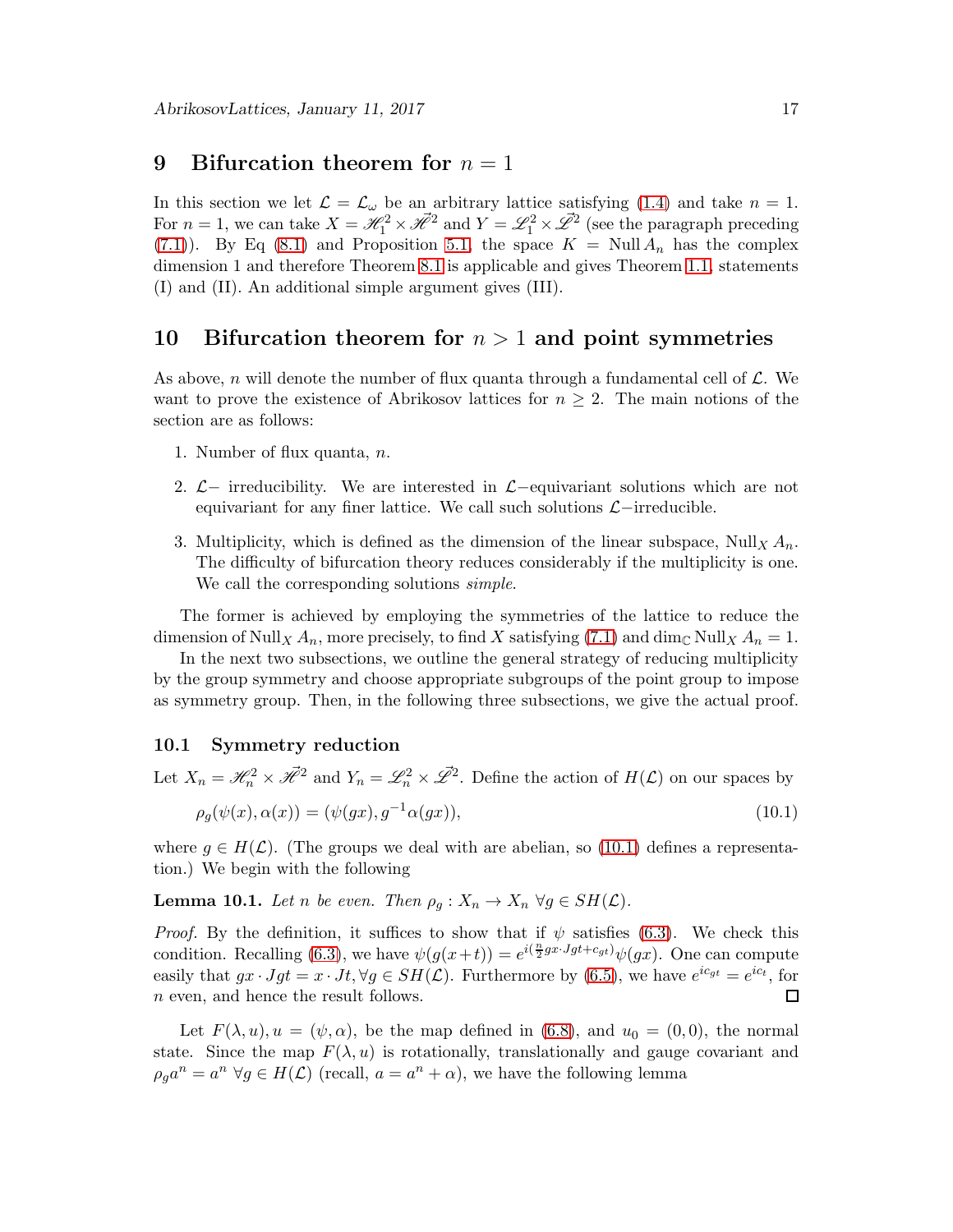<span id="page-17-4"></span>**Lemma 10.2.** Let  $\tilde{T}_{\chi}^{\text{gauge}} : (\psi, \alpha) \to (e^{i\chi} \psi, \alpha)$ . Then

$$
F(\lambda, \rho_g u) = \rho_g F(\lambda, u), \ g \in H(\mathcal{L}), \tag{10.2}
$$

$$
F(\lambda, \tilde{T}_{\chi}^{\text{gauge}} u) = \tilde{T}_{\chi}^{\text{gauge}} F(\lambda, u), \ \forall \chi \in \mathbb{R}.
$$
 (10.3)

Define  $\tilde{\rho}_g := \tilde{T}_{-\chi_g}^{\text{gauge}} \rho_g$ , where  $\chi_g$  are some constants. (If  $\chi_g$  is a representation of G, then so is  $\rho_g$ . By Proposition [C.1,](#page-36-0) we do not loose any generality by assuming  $\chi_g$  are constants.) The lemma above leads to the following

<span id="page-17-1"></span>**Proposition 10.3.** Let n be even. Then for  $\rho$  given in [\(10.1\)](#page-16-2), we have

<span id="page-17-0"></span>
$$
\tilde{\rho}_g \text{Null}_{X_n} \, dF(\lambda, u) = \text{Null}_{X_n} \, dF(\lambda, \tilde{\rho}_g u), \ \forall g \in H(\mathcal{L}). \tag{10.4}
$$

Hence, if G is a subgroup of  $H(\mathcal{L})$  and  $\tilde{\rho}_g u_* = u_*, \forall g \in G$ , then the subspace Null  $dF(\lambda, u_*)$ is invariant under the action of G.

*Proof.* Indeed, differentiating  $F(\lambda, \tilde{\rho}_g u) = \tilde{\rho}_g F(\lambda, u)$  w.r. to u, we obtain

$$
dF(\lambda, \tilde{\rho}_g u)\rho_g \xi = \tilde{\rho}_g dF(\lambda, u)\xi,
$$

which gives  $(10.4)$ .

Clearly,  $\tilde{\rho}_q u_0 = u_0$ ,  $\forall g \in H(\mathcal{L})$ , for the normal state  $u_0 := (0,0)$ , so, by Proposition [10.3,](#page-17-1)

Null<sub>X<sub>n</sub></sub> 
$$
dF(\lambda, u_0)
$$
 is invariant under  $\rho_g$ ,  $\forall g \in H(\mathcal{L})$ . (10.5)

Recall that  $dF(\lambda, u_0) = A_\lambda$ . By formula [\(8.3\)](#page-14-4), it suffices to concentrate on Null  $\mathcal{H}_n^2(L^n$ n). The action  $\rho_g$  induces the action,  $\rho'_g$  on  $\psi$ 's:

<span id="page-17-2"></span>
$$
\rho_g' \psi(x) = \psi(g^{-1}x), \ \forall g \in SH(\mathcal{L}). \tag{10.6}
$$

Since Null  $_{\mathscr{H}_{n}^{2}\times\mathscr{H}^{2}} A_{n}$  is invariant under  $\tilde{\rho}_{g}$  and due to formula [\(8.3\)](#page-14-4), we conclude

**Corollary 10.4.** Let n be even. Then  $\text{Null}_{\mathscr{H}^2_n}(L^n - n)$  is invariant under the gauge and [\(10.6\)](#page-17-2) transformations, and therefore under  $\tilde{\rho}'_g$ ,  $\forall g \in SH(\mathcal{L})$ , where  $\tilde{\rho}'_g := e^{-i\chi_g} \rho'_g$ , the restriction of  $\tilde{\rho}_g$  to  $\psi$ 's.

For a subgroup  $G \subset G(\mathcal{L})$ , we require that a solution in question is  $G-equivariant$ w.r.to this action, in the sense that it satisfies

<span id="page-17-3"></span>
$$
\rho_g u = \tilde{T}_{\chi_g}^{\text{gauge}} u. \tag{10.7}
$$

where  $u = (\psi, \alpha)$  and  $\tilde{T}^{\text{gauge}}_{\chi} : (\psi, \alpha) \to (e^{i\chi}\psi, \alpha)$ , for some functions  $\chi_g$  (satisfying the corresponding co-cycle condition). (It turns out it is sufficient to assume that  $\chi_g$  are constants, see Proposition [C.1.](#page-36-0))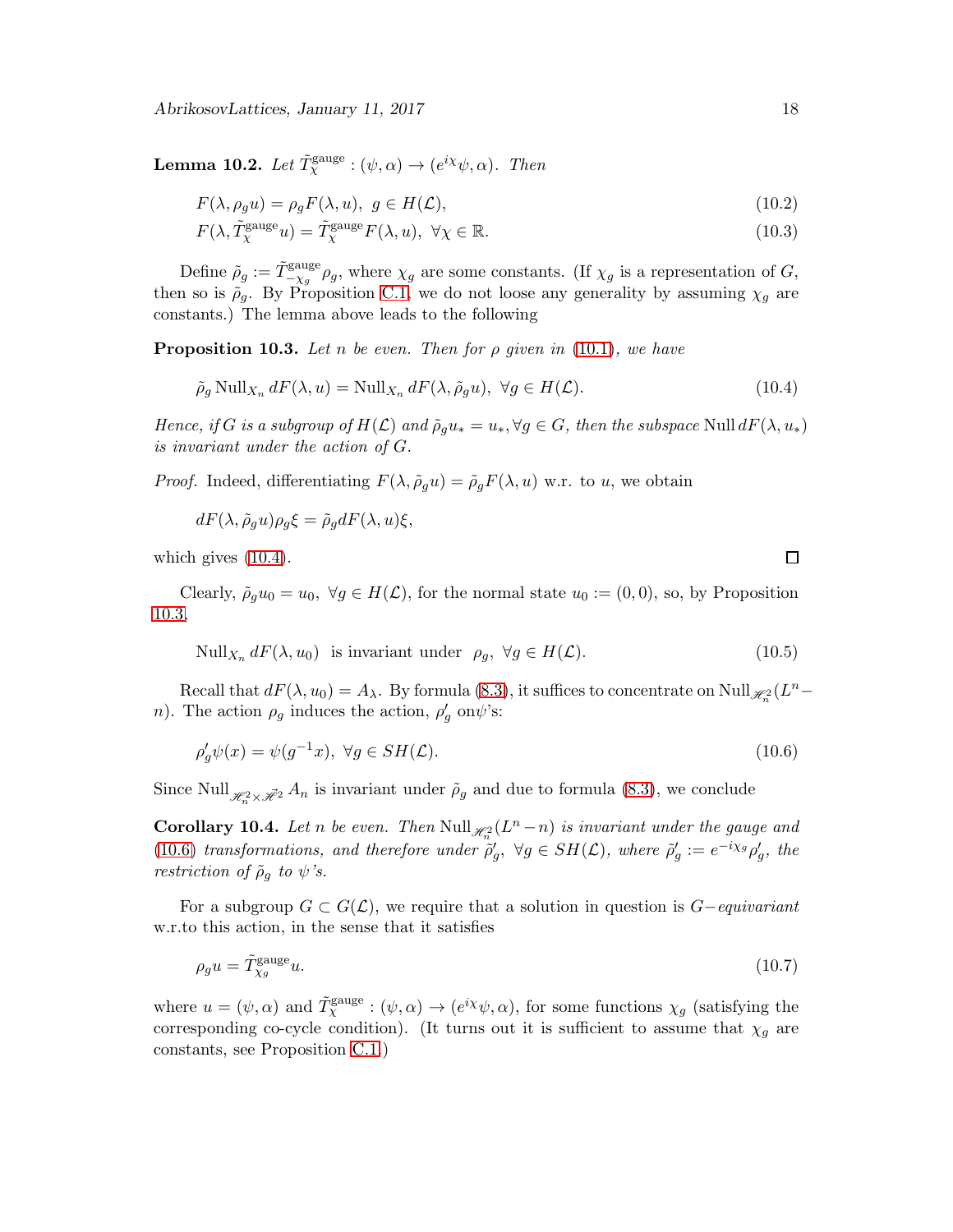Note that, if  $u = (\psi, \alpha)$  satisfies Eq [\(10.7\)](#page-17-3), then  $\psi$  obeys the equivariance condition

<span id="page-18-0"></span>
$$
\rho'_g \psi = \xi_g \psi, \quad \xi_g := e^{i\chi_g}, \quad g \in G. \tag{10.8}
$$

Now, let G be a subgroup of  $H(\mathcal{L})$  with the irreducible representations labeled by σ. We define the subspaces

$$
X_{n\sigma} \subset X_n : \tilde{\rho}|_{X_{n\sigma}} \text{ is multiple of } \tilde{\rho}^{\sigma}, \qquad (10.9)
$$

$$
Y_{n\sigma} \subset Y_n : \tilde{\rho}|_{X_{n\sigma}} \text{ is multiple of } \tilde{\rho}^{\sigma}. \tag{10.10}
$$

Then  $F : \mathbb{R} \times X_{n\sigma} \to Y_{n\sigma}$ . Now, our goal is to choose G and  $\sigma$  such that  $\text{Null}_{X_{n\sigma}} dF(\lambda, u_0)$ is one-dimensionall at the bifurcation point  $\lambda = n$ . Then Theorem [8.1,](#page-14-3) with the spaces X and Y, appearing in [\(7.1\)](#page-12-5), given by  $X = X_{n\sigma}$  and  $Y = Y_{n\sigma}$ , would be applicable and would give the desired result, Theorem [1.4.](#page-3-0)

Note that for any G with  $\rho_g u_0 = u_0, \forall g \in G$ , the bifurcation equation [\(7.8\)](#page-13-0) is invariant under  $\rho_q$ ,

$$
\gamma(\lambda, \rho_g v) = \gamma(\lambda, v). \tag{10.11}
$$

#### 10.2 Discrete Subgroups of  $SO(2)$

As was discussed above the maximal symmetry group of Null<sub>Xn</sub>  $A_n$  is the group  $G(\mathcal{L})\cap$  $SO(2) = H(\mathcal{L}) \cap SO(2)$ . The Crystallographic restriction theorem says that  $H(\mathcal{L})$  is either the cyclic,  $C_k$ , or dihedral,  $D_k$ , group, with  $k = 1, 2, 3, 4, 6$ . Above, we ruled out  $D_k$ . The case  $k = 1$  is trivial and gives us nothing new. Hence as a symmetry group, G, we take one of the cyclic group of rotations,  $C_k$ , of order  $k = 2, 3, 4, 6$ .

For  $k = 3$ , the lattice whose symmetry group is  $C_3$  is the hexagonal lattice. So it is to our advantage to consider  $C_6$  instead for a stronger symmetry reduction. The case  $k = 4$  corresponds to square lattice, the proof of existence in this case is similar to the case  $k = 6$  but requires a smaller selection of flux n's. Thus, we consider only  $C_2$  and  $C_{6}$ .

The group  $C_k$  is generated by a rotation  $R_k \in SO(2)$  by the angle  $2\pi/k$ . If we identify  $\mathbb{R}^2$  with C, under  $(x_1, x_2) \leftrightarrow x_1 + ix_2$ , then  $R_k$  is identified with the multiplication by

$$
\xi_k = e^{2\pi i/k} \in U(1).
$$

We can specify the action [\(10.1\)](#page-16-2) and [\(10.6\)](#page-17-2) to the present group by defining

$$
\rho_k(\psi(x), \alpha(x)) = (\psi(R_k^{-1}x), R_k \alpha(R_k^{-1}x)), \qquad (10.12)
$$

$$
\rho'_k \psi(x) = \psi(R_k^{-1}x),\tag{10.13}
$$

where  $k \in \mathbb{Z}$ . Then the equivariance conditions [\(10.7\)](#page-17-3) and [\(10.8\)](#page-18-0) become, respectively,

$$
\rho_k u = \tilde{T}_{r\chi_k}^{\text{gauge}} u, \ \xi_k := e^{i\chi_k}, \qquad \rho'_k \psi = \xi_k^r \psi. \tag{10.14}
$$

Thus the group representation problem is eventually reduced to the eigenvalue problem for the operator  $\rho'_{k}$ .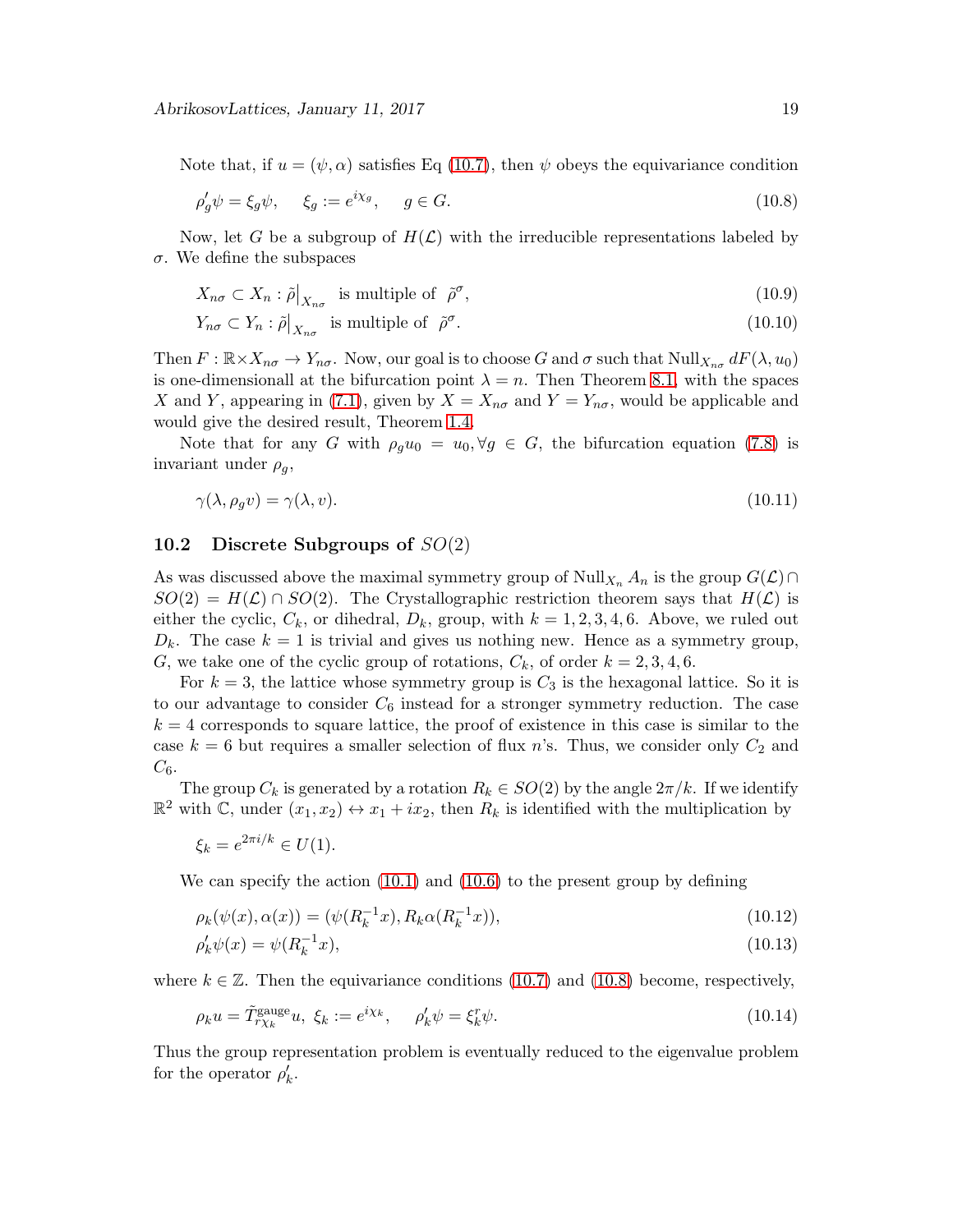#### 10.3 Spaces  $X$  and  $Y$

Since the groups  $C_k$  are finite abelian groups, their irreducible unitary representations are 1-dimensional and, on  $\mathcal{H}^2$ , coincide with the eigenspaces of the operator  $\rho'_k$ . Since  $\rho'_{k}$  is unitary and satisfies

<span id="page-19-0"></span>
$$
(\rho_k')^k = 1,\tag{10.15}
$$

it has exactly k eigenvalues,  $\xi_k^r = e^{2\pi i r/k}, r = 0, \ldots k-1$ . In this case, we specify our spaces for  $(\psi, \alpha)$ 's as

$$
X_{n,k,r} := \{ u \in X_n : \rho_k u = \tilde{T}_{r\chi_k}^{\text{gauge}} u \},\tag{10.16}
$$

$$
Y_{n,k,r} = \{ u \in Y_n : \rho_k u = \tilde{T}_{r\chi_k}^{\text{gauge}} u \}. \tag{10.17}
$$

and the corresponding spaces for  $\psi$ 's as:

$$
X'_{n,k,r} := \{ \psi \in \mathcal{H}_n^2 : \rho'_k \psi = \xi_k^r \psi \},\tag{10.18}
$$

$$
Y'_{n,k,r} = \{ \psi \in \mathcal{L}_n^2 : \rho'_k \psi = \xi_k^r \psi \}. \tag{10.19}
$$

Then, by Lemma [10.2,](#page-17-4)  $F : \mathbb{R} \times X_{n,k,r} \to Y_{n,k,r}$ , so condition [\(7.1\)](#page-12-5) holds.

## 10.4 Multiplicity (Spaces  $V_{n,k,r}$ )

Let *n* be the flux quantum number. For  $n = 1, 2, ..., k = 1, 2, ..., r = 0, 1, 2, ..., k - 1$ , we define the spaces

$$
\tilde{V}_n := \text{Null}_{X_n}(L^n - n) \text{ and } \tilde{V}_{n,k,r} := \text{Null}_{X'_{n,k,r}}(L^n - n).
$$
\n(10.20)

Our first goal is to prove the following

<span id="page-19-1"></span>**Theorem 10.5.** Let n be even. Then  $\tilde{V}_{n,k,r}$  is one dimensional for  $k = 6$  and for the pairs

$$
(n,r) = (2,0), (2,2), (4,0), (4,1), (4,2), (4,4), \tag{10.21}
$$

 $(6, 1), (6, 2), (6, 3), (6, 4)$  (10.22)

$$
(8,1), (8,3), (8,4), (8,5) \tag{10.23}
$$

<span id="page-19-2"></span>
$$
(10,3), (10,5) \tag{10.24}
$$

To prove this theorem, we pass to the corresponding spaces of theta functions. The latter are more rigid since they are holomorphic.

By the definition, the space  $\tilde{V}_n$  is related to the space  $V_n$ , defined in Proposition [5.1](#page-7-5) as

$$
\tilde{V}_n = f_n V_n, \ f_n(x) := e^{\frac{i n}{2} x_2 (x_1 + ix_2)} = e^{-\frac{C}{2} (|z|^2 - z^2)}, \tag{10.25}
$$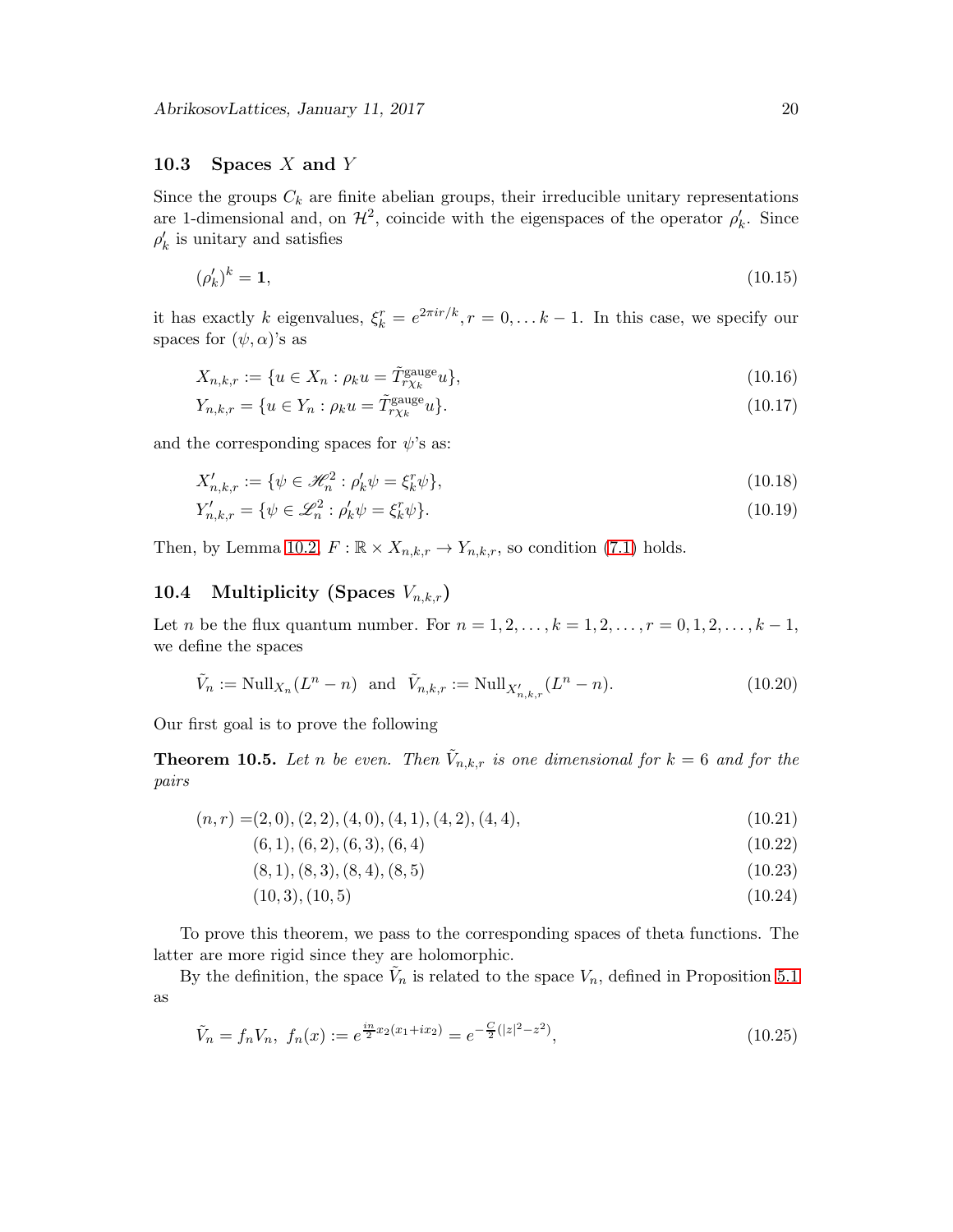where  $C := \frac{\pi n}{\text{Im }\tau}$  and  $z := (x_1 + ix_2) / \sqrt{\frac{2\pi}{\text{Im }\tau}}$  $\frac{2\pi}{\text{Im }\tau}$ , or in terms of the functions,

<span id="page-20-3"></span>
$$
\psi(x) = f_n(z)\theta(z), \ f_n(z) := e^{\frac{i n}{2} x_2(x_1 + ix_2)} = e^{-\frac{C}{2}(|z|^2 - z^2)}.
$$
\n(10.26)

Elements,  $\theta$ , of the subspace  $V_n$ , will be called *n*-theta functions. Similarly, we define the spaces  $V_{n,k,r}$  by

$$
\tilde{V}_{n,k,r} = f_n V_{n,k,r}.\tag{10.27}
$$

We define the induced action on theta functions via  $T_{n,k} := f_n^{-1} \tilde{\rho}'_{k,j} f_n$ . We have

<span id="page-20-1"></span>**Lemma 10.6.** The operator  $T_{n,k}$  is unitary and satisfies  $(T_{n,k})^k = 1$ . Consequently, its spectrum consists of the eigenvalues of the form  $\xi_k^r$  for some  $r = 0, \ldots, k-1$ . Moreover, the eigenfunctions corresponding to the eigenvalue  $\xi_k^r$  has zero at  $z = 0$  of the order r.

*Proof.* Eq. [\(10.15\)](#page-19-0) and the definition  $T_{n,k} := f_n^{-1} \tilde{\rho}'_{k,j} f_n$  To show the second claim, let  $\lambda$  be any eigenvalue. Expanding  $\theta(z) = az^m + O(|z|^{k+1})$ , where  $a \neq 0$  and  $m \geq 0$ , and  $e^x = 1 + O(|x|)$  and writing out the eigenvalue equation, we see that to lowest order in z,

$$
\lambda az^m = a\xi_k^m z^m \tag{10.28}
$$

Hence  $\lambda = \xi_k^m$ .

<span id="page-20-0"></span>**Corollary 10.7.** Let n be even. Then  $V_{n,k,r}$  are eigenspaces of the operator  $T_{n,k}$  corresponding to the eigenvalues  $\xi_k^r$ .

We recall that the Wigner–Seitz cell around a lattice point is defined as the locus of points in space that are closer to that lattice point than to any of the other lattice points. To eliminate the overlap between the Wigner–Seitz cells around different points, we agree on the choice of their boundaries. Say, observing that the Wigner–Seitz cell is a (slanted) hexagon, we set the boundary of a Wigner–Seitz cell to contain the three left-most edges and the two left-most vertices (see e.g. Fig [4\)](#page-25-0). Hence Wigner–Seitz cells of a lattice tile  $\mathbb{R}^2$  without an intersection.

By a standard result about theta functions (see Theorem [B.2](#page-30-0) of Appendix [B\)](#page-29-1) or line bundles, theta functions are entirely determined by their zeros,  $z_j$ , and multiplicities,  $m(z_i)$ , in a Wigner–Seitz cell, W. By analogy with holomorphic sections of line bundles, we call the collection of zeros and multiplicities of a theta function,  $\theta$ , its divisor and denote  $\text{div}(\theta) = \sum_{z \in W} m(z)z$ . The degree of a theta function,  $\theta$ , is defined as the degree of its divisor,  $|div(\theta)| = \sum_{z \in W} m(z)$ . Then  $\theta \in V_n \iff |div(\theta)| = n$ .

Corollary [10.7](#page-20-0) and Lemma [10.6](#page-20-1) and standard results about theta functions mentioned above imply

<span id="page-20-2"></span>Corollary 10.8.  $\theta \in V_{n,k,r} \iff$  the following three conditions hold: (a)  $|div(\theta)| = n$ (i.e.  $\theta$  has n zeros counting their the multiplicities); (b)  $m(0) = r$  (i.e.  $\theta$  has the zero of the multiplicity r at the origin); (c)  $div(T_{n,k}(\theta)) = div(\theta)$  (i.e.  $div(\theta)$  is invariant under the transformation  $T_{n,k}$  (i.e. rotation by  $2\pi/k$ )).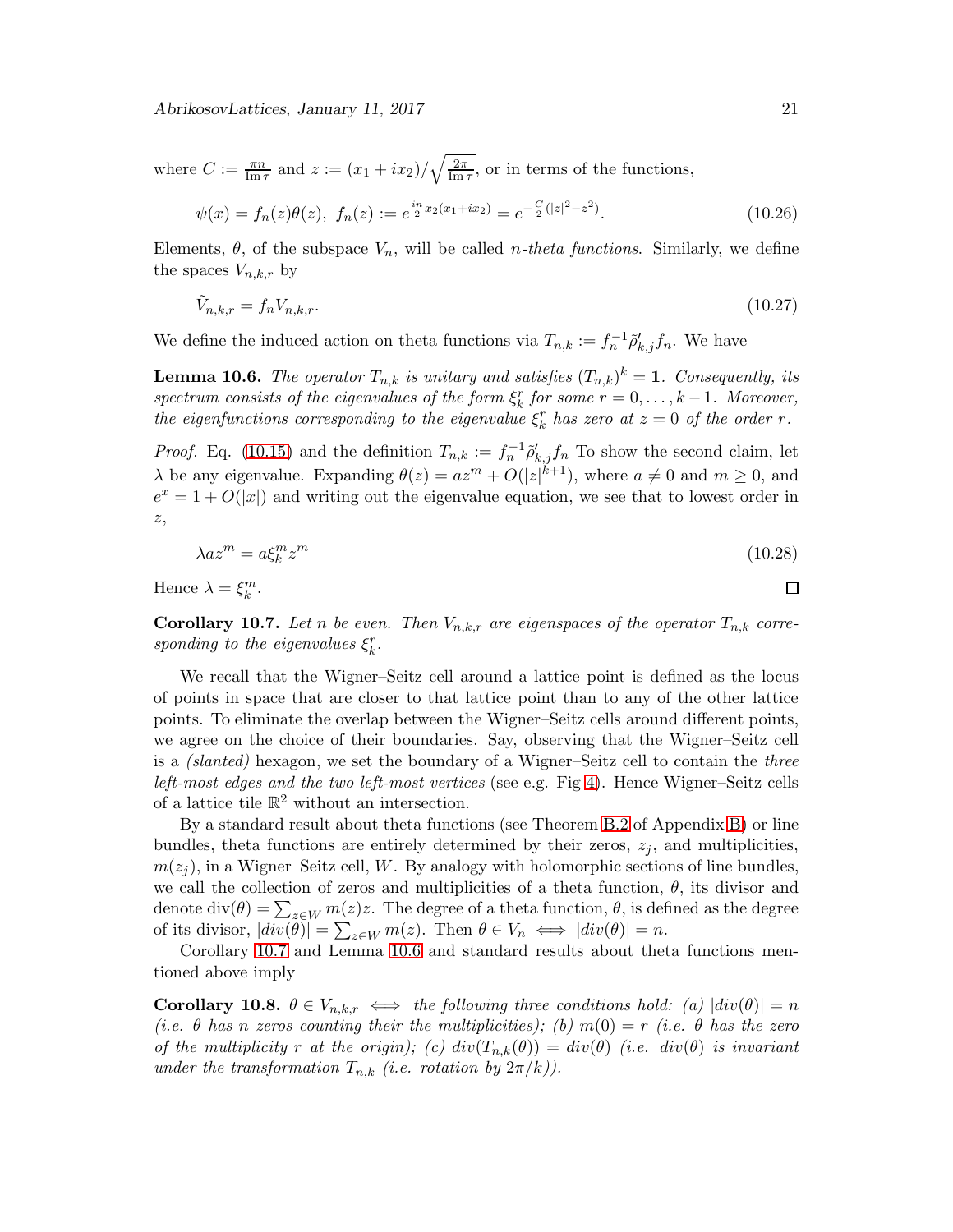#### 10.4.1  $C_6$

By Corollary [10.8,](#page-20-2) we want to translate the eigenvalue problem  $T_{n,6}\theta = \xi^r \theta$  into the existence of divisors corresponding to the zeros of  $\theta$ . This would allows us to find 1-1 correspondence between all such  $\theta$  and simple diagrams for our analysis.

Let div (divisor) denote a finite collection of points in the Wigner-Seitz cell W, centered at the origin, together with their multiplicities, i.e. a map from W to  $\mathbb{Z}^+$  with a finite number of non-zero values. We can identify the divisors with the diagrams as in Fig [1](#page-21-0) (the WS cell with the choice of points and multiplicities), the latter provide handy illustrations. Then we obtain a map

 $Div: \text{theta functions} \rightarrow \text{divisors/diagrams},$  (10.29)

<span id="page-21-2"></span>φ

 $\blacksquare$ 

Since we are interested in eigenvectors of  $T_{n,6}$ , we restrict div to the set of eigenvalues

 $\sum_{i=1}^n$ 

b3

ξφ

b



<span id="page-21-0"></span>of  $T_{n,6}$ . In particular, let

$$
V_{n,k,r}^{\text{div}} := \{ \text{div} : |\text{div}| = n, \ |\text{div}(0)| \equiv r \bmod k, \ T_{n,k} \text{div} = \text{div} \}.
$$

We have the following result, proven in Section [11:](#page-24-0)

ξ  $^{2}\phi$ 

<span id="page-21-1"></span>**Theorem 10.9** (Classification Theorem for  $C_6$ -invariant Theta Functions). The map  $Div: V_{n,6,r} \to V_{n,6,r}^{\text{div}}$  is a bijection, and in particular

 $\dim V_{n,6,r} = \dim V_{n,6,r}^{\text{div}}.$ 

To compute dim  $V_{n,k,r}^{\text{div}}$  it is convenient to give each point of W the index which is the number of elements in the orbit under  $T_{n,k}$  generated by this point. Thus, for  $k = 6$ ,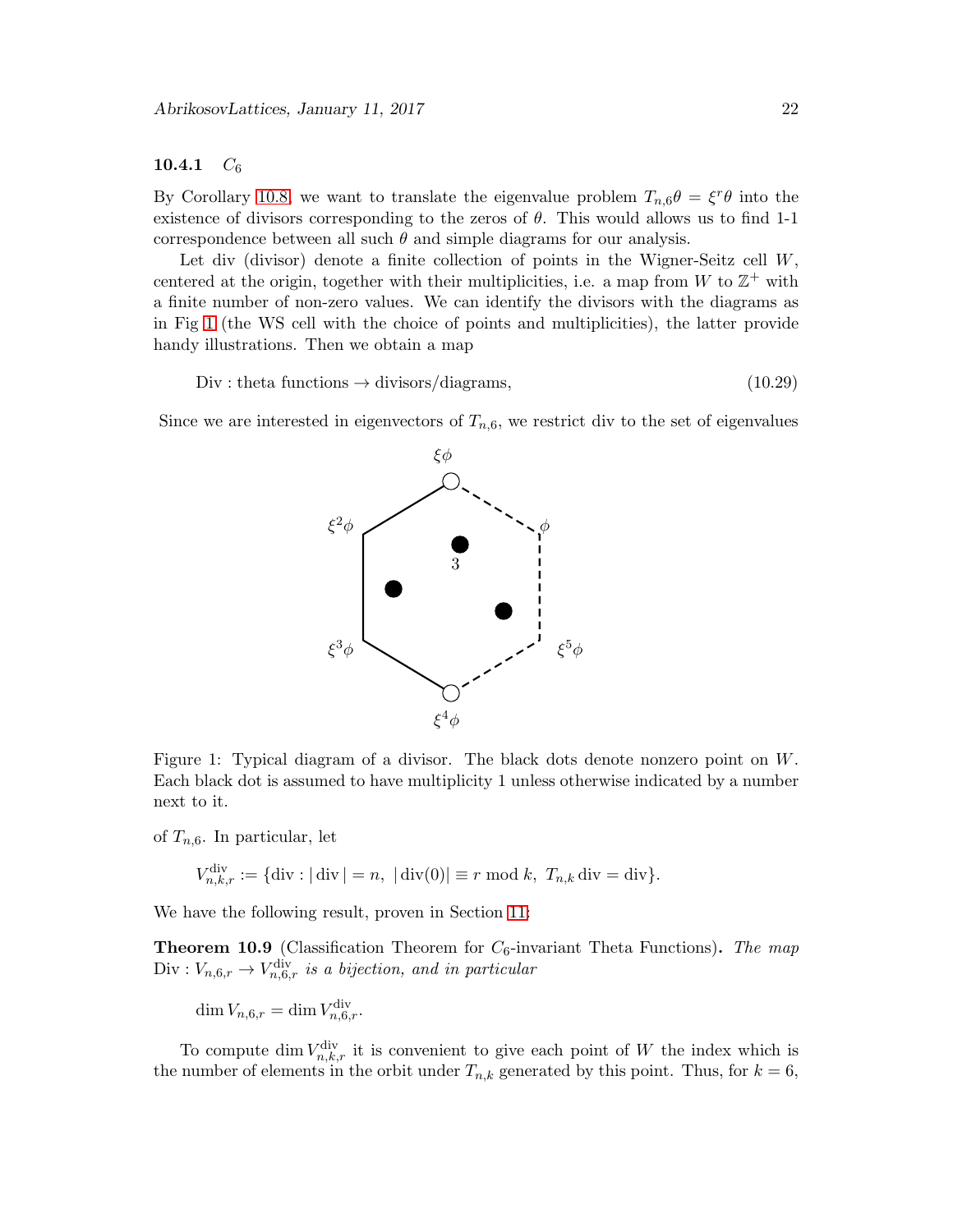all interior points of  $W$  and all boundary points, besides the vertices and the midpoints of the edges, have the index 6. The boundary vertices and the midpoints of the edges have the indices 2 and 3, respectively, and the origin has the index 1.

By the orbit-stabilizer theorem, there is no divisor with index 4 or 5 where the multiplicity is simple at each point, since 4 and 5 do not divide 6.

We identify orbits with the same index. Denote the multiplicity of points in the orbit of the index *i* by  $m_i$ , so that  $m_1 = r$ . Then we have the relation

$$
\sum_{i} im_i \equiv 1 \cdot m_1 + 2m_2 + 2m_3 + 6m_6 = n. \tag{10.30}
$$

We use this equation to classify the diagrams to obtain

**Theorem 10.10.** Let n be even. Then  $V_{n,k,r}$  is one dimensional for  $k = 6$  and for the pairs

$$
(n,r) = (2,0), (2,2), (4,0), (4,1), (4,2), (4,4), \tag{10.31}
$$

 $(6, 1), (6, 2), (6, 3), (6, 4)$  (10.32)

$$
(8,1), (8,3), (8,4), (8,5) \tag{10.33}
$$

$$
(10,3), (10,5) \tag{10.34}
$$

This result implies Theorem [10.5.](#page-19-1) A table describing the explicit spanning theta functions for  $V_{n,6,r}$  can be found in Appendix [D](#page-37-4)

#### 10.4.2  $C_2$

For  $\xi_2 = -1$ , the corresponding irreducible representations of  $C_2$  are simply even and odd functions. By the correspondence [\(10.26\)](#page-20-3), the evenness and oddness of  $\psi$  translates to the same property of  $\theta$ . Hence, we easily see that linear compatibility is satisfied as  $V_n$  can be decomposed into odd and even functions

**Lemma 10.11.** Let  $V_n = V_{n,\text{even}} \oplus V_{n,\text{odd}}$  be the decomposition of  $V_n$  into even and odd functions. Then dim  $V_{n,\text{even}/\text{odd}} \geq 1$ 

*Proof.* Let  $\theta_0, ..., \theta_{n-1}$  be the standard basis for the set of theta functions as in Theorem [B.1.](#page-30-1) We recall that

$$
\theta_m(-z) = \theta_{n-m \bmod n}(z) \tag{10.35}
$$

This shows that the set of odd theta functions are spanned by

$$
\sigma_{j,-}(z) = \theta_j(z) - \theta_{n-j}(z) \tag{10.36}
$$

Similarly, the even functions are spanned by

$$
\sigma_{j,+}(z) = \theta_j(z) + \theta_{n-j}(z) \tag{10.37}
$$

Corollary 10.12. If  $n = 3$ , then dim  $V_{n,k,1} = \dim V_{n,odd} = 1$ .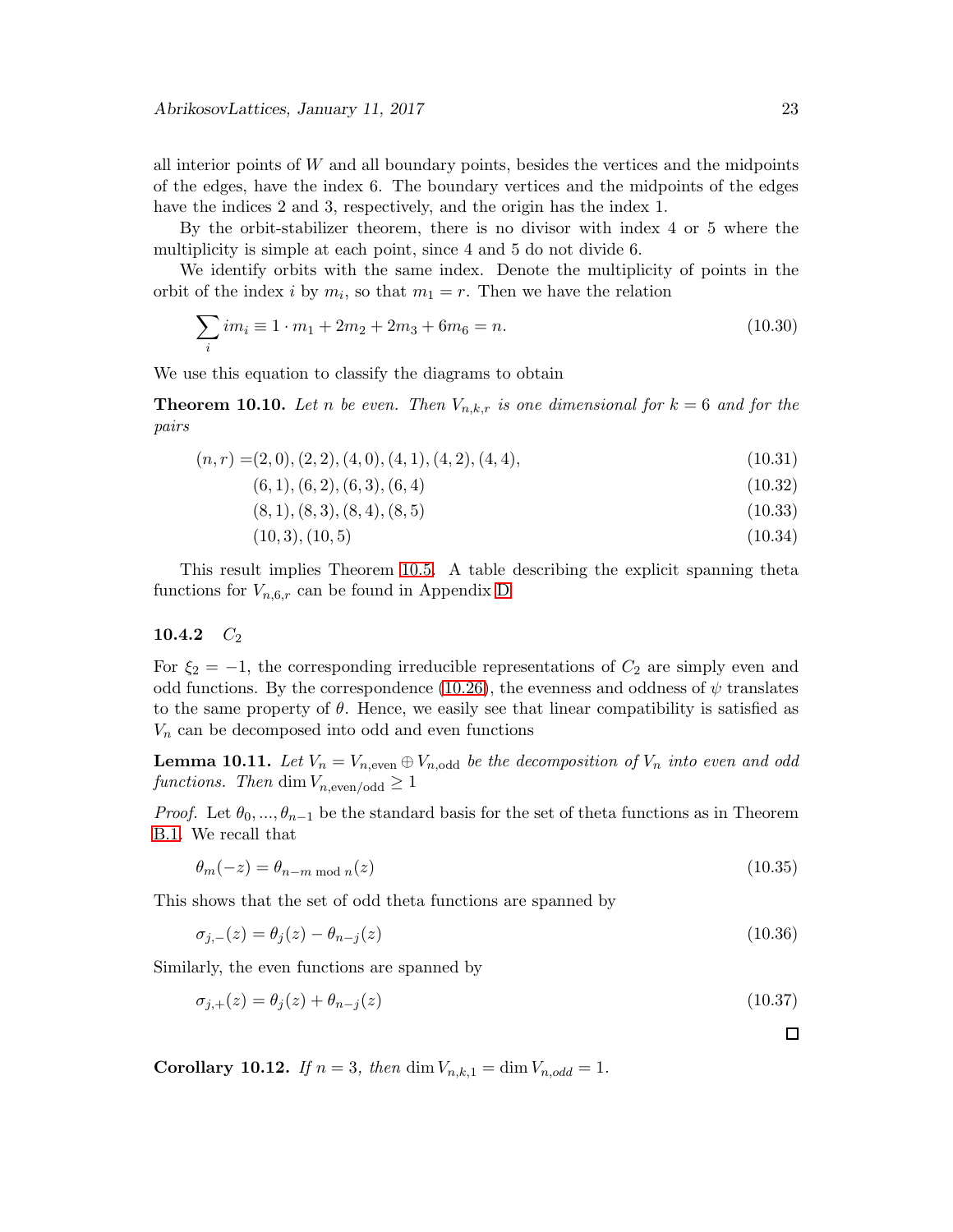#### 10.5 Irreducibility

Using [\(10.25\)](#page-19-2), irreducibility of  $\psi$  translate to irreducibility of  $\theta$ . We say that  $\theta$  is *reducible (to L')* if there is a finer lattice,  $\mathcal{L}'$ , containing  $\mathcal{L}$  s.t. the corresponding  $\psi$  is gauge periodic with respect to  $\mathcal{L}'$ . Otherwise we say that  $\theta$  is *irreducible*. We now proof irreducibility below.

## 10.5.1 Irreducibility for  $C_6$  Symmetry

**Theorem 10.13.** The spanning theta functinon of  $V_{n,k,j}$  is is irreducible for the pairs

$$
(n,j) = (4,0), (6,3), (8,5), (10,5),
$$

Proof. To prove irreducibility, we need the following basic lemma:

<span id="page-23-0"></span>**Lemma 10.14.** Let  $\mathcal{L} \subset \mathcal{L}'$  be lattices. Let  $\Omega_{\mathcal{L}}$  be any fundamental cell of  $\mathcal{L}$ . Then precisely one of the following holds: there is a  $v \in \mathcal{L}'$  such that  $v \in \Omega_{\mathcal{L}} \backslash \mathcal{L}$  or  $\mathcal{L}' = \mathcal{L}$ .

*Proof.* Assume that no such  $v \in \mathcal{L}'$  with  $v \in \Omega_{\mathcal{L}} \backslash \mathcal{L}$  exists. That is, every  $v \in \mathcal{L}'$  such that  $v \in \Omega_{\mathcal{L}}$  is contained in  $\mathcal{L}$ . Since translates of  $\Omega_{\mathcal{L}}$  tiles the entire plane and  $\mathcal{L} \subset \mathcal{L}'$ , we conclude that every element of  $\mathcal{L}'$  is in  $\mathcal{L}$ . That is,  $\mathcal{L} = \mathcal{L}'$ .

Now, by choice of theta functions indicated in table [\(D.1\)](#page-37-5), we see that for vortex number n, the number of zeros of the chosen theta at the origin differs from the number of zeros at any other point in  $\Omega_{\mathcal{L}}$ . If  $\mathcal{L}'$  is any finer lattice containing  $\mathcal{L}$  with respect to which our solution is gauge periodic, then Lemma [10.14](#page-23-0) implies that the number of flux per fundamental cell of L for our chosen theta  $=$  (number of zero at the origin) +  $n > n$ . This is a contradiction.

 $\Box$ 

#### 10.5.2 Irreducibility of odd theta functions with prime flux

**Proposition 10.15.** Let  $\theta$  be an odd theta function with prime flux p. Then  $\theta$  is irreducible.

*Proof.* Let  $\theta$  be gauge periodic with respect to L. Let  $\mathcal{L} \subset \mathcal{L}'$  be any finer lattice. Let q denote the number of zeros of  $\theta$  in a fundamental cell of  $\mathcal{L}'$ . We first claim that  $q \mid p$ . Let  $u, v$  be the generators of  $\mathcal{L}'$  and  $\Omega_{\mathcal{L}'}$  be the fundamental cell of  $\mathcal{L}'$  formed by taking the convex hall of  $u$  and  $v$  (together with appropriate boundary). Define an equivalence relationship as follows: two translates of  $\Omega_{\mathcal{L}'}, s + \Omega_{\mathcal{L}'}$  and  $s' + \Omega_{\mathcal{L}'}$  for  $s, s' \in \mathcal{L}$ , are said to be equivalent if  $s - s' \in \mathcal{L}$ . Let  $s_1 + \Omega_{\mathcal{L}'}, ..., s_k + \Omega_{\mathcal{L}'}$  be maximally inequivalent for  $s_1, ..., s_k \in \mathcal{L}'$ . Since translates of  $\Omega_{\mathcal{L}'}$  tile the entire plane, we conclude that by appropriate translates of the  $s_j$ 's,  $s_1 + \Omega_{\mathcal{L}'} \cup ... \cup s_k + \Omega_{\mathcal{L}'}$  is a fundamental domain of L. In particular,  $p = qk$  since  $\theta$  has the same number of zeros in each fundamental cell of  $\mathcal{L}'$ . Since p is prime, either  $q = p$  or  $q = 1$ . If  $q = p$ , then  $\mathcal{L} = \mathcal{L}'$ . Otherwise  $q = 1$ . Since  $0, 1/2, \tau/2$  are zeros of  $\theta$  and each fundamental cell  $s + \Omega_{\mathcal{L}'}$  has exactly one zero, we conclude that  $0, 1/2, \tau/2 \in \mathcal{L}'$ . So in particular  $\mathcal{L} \subset \frac{1}{2}(\mathbb{Z} + \tau \mathbb{Z})$  and  $\psi$  is gauge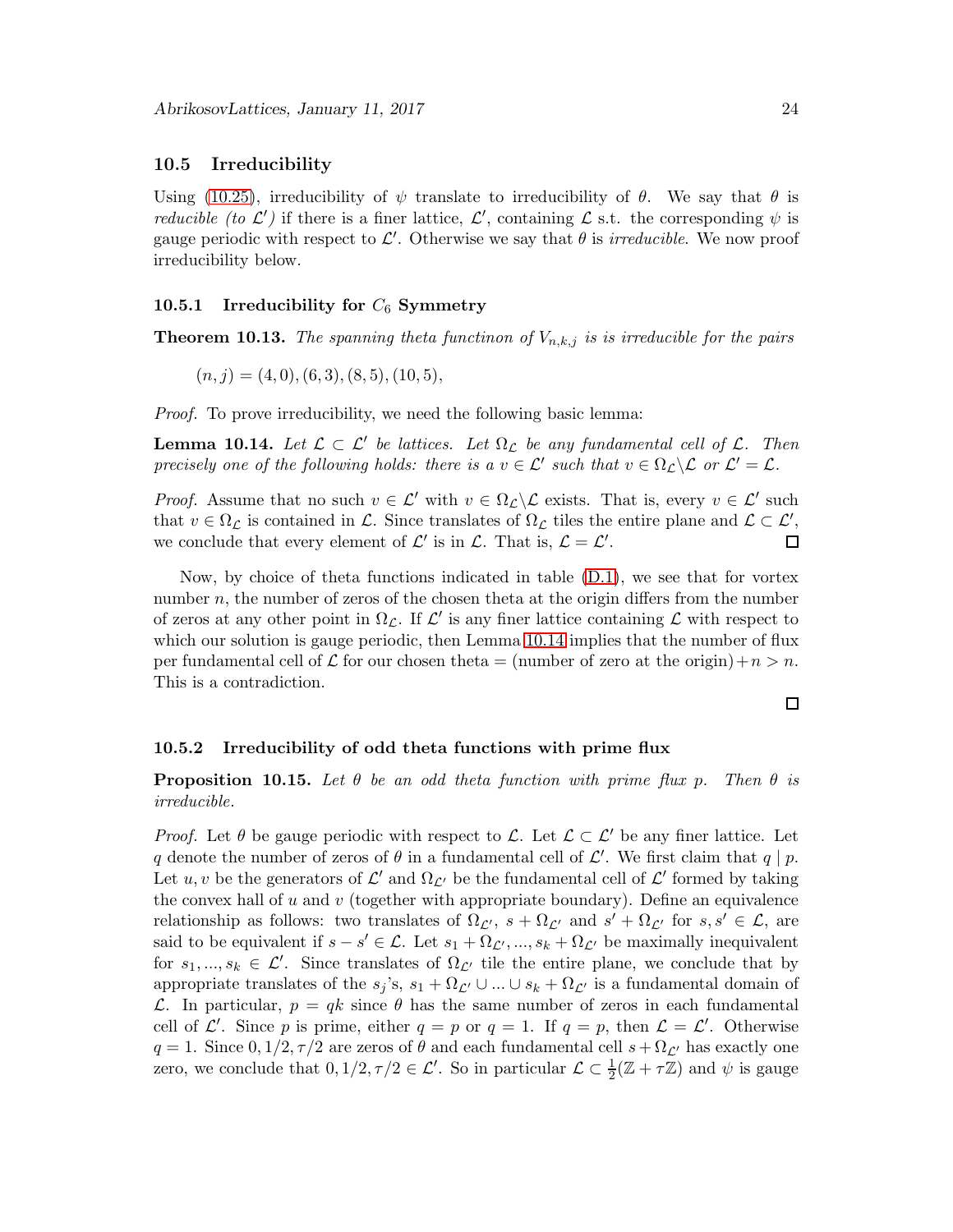periodic with respect to  $\frac{1}{2}(\mathbb{Z} + \tau \mathbb{Z})$ . This is clearly not possible, for otherwise 4 | p is a contradiction.

#### $\sum$  $\mathcal{L}$  $\xi^2\phi$  $\xi^3\phi$  $\blacksquare$  $\blacksquare$  $\sum_{i=1}^n$  $\sum$ φ ξφ  $\xi^2\phi$  $\xi^3\phi$ ξ  $\phi$  $\xi^5\phi$ 6

# <span id="page-24-0"></span>11 Proof of Theorem [10.9](#page-21-1)

<span id="page-24-1"></span>Figure 2: Index 6 divisors. The figure on the left has six distinct dots on its left most 3 edges, forming an orbit for  $C_6$ . The figure on the r.h.s. indicates six distinct dots forming an orbit of  $C_6$  in the interior of the WS cell.



Figure 3: Pictorial discription of  $\theta_2$ 

We note that  $V^{\text{div}}$  is the subset of the Z-module of divisors generated by diagrams of the form in figures [2](#page-24-1) - [5](#page-26-0) such that the multiplicity of each point is non-negative. So we show that there is a theta function corresponding to each such diagram. This would show that  $V^{\text{div}} \subset \text{Div}(V^{EV})$ . In what follows  $\tau = \xi = e^{\pi i/3}$  as before. Existence of  $\theta_2$  is a direct result of Theorem [B.5](#page-32-0) with  $n = 2$ . Namely, the set of permissible double zeros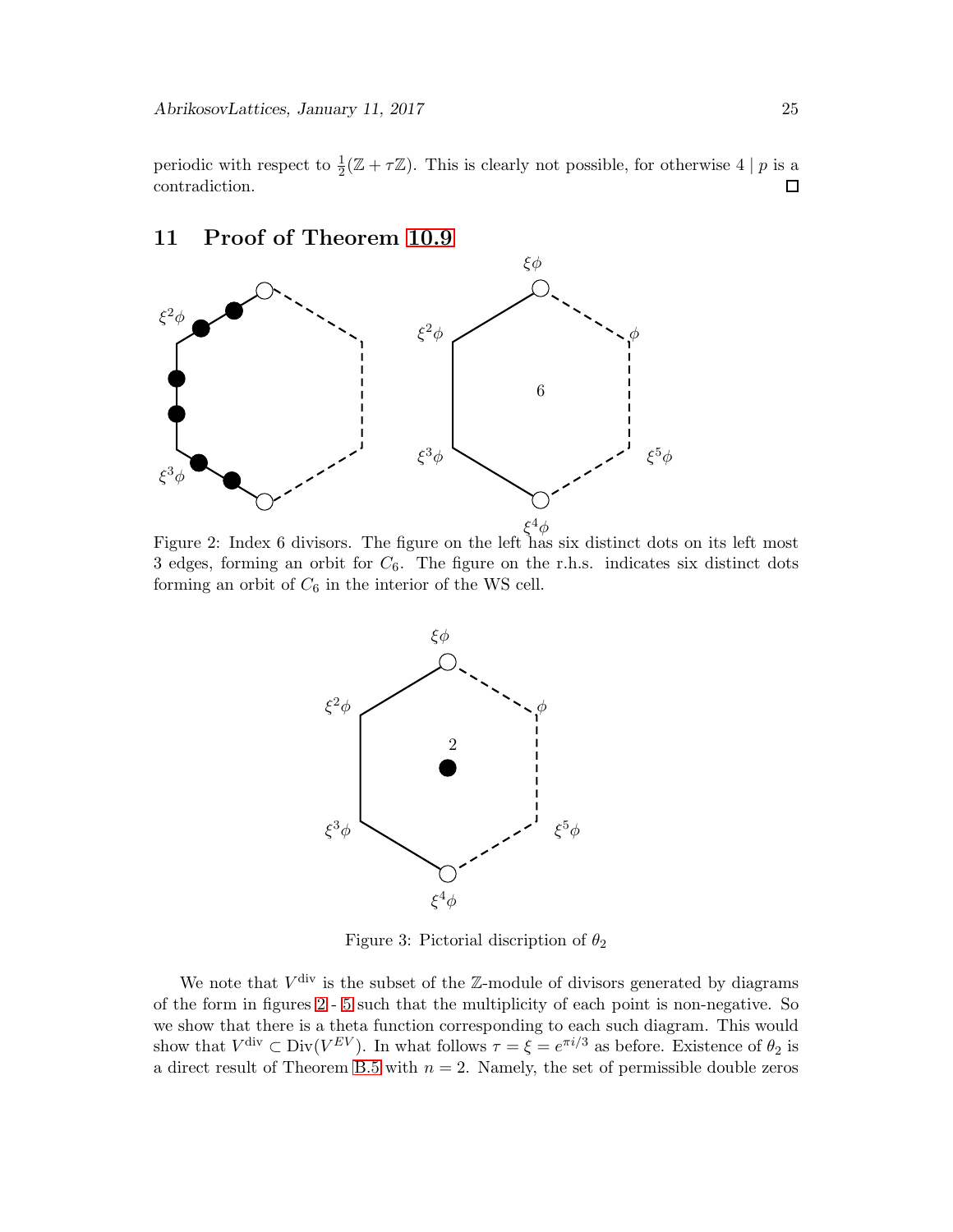

<span id="page-25-0"></span>Figure 4: Pictorial description of  $\theta_0$ 

for theta functions in  $V_2$  is just  $\frac{1}{2}(\mathbb{Z} + \tau \mathbb{Z})$ .

To construct  $\theta_0$ , let  $\theta_0$ ,  $\theta_1$  be a basis for  $V_2$  as in Theorem [B.1.](#page-30-1) Form the function

$$
\sigma(z) := \det \Sigma(z) := \det \begin{pmatrix} \theta_{2,0}(z) & \theta_{2,1}(z) \\ \theta_{2,0}(-z) & \theta_{2,1}(-z) \end{pmatrix}
$$
\n(11.1)

By Theorem [B.1,](#page-30-1)  $\theta_{2,i}(z)$  is symmetric about 0 for  $i = 0,1$  when  $n = 2$ , thus  $\sigma(z) =$ 0 identically. In particular, for  $z_0 = \frac{1}{4}$  $\frac{1}{4}(\tau+1)$ , there are constants  $c_0, c_1$  such that  $c_0\theta_{2,0} + c_1\theta_{2,1}$  has two simple zeros located at  $z_0, -z_0$ , respectively. This proves item 2.

The theta function  $\theta_4$  is the Wronskian,  $\Theta$ , of  $\theta_0$  and  $\theta_1$ . For  $n = 2$ , Theorem [B.6](#page-33-0) shows that the location of the zeros of Θ are precisely the set of permissible zeros for a singular 2-theta function. In this case, it is  $\frac{1}{2}(1+\tau)$  by Theorem [B.5.](#page-32-0) It matches the definition of  $\theta_4$ .

Finally, we show existence of theta functions with 6 distinct zeros on the WS-cell. Let  $a_1, a_2, a_3 \in \mathbb{C}$ . Consider

$$
\sigma(z) := \det \begin{pmatrix}\n\theta_{6,0}(z+a_1) & \theta_{6,1}(z+a_1) & \cdots & \theta_{6,5}(z+a_1) \\
\theta_{6,0}(z-a_1) & \theta_{6,1}(z-a_1) & \cdots & \theta_{6,5}(z-a_1) \\
\theta_{6,0}(z+a_2) & \theta_{6,1}(z+a_2) & \cdots & \theta_{6,5}(z+a_2) \\
\theta_{6,0}(z-a_2) & \theta_{6,1}(z-a_2) & \cdots & \theta_{6,5}(z-a_2) \\
\theta_{6,0}(z+a_3) & \theta_{6,1}(z+a_3) & \cdots & \theta_{6,5}(z+a_3) \\
\theta_{6,0}(z-a_3) & \theta_{6,1}(z-a_3) & \cdots & \theta_{6,5}(z-a_3)\n\end{pmatrix}
$$
\n(11.2)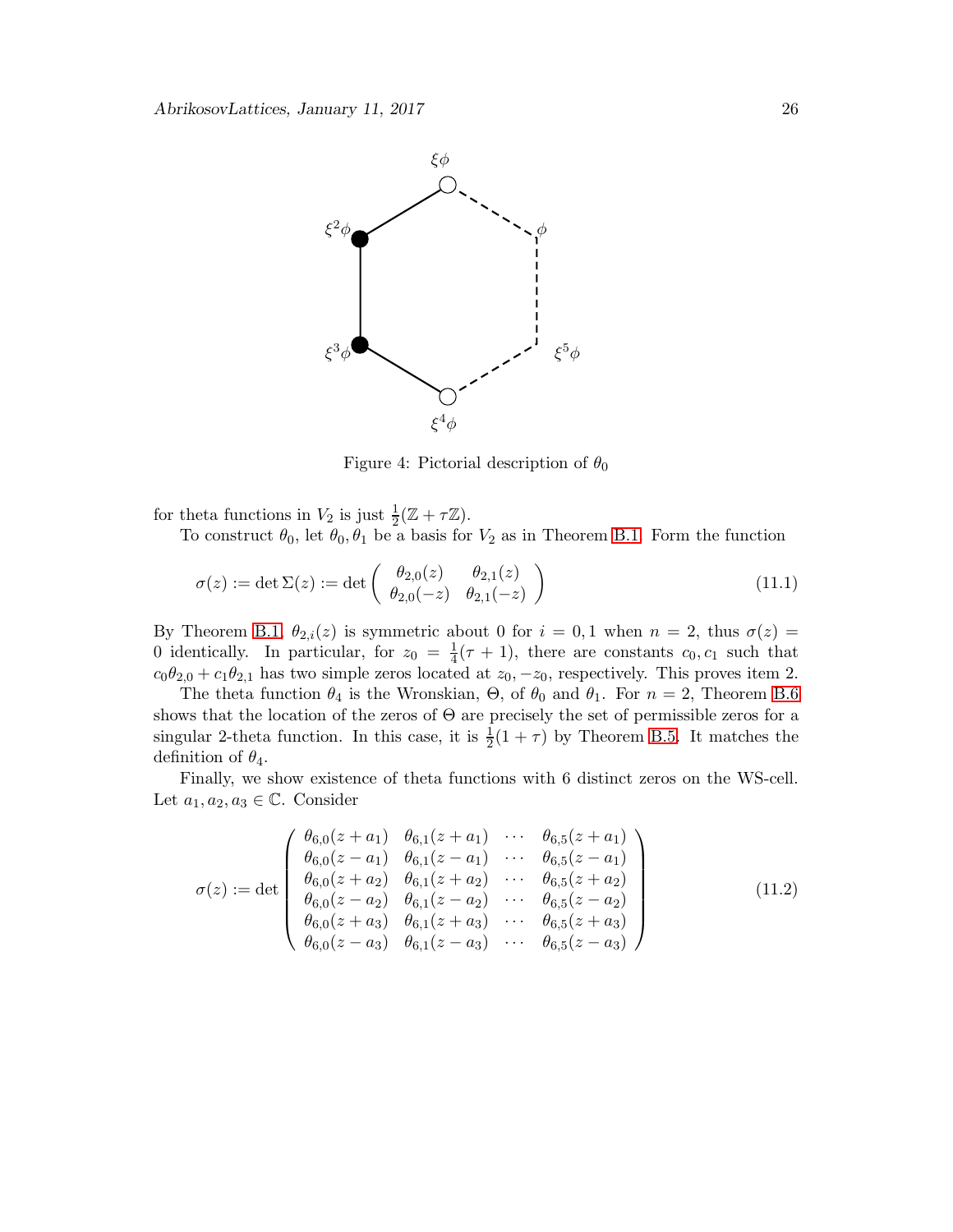

<span id="page-26-0"></span>Figure 5: Pictorial description of  $\theta_1$ 

Recalling that  $\theta_{n,m}(-z) = \theta_{n,n-m \bmod n}(z)$  by Theorem [B.1,](#page-30-1) we see that

$$
\sigma(-z) \qquad (11.3)
$$
\n
$$
\sigma(-z) \qquad (11.3)
$$
\n
$$
\theta_{6,0}(z-a_1) \theta_{6,5}(z-a_1) \theta_{6,4}(z-a_1) \theta_{6,3}(z-a_1) \theta_{6,1}(z-a_1) \theta_{6,1}(z-a_1) \theta_{6,1}(z-a_1) \theta_{6,0}(z+a_1) \theta_{6,5}(z+a_1) \cdots \theta_{6,1}(z+a_1) \theta_{6,0}(z-a_2) \theta_{6,5}(z-a_2) \cdots \theta_{6,1}(z-a_2) \theta_{6,1}(z-a_2) \theta_{6,0}(z+a_3) \theta_{6,5}(z+a_3) \cdots \theta_{6,1}(z+a_3) \theta_{6,1}(z-a_3) \theta_{6,0}(z+a_3) \theta_{6,5}(z+a_3) \cdots \theta_{6,1}(z+a_1) \theta_{6,0}(z-a_1) \theta_{6,5}(z-a_1) \cdots \theta_{6,1}(z-a_1) \theta_{6,1}(z+a_3) \theta_{6,1}(z+a_3) \theta_{6,0}(z-a_1) \theta_{6,5}(z-a_2) \cdots \theta_{6,1}(z+a_2) \theta_{6,0}(z-a_2) \theta_{6,5}(z-a_2) \cdots \theta_{6,1}(z-a_2) \theta_{6,0}(z-a_3) \theta_{6,5}(z+a_3) \cdots \theta_{6,1}(z-a_3) \theta_{6,0}(z-a_3) \theta_{6,5}(z-a_3) \cdots \theta_{6,1}(z-a_3) \end{pmatrix}
$$
\n
$$
= (-1)^3(-1)^2 \sigma(z) \qquad (11.4)
$$
\n
$$
= -\sigma(z) \qquad (11.5)
$$

where the factor  $(-1)^3$  arises from interchanging the 2i − 1 and 2i-th row for i = 1, 2, 3. The  $(-1)^2$  factor occurs after interchanging the second and the 6-th column and interchanging the third and the fourth column. So we have that  $\sigma(0) = 0$ . This proves the desired claim that  $\sigma(z)$  has a kernel.

To prove that  $Div(V^{EV}) = V^{\text{div}}$ , we study orbits of  $C_6$  on the WS-cell. We will use the divisor and theta function picture (see [\(10.29\)](#page-21-2)) interchangeably. We find all possible orbits of the action of  $C_6$  on the WS-cell. The only choice of having index 1 is the case where the origin has index 1. The only index 2 possibility where each point has index one is shown in Fig. [4.](#page-25-0) Then we have index 3 divisors. The possible location of points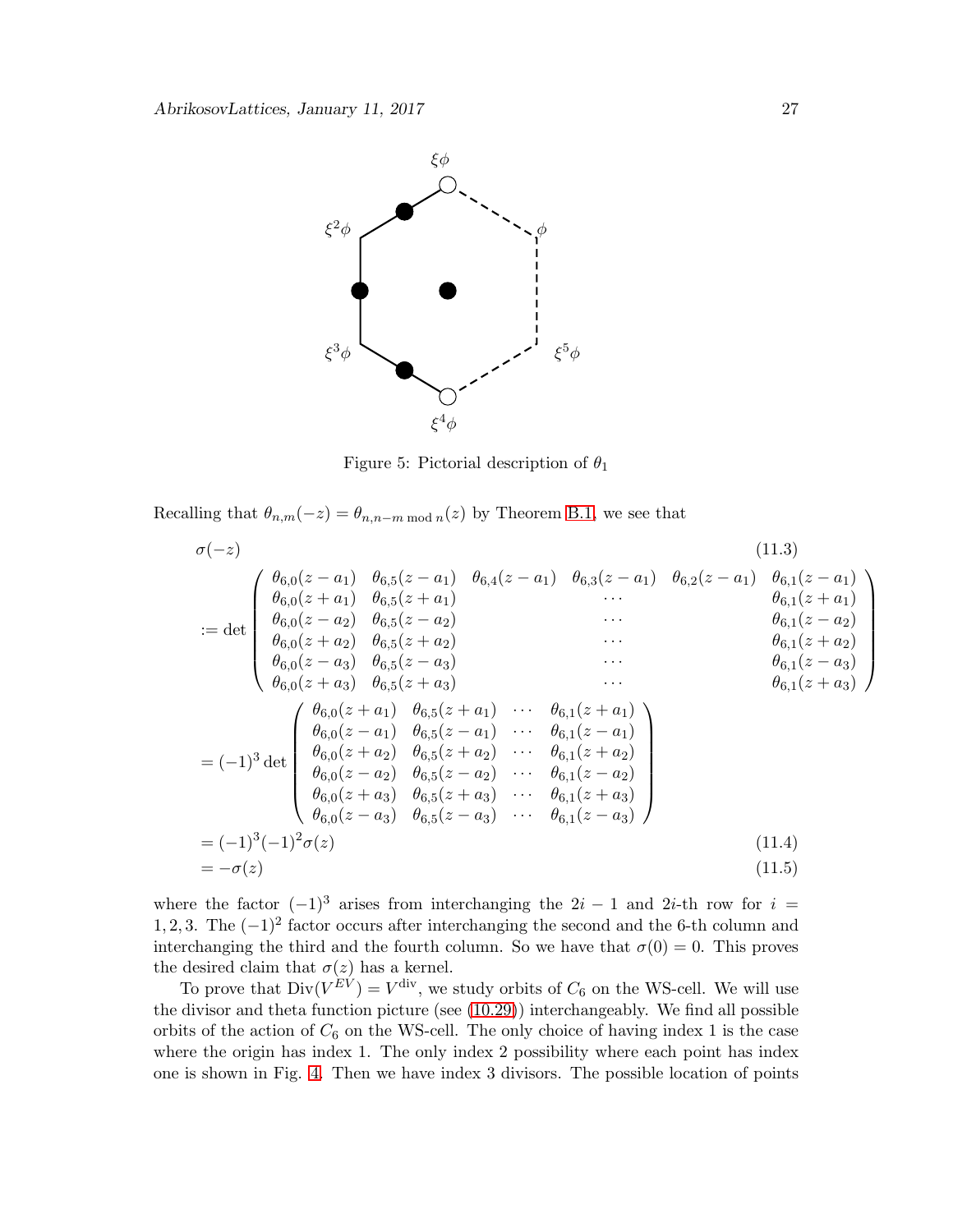on  $W$  with index 3 each with multiplicity 1 is as shown in Fig. [6](#page-27-0)



<span id="page-27-0"></span>Figure 6: Index 3 divisor

By the orbit-stablizer theorem, there is no divisor with index 4 or 5 where the multiplicity is simple at each point, since 4 and 5 do not divide 6. Finally, we consider the index 6 case. The possible divisors are shown in Fig. [2.](#page-24-1)

Now we are ready for the proof of Theorem [10.9.](#page-21-1) First note that injectivity of the map Div is a direct consequence of Proposition [B.2.](#page-30-0) Now if  $\theta$  is any  $C_6$ -equivariant theta function, its zeros are unions of orbits of  $C_6$ . We may divide  $\theta$  by  $C_6$ -equivariant theta functions corresponding to elements of  $V^{\text{div}}$  to produces new theta functions with fewer zeros in the Wigner-Seitz cell. Note that this division process preserves  $C_6$ -equivariance. We repeat this process until any further division results in a non-theta-function. We claim that the resulting function,  $\sigma$ , is a complex number. If so, we have completely factor  $\theta$  by theta functions from  $V^{\text{div}}$  and the bijection is established.

Now, we study  $\sigma$ .  $\sigma$  cannot have any zeros that form an orbit of  $C_6$  of size 6, otherwise they can be removed by dividing by an element from  $V^{\text{div}}$ , contradicting the definition of  $\sigma$ . It can neither have zeros that form orbits of size 2 for the same reason. Hence, the zeros of  $\sigma$  can only be in the following two configuration: one zero at the origin, or as shown in Fig. [6.](#page-27-0) To see this, if there are zeros as in Fig. [6,](#page-27-0) but with higher multiplicity, we divide  $\sigma$  by  $\theta_1^{-1}\theta_4^2$  as shown in Fig. [7](#page-28-0) to remove all the multiplicities. Likewise we can divide by  $\theta_2$  to remove even multiplicity at the origin.

So, we may assume that  $\sigma$  has a simple zero at the origin. Indeed, if  $\sigma$  has three zeros as in Fig. [6,](#page-27-0) we divide it by  $\theta_2^{-1}\theta_1^2$  to obtain a theta function with a single zero at the origin. But this is not allowed as  $V_1$  is 1-dimensional and whose generator has zero at  $\frac{1}{2}(1+\tau) = \frac{1}{2}(1+\xi)$  by Proposition [11.1](#page-28-1) below. Thus this case never occurs and the proof is complete.

To prove the assertion above, we pass the problem back to linear solutions  $\psi$  from the theta functions via [\(5.11\)](#page-8-1) and use the complexified co-ordinates  $x = x_1 + ix_2$ . We have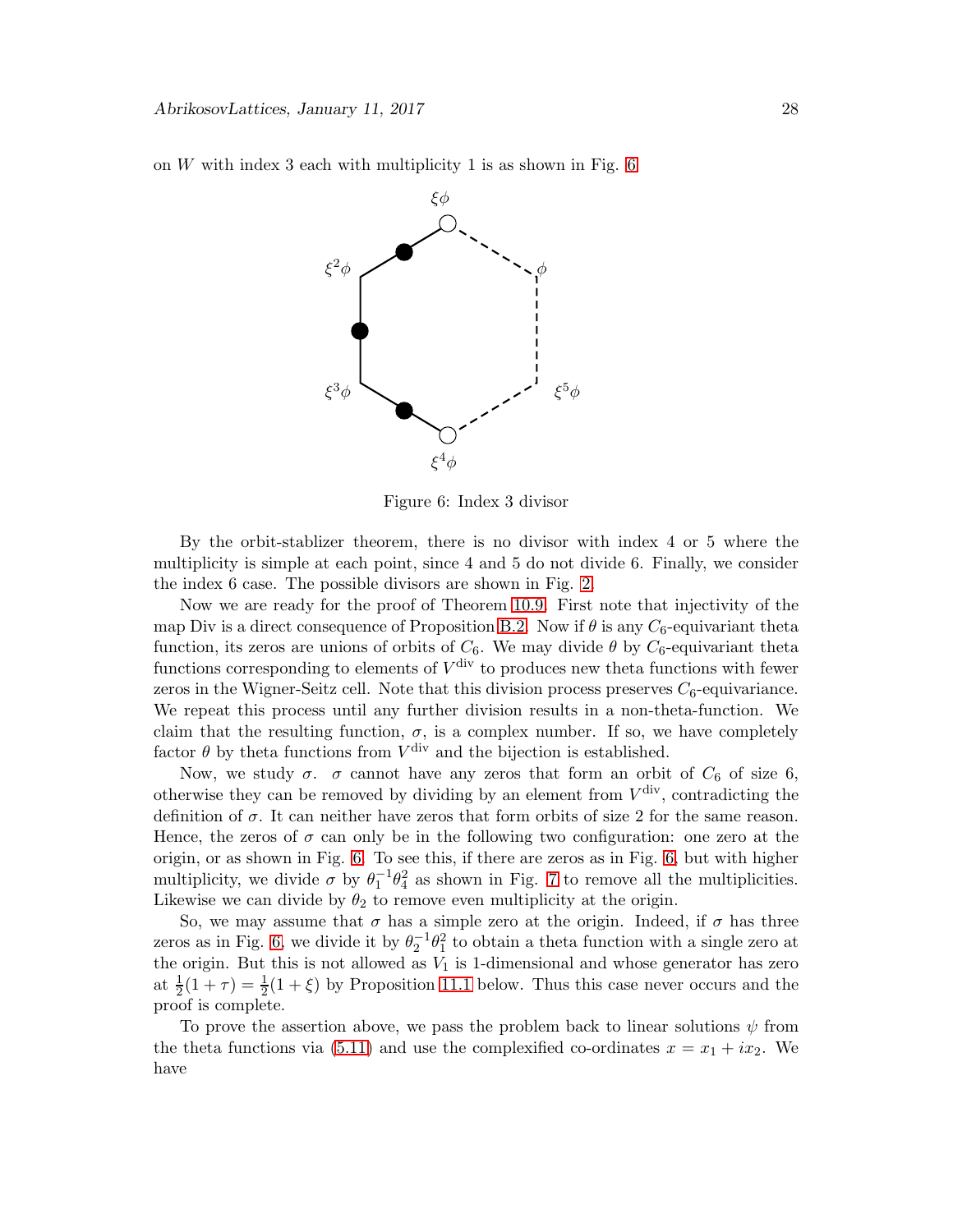

<span id="page-28-0"></span>Figure 7: Pictorial description of  $\theta_2 \theta_4^{-1}$ 

<span id="page-28-1"></span>**Proposition 11.1.** Let  $\psi$  satisfy the gauge-periodicity condition [\(5.2\)](#page-7-7). Then it has zero at  $\frac{1}{2}(1+\tau)$ . In particular, when  $n=1$ ,  $\psi$  does not vanish at 0. Thus by uniqueness of theta functions, we conclude there is no theta function with a single zero at the origin (with our imposed boundary condition).

*Proof.* Let us denote by  $z=\frac{1}{2}$  $\frac{1}{2}(1+\tau)$ . Due to the quasiperiodic boundary conditions

$$
\psi(y+1) = e^{\frac{ikny_2}{2}} \psi(y) \tag{11.6}
$$

$$
\psi(y+\tau) = e^{\frac{ikn(\tau_1y_2-\tau_2y_1)}{2}}\psi(y) \tag{11.7}
$$

Applying these relations at the point  $z = (-(\tau_1 + 1)/2, -\tau_2/2)$ , we find that

$$
\psi(z+1) = e^{-\frac{ikn\tau_2}{4}}\psi(z)
$$
\n(11.8)

$$
\psi(z+\tau) = e^{\frac{\pi i \pi i \tau}{4}} \psi(z) \tag{11.9}
$$

Now, utilizing the symmetry  $\psi(-x) = \psi(x)$ , we deduce that  $\psi(z+1) = \psi(z+\tau)$ . Thus

$$
e^{\frac{ikn\tau_2}{4}}\psi(z) = e^{\frac{-ikn\tau_2}{4}}\psi(z),
$$

or equivalently

$$
e^{\frac{ikn\tau_2}{2}}\psi(z)=\psi(z).
$$

Since  $k\tau_2 = 2\pi$ , this relation becomes  $(e^{in\pi} - 1)\psi(z) = 0$ , and implies when n is odd that  $\psi$  vanishes at z.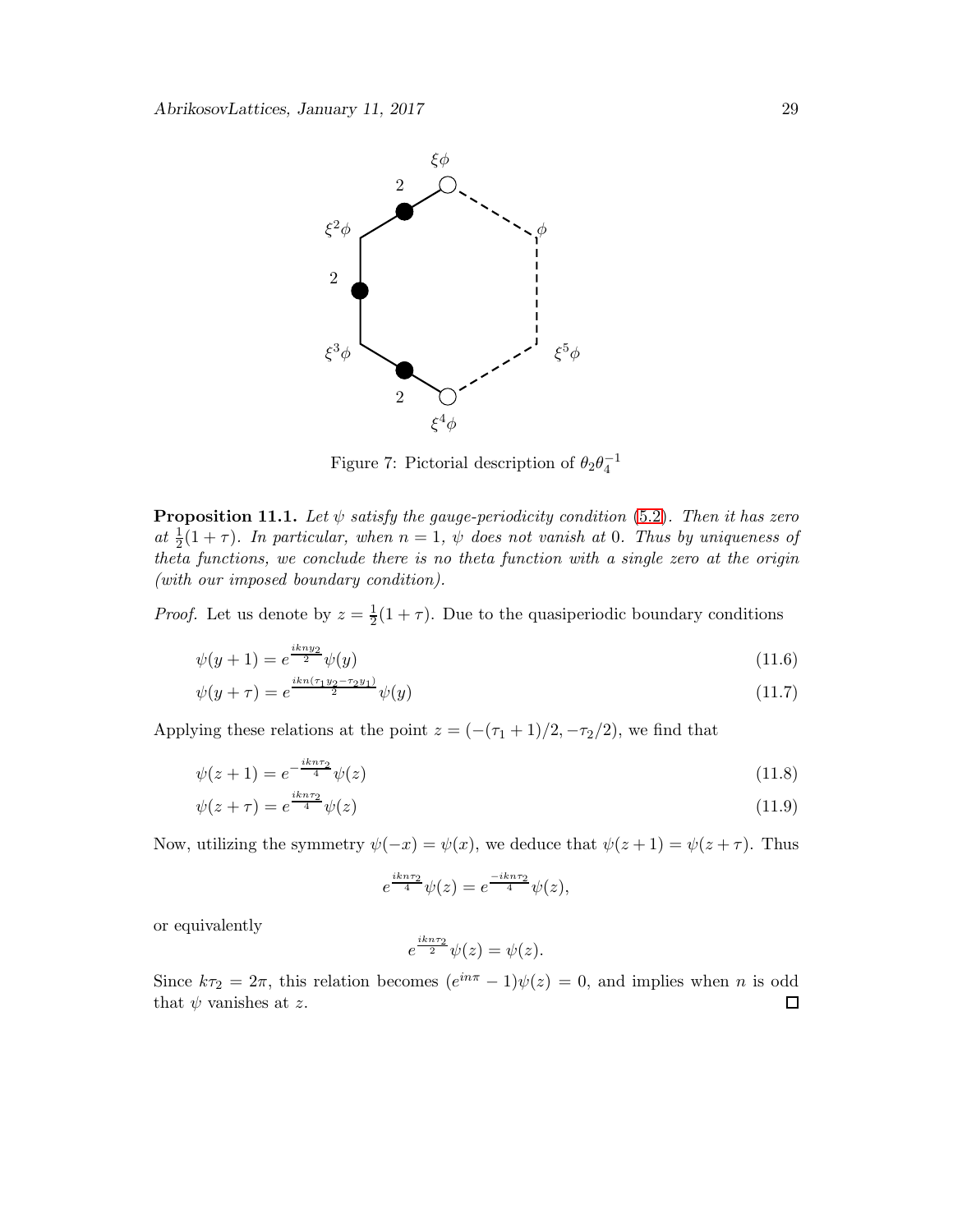# <span id="page-29-0"></span>A On solutions of the linearized problem

**Lemma A.1.** There is no linear solution  $\psi$ , as in Section [5,](#page-7-0) such that

<span id="page-29-2"></span>
$$
\psi(\bar{z}) = e^{ig_r(z)}\psi(z) \tag{A.1}
$$

for some real valued  $g_r$ .

*Proof.* Assume for the sake of contradiction that such  $\psi$  exists. Then

$$
\psi(z) = e^{\frac{n}{4}(z^2 - |z|^2)} \theta(z)
$$
\n(A.2)

for some holomorphic  $\theta$ . Equation [\(A.1\)](#page-29-2) becomes

$$
\theta(\bar{z}) = e^{\frac{n}{4}(z^2 - \bar{z}^2)} e^{ig_r(z)} \theta(z) \tag{A.3}
$$

Taking  $\partial_z$  on both sides, we see that

$$
0 = e^{\frac{n}{4}(z^2 - \bar{z}^2)} e^{ig_r(z)} \left(-\frac{n}{2}\bar{z}\theta + i\theta \partial_z g_r + \theta'\right)
$$
\n(A.4)

This shows that the term in the bracket vanishes identically. In particular,

$$
\left(-\frac{n}{2}\bar{z} + i\partial_z g_r\right)\theta = -\theta'\tag{A.5}
$$

Taking  $\partial_{\bar{z}}$  again, we see that

$$
\left(-\frac{n}{2} + i\partial_{\bar{z}}\partial_z g_r\right)\theta = 0\tag{A.6}
$$

Since  $\theta$  has at most finitely many zeros, we conclude

$$
-\Delta g_r = 2ni \tag{A.7}
$$

This is absurd since  $g_r$  is real valued: a contradiction.

# <span id="page-29-1"></span>B Theta Functions

In this appendix we review basic properties of theta functions, which are likely to be known but which we could not find in the literature. From now on, we fix a lattice shape  $\tau$  and a lattice

$$
\mathcal{L}_{\tau} = \mathbb{Z} + \tau \mathbb{Z} \tag{B.1}
$$

throughout this appendix (unless otherwise stated).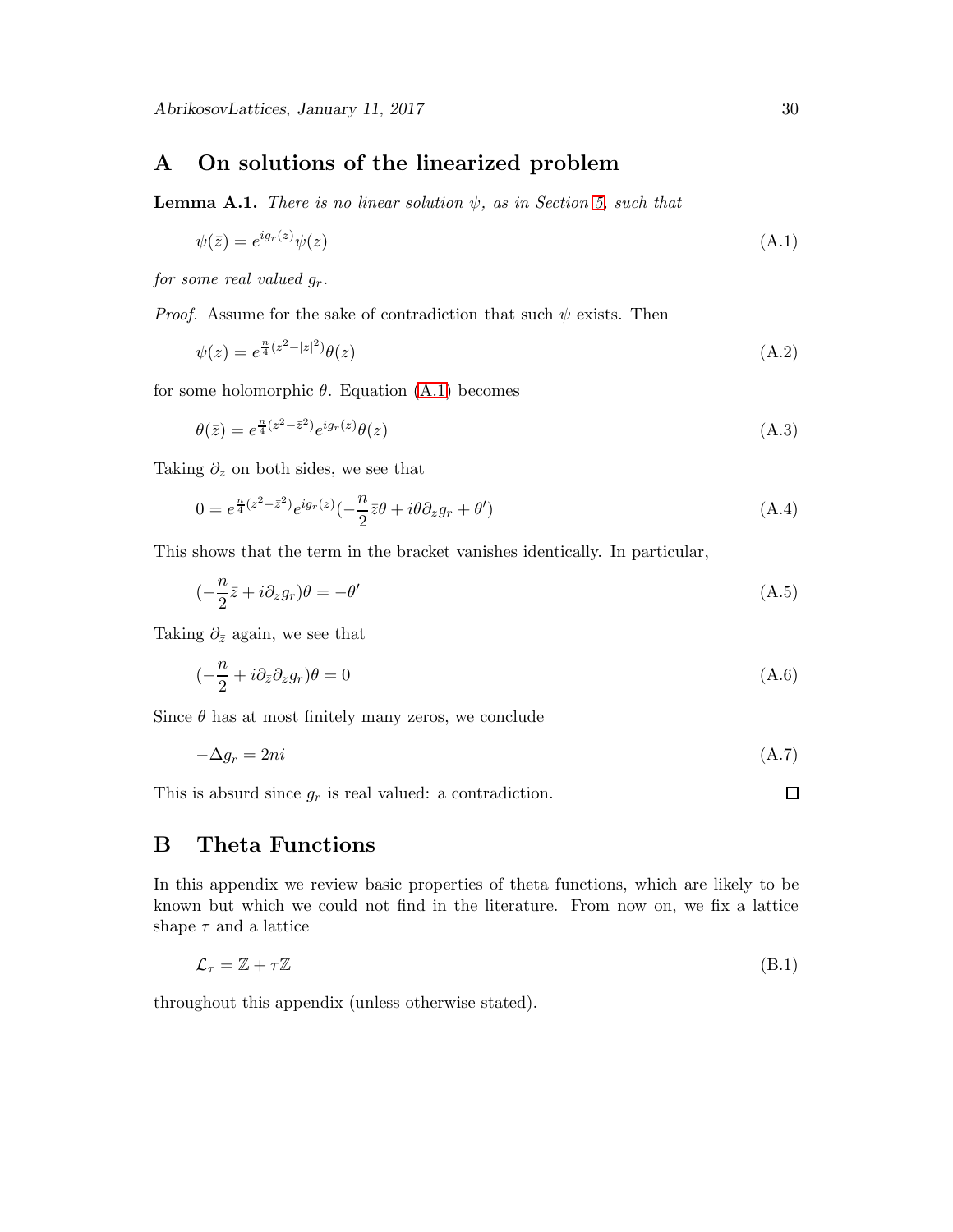#### B.1 Basic Properties

In this section, we prove some basic properties of the theta functions. Let  $n$  be fixed. Define for  $0 \leq m \leq n-1$ ,

$$
\theta_{n,m}(z) = \sum_{l \in [m]_n} \gamma^{l^2} e^{2\pi i l z} \tag{B.2}
$$

where  $\gamma := e^{\pi i \tau/n}$  and  $[m]_n = \{a \in \mathbb{Z} : a = m \bmod n\}.$ 

<span id="page-30-1"></span>**Theorem B.1.** The  $\theta_{n,m}$ 's form a basis for  $V_n$  that satisfy

1.  $\theta_{n,m}(z+\frac{1}{n})$  $(\frac{1}{n}) = e^{2\pi i m/n} \theta_{n,m}(z)$ 2.  $\theta_{n,m}(-z) = \theta_{n-m}(z)$ 3.  $\theta_{n,m}(z+\tau/n) = \gamma^{-1} e^{2\pi i z} \theta_{n,m+1}(z)$ 

<span id="page-30-0"></span>Theorem B.2. Any n-theta function has exactly n zeros modulo translation by lattice elements. Moreover, any two theta functions that share the same zeros (counting multiplicity) are linearly dependent.

<span id="page-30-3"></span>**Theorem B.3.**  $\theta_{1,0}$  has a simple zero at  $\frac{1}{2}(1+\tau)$ 

Proof. See Proposition [11.1.](#page-28-1)

<span id="page-30-4"></span>**Theorem B.4.** Suppose that  $\theta \in V_n$  and  $\sigma \in V_m$ , then  $\theta \sigma \in V_{n+m}$ .

Proof. Inspection.

The proof of the theorems consists of the following lemmas:

*Proof of Theorem [B.1.](#page-30-1)* Expanding in  $e^{2\pi i k z}$  for  $k \in \mathbb{Z}$ , the coefficients of any elemeth of  $V_n$  satisfies the recurssion  $c_{m+n} = c_m e^{i(2m+n)\pi\tau}$ . This recursion implies that for  $0 \leq m \leq n-1$ , we have that

$$
c_{m+ln} = c_m e^{i\pi \tau (l^2 n + 2lm)}\tag{B.3}
$$

where  $l$  is an integer. So the functions

$$
\sum_{k \in \mathbb{Z}} e^{i\pi \tau (k^2 n + 2km)} e^{2\pi i (nk+m)z}, \ m = 0, ..., n-1
$$
 (B.4)

form a basis for the eigenspace. If we let  $l = kn + m$ , then we can rewrite the above as

$$
\sum_{l \in [m]_n} e^{i\pi \tau \frac{l^2 - m^2}{n}} e^{2\pi i l z} = e^{-i\pi m^2/n} \theta_m
$$
\n(B.5)

<span id="page-30-2"></span> $\Box$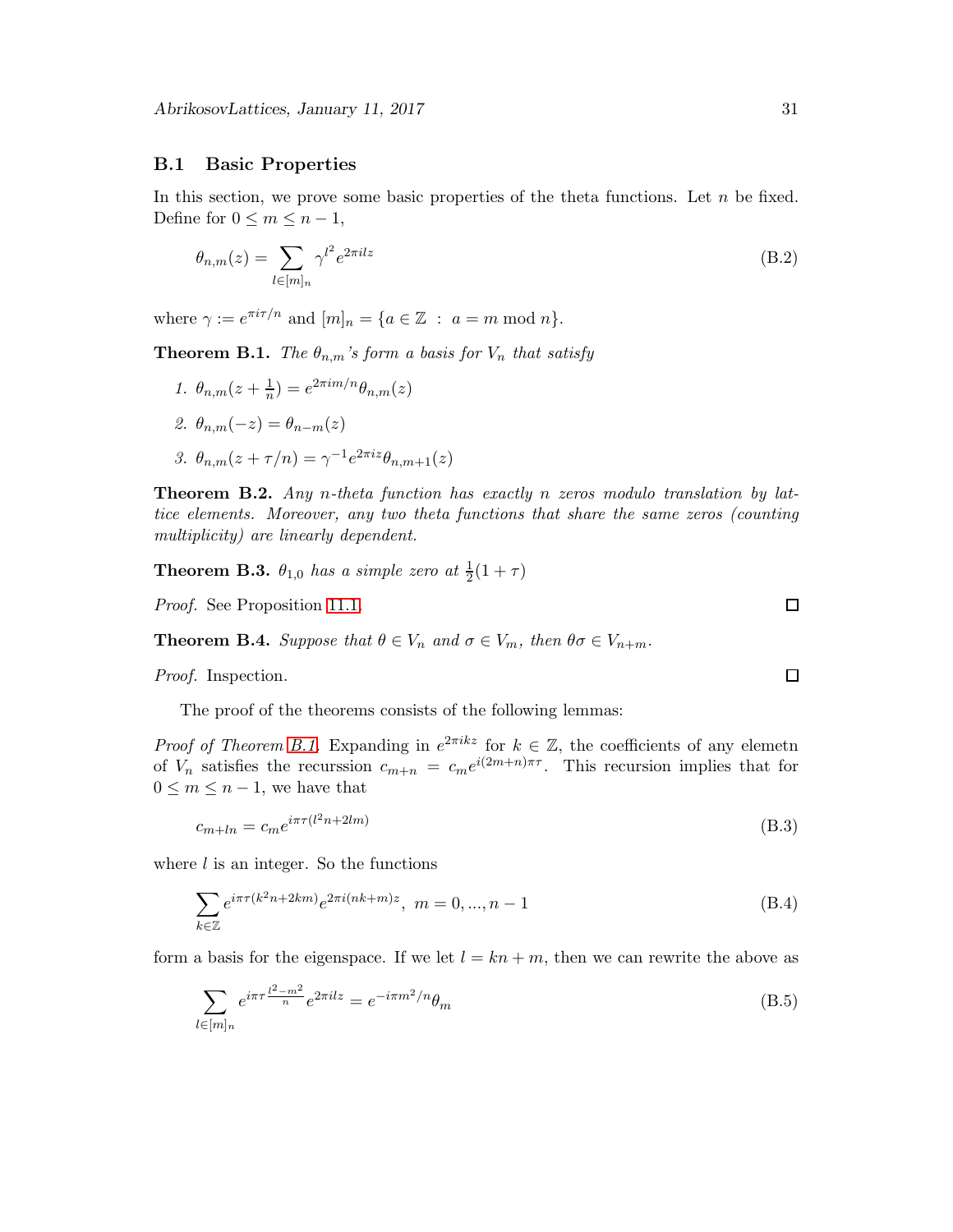Now we prove the three bullet points. We note that

$$
\theta_m(z + \frac{1}{n}) = \sum_{l \in [m]_n} \gamma^{l^2} e^{2\pi i l z} e^{2\pi i l/n}
$$
\n(B.6)

Since  $l \in [m]_n$ , we have that  $l/n - m/n \in \mathbb{Z}$ . Hence

$$
\theta_m(z + \frac{1}{n}) = e^{2\pi i m/n} \theta_m(z) \tag{B.7}
$$

Now for the second item, we note

$$
\theta_m(-z) = \sum_{l \in [m]_n} \gamma^{l^2} e^{-2\pi i l z} \tag{B.8}
$$

$$
= \sum_{l \in [m]_n} \gamma^{(-l)^2} e^{2\pi i (-l)z} \tag{B.9}
$$

$$
=\sum_{l\in[n-m]_n} \gamma^{l^2} e^{2\pi i l z} \tag{B.10}
$$

$$
= \theta_{n-m \bmod n}(z)
$$
\n(B.11)

Finally, recalling that  $\gamma = e^{\pi i \tau/n}$ , we note that

$$
\theta_m(z+\tau/n) = \sum_{k \in \mathbb{Z}} \gamma^{(kn+m)^2} e^{2\pi i(kn+m)z + 2\pi i(kn+m)\tau/n}
$$
\n(B.12)

$$
= \gamma^{-1} \sum_{k \in \mathbb{Z}} \gamma^{k^2 n^2 + 2knm + m^2 + 2kn + 2m + 1} e^{2\pi i (kn + m)z}
$$
 (B.13)

$$
= \gamma^{-1} \sum_{k \in \mathbb{Z}} \gamma^{(kn+m+1)^2} e^{2\pi i (kn+m)z}
$$
 (B.14)

$$
=\gamma^{-1}e^{-2\pi iz}\theta_{m+1 \bmod n}(z)
$$
\n(B.15)

 $\Box$ 

*Proof of Theorem [B.2.](#page-30-0)* First we prove that elements of  $V_n$  has exactly n zeros modulo translation by lattice elements. We compute the winding number of  $\theta$ . First, since  $\theta$ is holomorphic, its zeros are discrete. Hence we may assume WLOG that all the zeros are in the interior of the fundamental domain. Let  $\Omega$  denote the fundamental domain. Then the total number of zeros of  $\theta$  is given by

$$
\frac{1}{2\pi i} \int_{\partial \Omega} \frac{\theta'}{\theta} dz
$$
 (B.16)

Since  $\theta(z) = \theta(z+1)$ , the integral along the  $t\tau$  and  $t\tau + 1$  for  $t \in [0,1]$  is zero. Let  $y(z) = e^{-i\pi\tau}e^{\alpha z}$  where  $\alpha = -2\pi i$ . Since  $\theta(z+\tau) = y^n\theta(z)$  and  $y' = \alpha y$ , we see that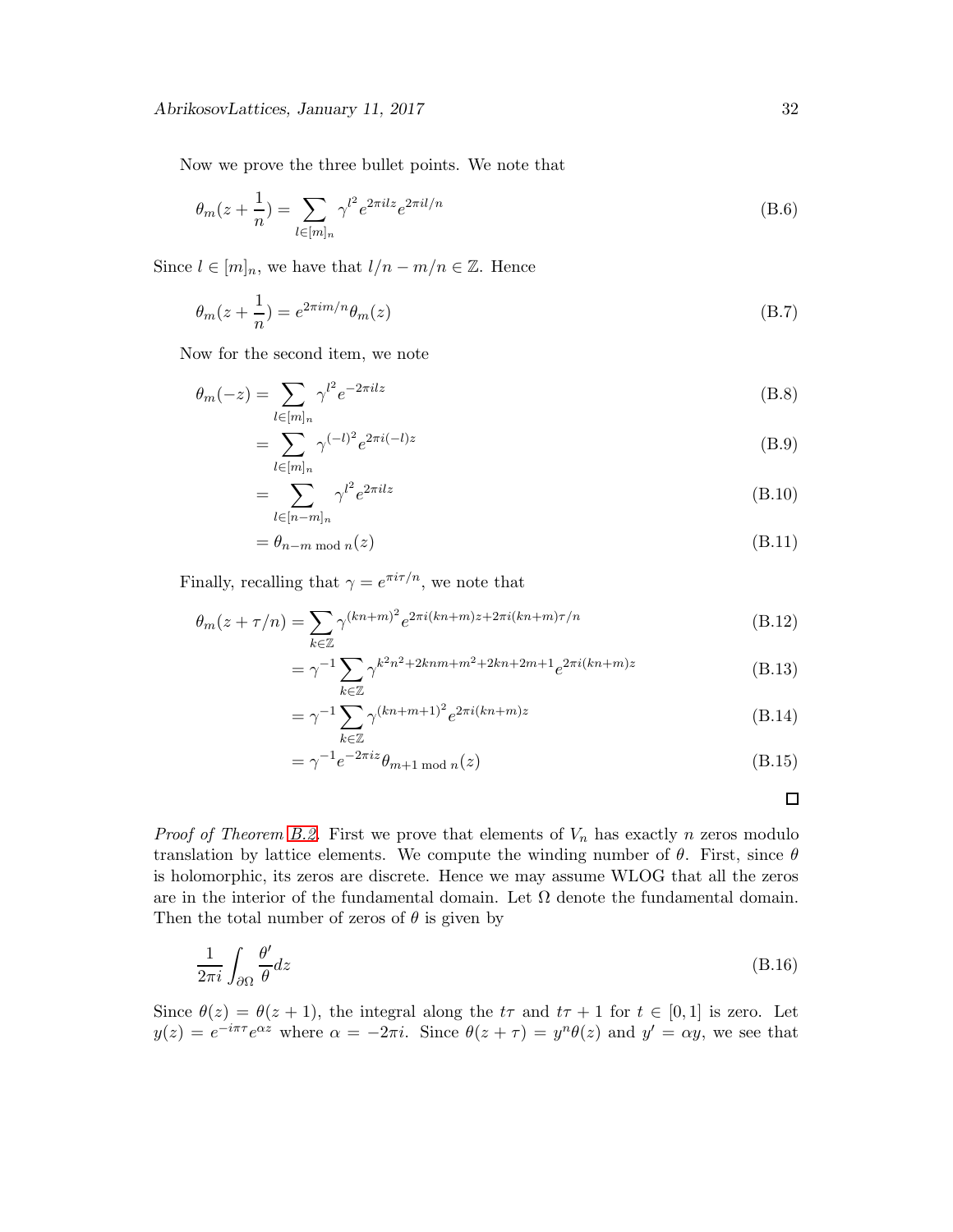$\theta'(z+\tau) = y^{n}(z)\theta'(z) + n\alpha y^{n}(z)\theta(z)$ . Hence, only the horizonal segment of the line integral contribute:

$$
\frac{1}{2\pi i} \int_{\partial\Omega} \frac{\theta'}{\theta} dz = \frac{1}{2\pi i} \int_0^1 \frac{\theta'(t)}{\theta(t)} - \frac{\theta'(1+\tau-t)}{\theta(1+\tau-t)} dt
$$
(B.17)

$$
= \frac{1}{2\pi i} \int_0^1 \frac{\theta'(t)}{\theta(t)} - \frac{y^n (1-t)\theta'(1-t) + n\alpha y^n (1-t)\theta(1-t)}{y^n (1-t)\theta(1-t)} dt
$$
 (B.18)

$$
=\frac{1}{2\pi i}\int_0^1\frac{\theta'(t)}{\theta(t)}-\frac{\theta'(1-t)+n\alpha\theta(1-t)}{\theta(1-t)}dt
$$
\n(B.19)

$$
=\frac{1}{2\pi i}\int_0^1 \frac{\theta'(t)}{\theta(t)} - \frac{\theta'(1-t)}{\theta(1-t)}dt + n
$$
\n(B.20)

$$
= n \tag{B.21}
$$

Next, we show that any two theta functions that share the same zeros (counting multiplicity) are linearly dependent. Let  $\theta$  and  $\varphi$  be the two nonzero zeta functions that shares the same zeros. Set  $f(z) = \theta(a)/\varphi(z)$ . We show that

- 1.  $f(z)$  can be extended analytically to all of  $\mathbb C$  and
- 2.  $f(z)$  is doubly periodic.

Certainly f is holomorphic away from zeros of  $\varphi$ . We only need to show that f can be extended analytically to zeros of  $\varphi$ . But this is precisely the requirement that  $\theta$  and  $\varphi$ share the same zeros (counting multiplicity).

For the second item, we note that

$$
f(z+1) = \theta(z+1)/\varphi(z+1) = \theta(z)/\varphi(z) = f(z)
$$
 (B.22)

and

$$
f(z+\tau) = \frac{\theta(z+\tau)}{\varphi(z+\tau)} = \frac{e^{-2\pi i nz} e^{-\pi i n \tau} \theta(z)}{e^{-2\pi i nz} e^{-\pi i n \tau} \varphi(z)} = \frac{\theta(z)}{\varphi(z)} = f(z)
$$
(B.23)

This shows that  $f$  is doubly periodic.

Now, Liouville's theorem shows that f must be constant. It follows that  $\theta$  and  $\varphi$  are collinear.  $\Box$ 

#### B.2 Classification of singular *n*-theta functions

<span id="page-32-0"></span>**Theorem B.5.** Let  $X_n$  be the set of singular n-theta functions mod scaling. Then

$$
X_n = \left\{ \theta_0^n \left( z + \frac{1}{n} (a + b\tau) \right) e^{2\pi i b z} : a, b \in \mathbb{Z} \right\}
$$
 (B.24)

where  $\theta_0$  is a basis for  $V_1$ . Moreover,  $|X_n| = n^2$ . The location of zeros of elements in  $X_n$  form the set

$$
\frac{1}{2}(1+\tau) + \frac{1}{n}(\mathbb{Z} + \tau \mathbb{Z})
$$
\n(B.25)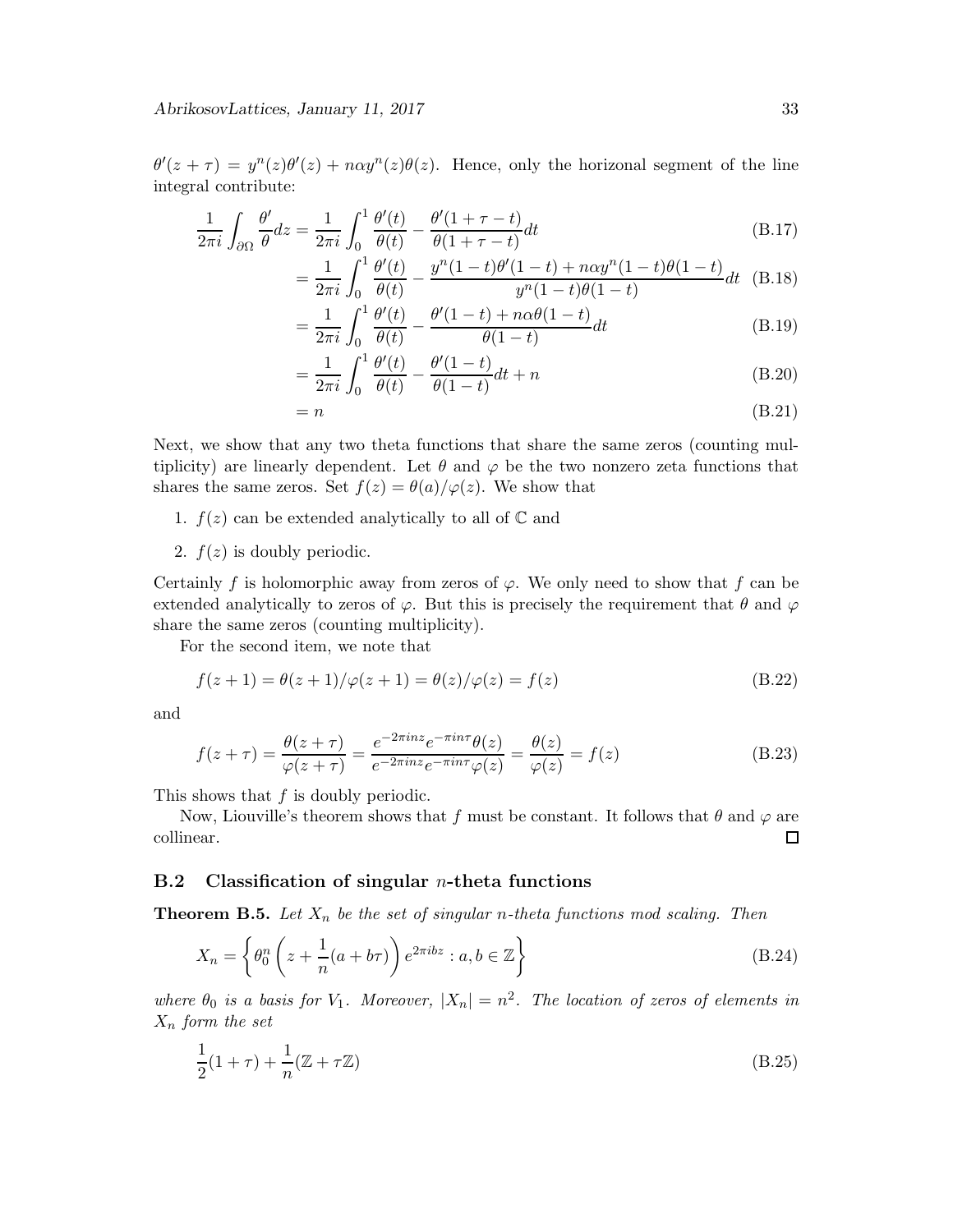As before, we establish the theorem through various lemmas. The idea of the proof is as follows: by Theorem [B.2,](#page-30-0) we may identify elements of  $X_n$  with the location of their zeros. We attempt to locate the zeros of singular  $n$ -theta function first and show that there are only  $n^2$  possible locations in a fundamental cell. So  $|X_n| = n^2$ . Then we explicitly construct  $n^2$  singular *n*-theta functions to complete the proof.

To locate the zeros of singular  $n$ -theta functions, we study the Wronskian of a particular set of nice basis element:  $\Theta(z) := \det(\theta_i^{(i)})$  $j^{(i)}_j$  for  $i, j \in \{0, ..., n-1\}$ , where  $\theta_j^{(i)}$ means the *i*-th derivative of  $\theta_j$  (see equation [\(B.2\)](#page-30-2) for definition  $\theta_j$ ).

#### <span id="page-33-0"></span>**Proposition B.6.** The function  $\Theta$  is holomorphic and

- 1. The locations of the zeros of  $\Theta$  are exactly the locations where a singular n-theta function can have zero.
- 2.  $\Theta(-z) = (-1)^{n+1} \Theta(z)$ ,
- 3.  $\Theta(z+1/n) = (-1)^{n+1} \Theta(z)$ ,

4. 
$$
\Theta(z+\tau/n) = (-1)^{n+1} \gamma^{n(n-1)} y^n \Theta(z)
$$
 where  $y = e^{-i\pi \tau} e^{\alpha z}$  and  $\alpha = -2\pi i$ .

*Proof.* We recall that the  $\theta_m$ 's form a basis for  $V_n$ . If  $\theta(z) = \sum_m a^m \theta_m(z)$  has n zeros at  $z_0$ , then

$$
0 = \theta^{(i)}(z_0) = \sum_{m} a^m \theta_m^{(i)}(z)
$$
\n(B.26)

for  $i = 0, ..., n - 1$ . So the matrix  $(\theta_j^{(i)})$  $j^{(i)}(z_0)$  has a nonzero vector  $(a^0, ..., a^{n-1})$  in its kernel. Hence  $\Theta(z_0) = 0$ . Conversely, if  $\Theta(z_0) = 0$ , then we can find a nonzero vector  $(a^0, \ldots, a^{n-1})$  in the kernel of the matrix  $(\theta_i^{(i)})$  $j^{(i)}(z_0)$ ). Then  $\theta = a^m \theta_m$  has *n*-zeros at  $z_0$ .

Recall from Theorem [B.1](#page-30-1) that  $\theta_m(-z) = \theta_{n-m \bmod n}(z)$ . It follows that  $\theta_m^{(k)}(-z) =$  $(-1)^k \theta_{n-}^{(k)}$  $\binom{k}{n-m \bmod n}(z)$ . If n is even, then after  $z \mapsto -z$ , every even row in the matrix  $(\theta_j^{(i)})$  $\binom{v}{j}$ picks up a minus sign, and moreover, we need to interchange the  $m$ -th collumn with the  $(n-m \mod n)$ -th collumn for  $0 < m < n/2$ . Together we pick up  $n/2 + n/2 - 1$  minus signs for  $\Theta$ . So  $\Theta(-z) = -\Theta(z)$ . If n is odd, we pick up  $(n-1)/2$  minus signs from the even rows and need to interchange  $(n-1)/2$  columns. So  $\Theta(-z) = \Theta(z)$ .

Recall from Theorem [B.1](#page-30-1) that  $\theta_m(z+1/n) = \zeta^m \theta_m(z)$  where  $\zeta = e^{2\pi i/n}$ . It follows after  $z \mapsto z + 1/n$ , the m-th column of  $(\theta_j^{(i)})$  $j^{(i)}$ ) picks up a factor of  $\zeta^{m-1}$ . Hence  $\Theta(z+$  $1/n = \zeta \sum_{k=0}^{n-1} k \Theta(z) = (-1)^{n+1} \Theta(z).$ 

Finally, we recall from Theorem [B.1](#page-30-1) and the definition  $y = e^{-i\pi\tau}e^{2\pi i z} = \gamma^{-n}e^{2\pi i z}$ that

$$
\theta_m(z+\tau/n) = \gamma^{-1} e^{2\pi i z} \theta_{m+1 \text{ mod } n}(z) \tag{B.27}
$$

$$
=\gamma^{-1}\gamma^n y \theta_{m+1 \bmod n}(z)
$$
 (B.28)

$$
=\gamma^{n-1}\theta_{m+1 \bmod n}(z)
$$
 (B.29)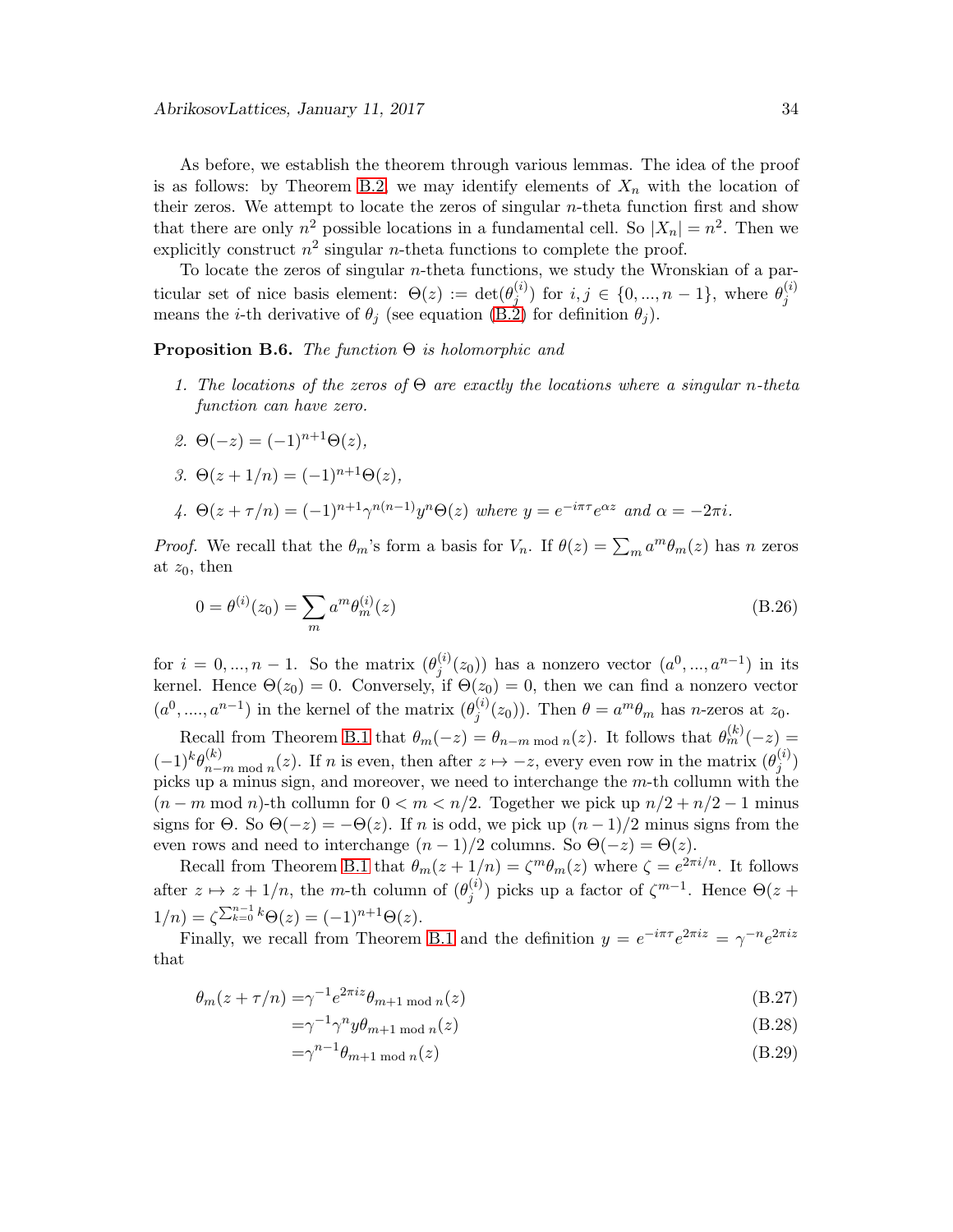Repeated differentiation shows that

$$
\theta_m^{(k)}(z+\tau) = \gamma^{n-1} \sum_{i=0}^k \binom{k}{i} (y)^{(i)} \theta_{m+1}^{(k-i)}(z) \tag{B.30}
$$

Hence

$$
(\theta_j^{(i)}(z+\tau/n)) = \gamma^{n-1} E\begin{pmatrix} y \\ (y)' & y \\ (y)'' & 2(y)' & y \\ \vdots & \ddots & \vdots \\ (y)^n & \cdots & y \end{pmatrix} (\theta_j^{(i)}(z))
$$
 (B.31)

where E is the matrix that corresponds to a permutation of collomns  $(1, 2, ..., n) \mapsto$  $(2, 3, ..., n, 1)$ . It follows that

$$
\det(\theta_j^{(i)}(z+\tau/n)) = (-1)^{n+1} \det \begin{bmatrix} y \\ (y)' & y \\ (y)'' & 2(y)' & y \\ (y)^n & (y)^n & \cdots \\ (y)^n & & y \end{bmatrix} (\theta_j^{(i)}(z)) \qquad (B.32)
$$

(where  $(-1)^{n+1} = \det E$ ). Hence  $\Theta(z + \tau) = (-1)^{n+1} \gamma^{n(n-1)} y^n \Theta(z)$ .

Corollary B.7.  $\Theta \in V_{n^2}$ 

Proof. The lemma above shows that

$$
\Theta(z+1) = \Theta(z + \sum_{i=1}^{n} 1/n) = (-1)^{(n+1)n} \Theta(z) = \Theta(z)
$$
\n(B.33)

We repeat the above proof with  $\tau/n$  replaced by  $\tau$ . Note first that  $\theta(z+\tau) = e^{-2\pi i nz - \pi i n\tau} \theta(z)$ for all  $\theta \in V_n$ . Set  $Y = e^{-2\pi i n z - \pi i n \tau}$ , then we see that

$$
(\theta_j^{(i)}(z+\tau)) = \begin{pmatrix} Y \\ (Y)' & Y \\ (Y)'' & 2(Y)' & Y \\ \vdots & \ddots & \vdots \\ (Y)^n & \cdots & Y \end{pmatrix} (\theta_j^{(i)}(z))
$$
 (B.34)

Taking det of both sides, we see that  $\Theta(z+\tau) = Y^n \Theta(z) = e^{-2\pi i n^2 z - \pi i n^2} \Theta(z)$ , which is precisely the defining conditions of elements of  $V_{n^2}$ .  $\Box$ 

Corollary B.8.  $|X_n| = n^2$ .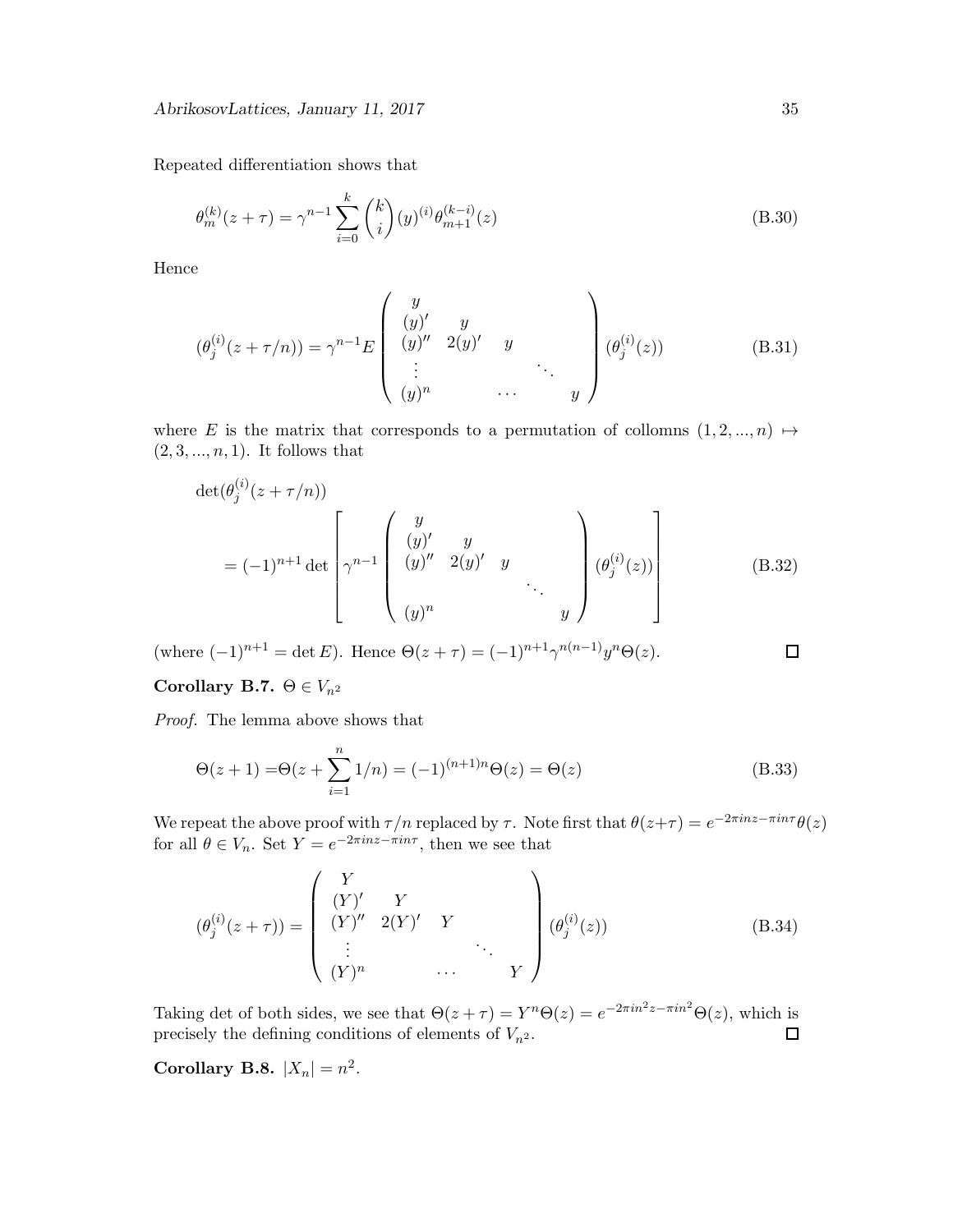*Proof.* The uniqueness theorem [B.2](#page-30-0) shows us that  $|X_n|$  is equal to the number of possible locations of zeros of singular n-theta functions. Proposition [B.6](#page-33-0) shows that that this is equal to the size of the zero set of  $\Theta$  mod  $L_{\tau}$ . Since  $\Theta \in V_{n^2}$ . We conclude by Theorem B.2, again, that  $|X_n| = n^2$ . [B.2,](#page-30-0) again, that  $|X_n| = n^2$ .

Now, we obtain explicit formuli for elements of  $X_n$ . To do this, we need the following lemma

<span id="page-35-0"></span>Lemma B.9. If  $\theta \in V_n$ , so is

$$
\gamma(z) = \theta \left( z + \frac{1}{n} (a + b\tau) \right) e^{2\pi i b z} \tag{B.35}
$$

for  $a, b \in \mathbb{Z}$ .

Proof. We check that

$$
\gamma(z+1) = \theta\left(z + \frac{1}{n}(a+b\tau) + 1\right)e^{2\pi ibz + 2\pi ib}
$$
\n(B.36)

$$
=\gamma(z)\tag{B.37}
$$

since  $b \in \mathbb{Z}$ . Similarly,

$$
\gamma(z+\tau) = \theta\left(z + \frac{1}{n}(a+b\tau) + \tau\right)e^{2\pi ibz + 2\pi ib\tau}
$$
\n(B.38)

$$
= e^{-\pi i n \tau - 2\pi i n z - 2\pi i (a+b\tau)} \theta \left( z + \frac{1}{n} (a+b\tau) \right) e^{2\pi i b z + 2\pi i b\tau}
$$
(B.39)

$$
=e^{-\pi i n\tau - 2\pi i n z}\gamma(z)
$$
\n(B.40)

since  $a, b \in \mathbb{Z}$ .

Now, let  $\theta_0$  be a basis for  $V_1$ . From theorem [B.3](#page-30-3) and [B.4,](#page-30-4) we see that that  $\theta_0^n \in X_n$ , it follows by lemma [B.9](#page-35-0) that

$$
\theta_{a,b}(z) := \theta_0^n \left( z + \frac{1}{n} (a + b\tau) \right) e^{2\pi i b z} \tag{B.41}
$$

are all in  $X_n$  for  $a, b \in \mathbb{Z}$ . But there are exactly  $n^2 = |X_n|$  number of distinct such functions (mod scaling). So  $X_n$  is contains exactly these elements. Moreover, by Proposition [11.1,](#page-28-1) the zero of  $\theta_0$  is at  $\frac{1}{2}(1+\tau)$ . So the zeros of  $\theta_{a,b}$  are located at  $\frac{1}{2}(1+\tau) - \frac{1}{n}$  $\frac{1}{n}(a+b\tau).$ 

# C Choice of  $\chi_g$

The action of point groups is given by

<span id="page-35-1"></span>
$$
\psi(gx) = e^{i\chi_g}\psi(x). \tag{C.1}
$$

for some  $\chi_g$ , which we determine below.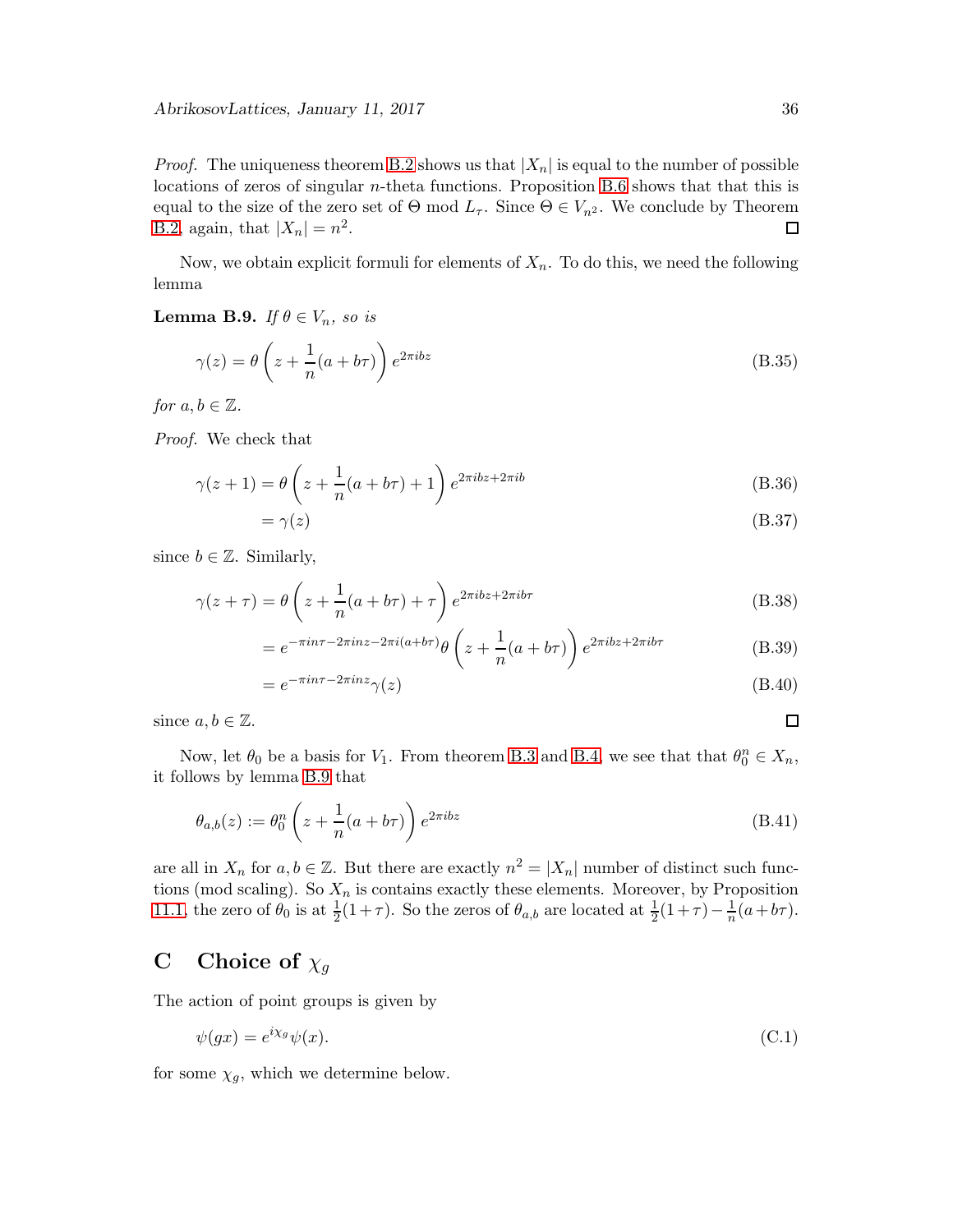<span id="page-36-0"></span>**Proposition C.1.** Let  $g \in SH(\mathcal{L})$  and  $\psi$  is a linear solution satisfying [\(C.1\)](#page-35-1), then  $\chi_g$ are constant.

*Proof.* We identify  $SH(\mathcal{L})$  as a subset of  $\mathbb C$  so that gx is the multiplication of the two complex numbers g and x. Assume that  $\chi_g$  satisfies [\(C.1\)](#page-35-1). Since  $\psi$  is a linear solution, by [\(5.11\)](#page-8-1), we can find a holomorphic theta function  $\theta$  such that  $\theta(x) = h(x)\psi(x)$  for some smooth, nonvanishing, h with the property  $(\bar{\partial}h)(x) = \frac{b}{2}xh(x)$ . Then [\(C.1\)](#page-35-1) is equivalent to the fact that

$$
H_g(x) := h(gx)e^{i\chi_g}h(x)^{-1}
$$
\n
$$
(C.2)
$$

is holomorphic. Taking  $\overline{\partial}$ , this requirement is equivalent to

$$
0 = \overline{\partial}(h(gx)e^{i\chi_g}h(x)^{-1})\tag{C.3}
$$

$$
=(i\overline{\partial}\chi_g + \frac{b}{2}\overline{g}gx - \frac{b}{2}x)h(gx)e^{i\chi_g}h(x)^{-1}.
$$
\n(C.4)

Since  $|g| = 1$  and  $h(gx)e^{i\chi_g}h(x)^{-1}$  is invertible, we see that

$$
\overline{\partial}\chi_g = 0 \tag{C.5}
$$

Since  $\chi_g$  are real valued, it is a constant.

As a result of the the proposition, it suffices for us to look for gauge invariant  $(\psi, A)$ under actions of  $H(\mathcal{L})$  whose gauge factor  $h_g(x) = e^{i\chi_g}$  is a constant. Hence we consider spaces of the form

$$
\{\psi(R_{\xi}^{-1}ix) = \eta\psi(x), \ R_{\xi}A(R_{\xi}^{-1}x) = \eta' A(x)\}\
$$
\n(C.6)

where  $\eta, \eta' \in \mathbb{C}$ . One realizes that such space corresponds to irreducible representations of  $H(\mathcal{L})$ .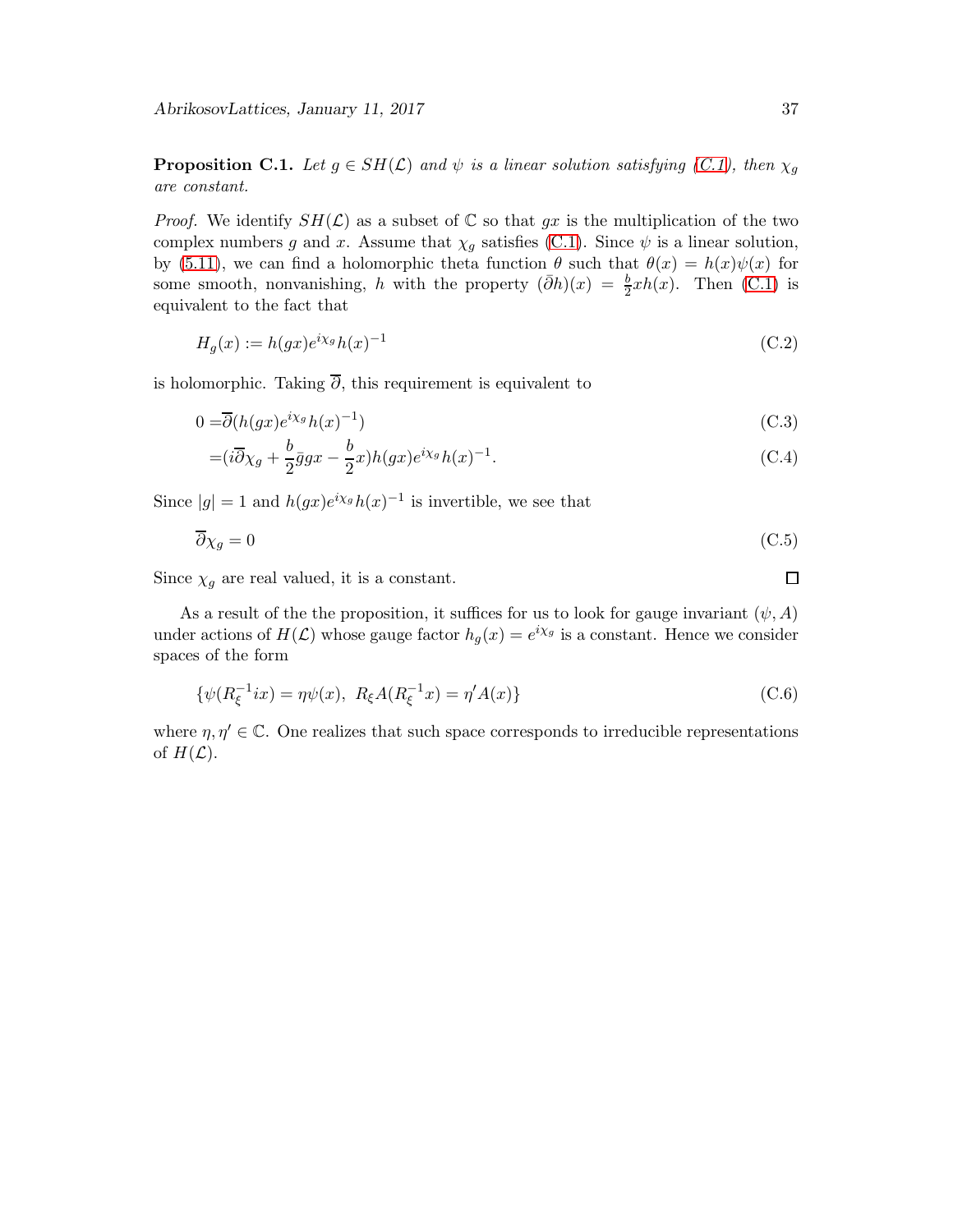<span id="page-37-5"></span>

| Vortex Number      | Value of $r$     | Theta functions that span $V_{n,6,r}$                              |       |
|--------------------|------------------|--------------------------------------------------------------------|-------|
| $\sqrt{n}=2$       | $\boldsymbol{0}$ | $\theta_0$                                                         |       |
|                    | $\overline{2}$   | $\theta_2$                                                         |       |
| $\sqrt{n}=4$       | $\boldsymbol{0}$ | $\theta_0^2$                                                       |       |
|                    | $\mathbf{1}$     | $\theta_1$                                                         |       |
|                    | $\overline{2}$   | $\theta_0 \theta_1$                                                |       |
|                    | $\overline{4}$   | $\theta_2^2$                                                       |       |
| $\boldsymbol{n=6}$ | $\boldsymbol{0}$ | $\theta_0^3$ , $\theta_2^3$ , $\theta_1^2 \theta_2^{-1}$           |       |
|                    | $1\,$            | $\theta_0\theta_1$                                                 |       |
|                    | $\frac{2}{3}$    | $\theta_0^2\theta_2$                                               |       |
|                    |                  | $\theta_1\theta_2$                                                 |       |
|                    | $\,4\,$          | $\theta_0\theta_2^2$                                               | (D.1) |
| $n=8$              | $\boldsymbol{0}$ | $\theta_0^4$ , $\theta_0 \theta_2^3$                               |       |
|                    | $\mathbf{1}$     | $\theta_0^2\theta_1$                                               |       |
|                    | $\frac{2}{3}$    | $\theta_2^4$ , $\theta_1^2$ , $\theta_0^3\theta_2$                 |       |
|                    |                  | $\theta_0\theta_1\theta_2$                                         |       |
|                    | $\frac{4}{5}$    | $\theta_0^2 \theta_2^2$                                            |       |
|                    |                  | $\frac{\theta_1 \theta_2^2}{\theta_0^5, \theta_0^2 \theta_2^3}$    |       |
| $n=10$             | $\boldsymbol{0}$ |                                                                    |       |
|                    | $\mathbf 1$      | $\theta_0^3\theta_1, \ \theta_1\theta_2^3$                         |       |
|                    | $\overline{2}$   | $\theta_0^4\theta_2$ , $\theta_0\theta_2^4$ , $\theta_0\theta_1^2$ |       |
|                    | 3                | $\theta_0^2\theta_1\theta_2$                                       |       |
|                    | $\overline{4}$   | $\theta_0^3 \theta_2^2$ , $\theta_2^5$ , $\theta_1^2 \theta_2$     |       |
|                    | $\overline{5}$   | $\theta_0 \theta_1 \theta_2^2$                                     |       |

# <span id="page-37-4"></span>D Table of  $C_6$ -equivariant Theta Functions

# <span id="page-37-0"></span>References

- [1] A. A. Abrikosov, On the magnetic properties of superconductors of the second group. J. Explt. Theoret. Phys. (USSR) 32 (1957), 1147–1182.
- [2] A. Aftalion, X. Blanc, and F. Nier, Lowest Landau level functional and Bargmann spaces for Bose-Einstein condensates. J. Funct. Anal. 241 (2006), 661–702.
- <span id="page-37-1"></span>[3] A. Aftalion and S. Serfaty, Lowest Landau level approach in superconductivity for the Abrikosov lattice close to  $H_{c_2}$ . Selecta Math. (N.S.) 13 (2007), 183–202.
- <span id="page-37-3"></span>[4] L. V. Alfors, Complex analysis. McGraw-Hill, New York, 1979.
- [5] Y. Almog, On the bifurcation and stability of periodic solutions of the Ginzburg-Landau equations in the plane. SIAM J. Appl. Math. 61 (2000), 149–171.
- <span id="page-37-2"></span>[6] Y. Almog, Abrikosov lattices in finite domains. Commun. Math. Phys. 262 (2006), 677-702.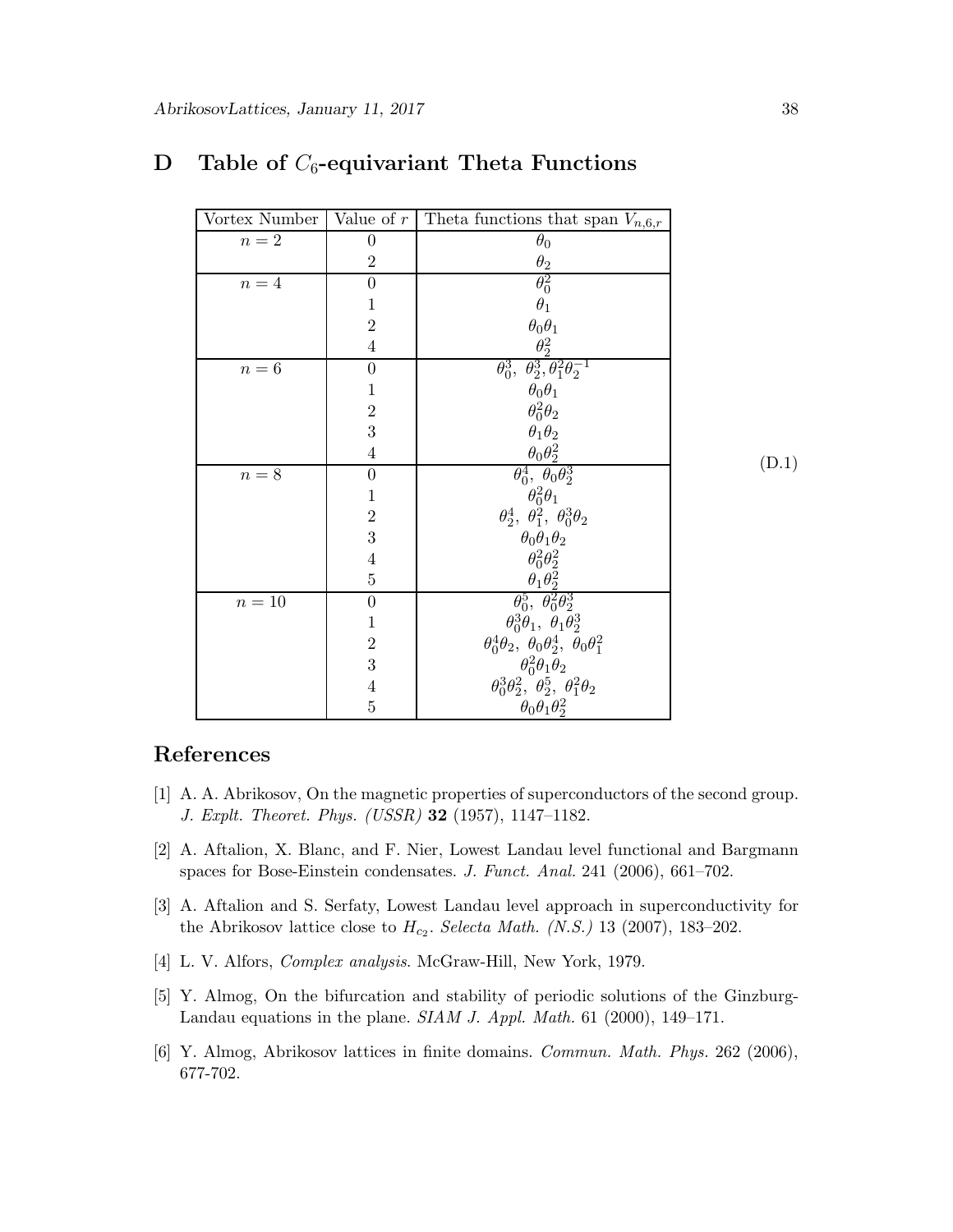- <span id="page-38-8"></span>[7] A. Ambrosetti and G. Prodi, A Primer of Nonlinear Analysis. Cambridge University Press, Cambridge, 1993.
- [8] E. Barany, M. Golubitsky, and J. Turski, Bifurcations with local gauge symmetries in the Ginzburg-Landau equations. Phys. D 56 (1992), 36–56.
- [9] M.S. Berger, Y. Y. Chen, Symmetric vortices for the nonlinear Ginzburg-Landau equations of superconductivity, and the nonlinear desingularization phenomenon. J. Fun. Anal. 82 (1989) 259-295.
- <span id="page-38-7"></span><span id="page-38-0"></span>[10] S. J. Chapman, Nucleation of superconductivity in decreasing fields. European J. Appl. Math. 5 (1994), 449–468.
- <span id="page-38-1"></span>[11] S. J. Chapman, S. D. Howison, and J. R. Ockedon, Macroscopic models of superconductivity. SIAM Rev. 34 (1992), 529–560.
- <span id="page-38-11"></span>[12] Q. Du, M. D. Gunzburger, and J. S. Peterson, Analysis and approximation of the Ginzburg-Landau model of superconductivity. SIAM Rev. 34 (1992), 54–81.
- [13] D.A. Dubrovin, A.T. Fomenko, S.P. Novikov. Modern Geometry Methods and Applications. Part I. The Geometry of Sufraes, Transformation Groups, and Fields. Second Edition. Springer-Verlag.
- <span id="page-38-10"></span><span id="page-38-9"></span>[14] M. Dutour, Phase diagram for Abrikosov lattice. J. Math. Phys. 42 (2001), 4915– 4926.
- <span id="page-38-6"></span>[15] M. Dutour, *Bifurcation vers l'état dAbrikosov et diagramme des phases*. Thesis Orsay, http://www.arxiv.org/abs/math-ph/9912011.
- [16] G. Eilenberger, Zu Abrikosovs Theorie der periodischen L¨osungen der GL-Gleichungen für Supraleiter 2. Z. Physik 180 (1964), 32–42.
- <span id="page-38-3"></span>[17] S. Fournais, B. Helffer, Spectral Methods in Surface Superconductivity. Progress in Nonlinear Differential Equations and their Applications, Vol 77, Birkhäuser, (2010).
- [18] S. Gustafson, I.M. Sigal, The stability of magnetic vortices. Comm. Math. Phys. 212 (2000) 257-275.
- <span id="page-38-12"></span><span id="page-38-2"></span>[19] S. J. Gustafson and I. M. Sigal, Mathematical Concepts of Quantum Mechanics. Springer, 2006.
- [20] S. J. Gustafson, I. M. Sigal and T. Tzaneteas, Statics and dynamics of magnetic vortices and of Nielsen-Olesen (Nambu) strings. J. Math. Phys. 51, 015217 (2010).
- <span id="page-38-5"></span><span id="page-38-4"></span>[21] A. Jaffe and C. Taubes, Vortices and Monopoles: Structure of Static Gauge Theories. Progress in Physics 2. Birkhäuser, Boston, Basel, Stuttgart, 1980.
- [22] W.H. Kleiner, L. M. Roth, and S. H. Autler, Bulk solution of Ginzburg-Landau equations for type II superconductors: upper critical field region. Phys. Rev. 133 (1964), A1226–A1227.